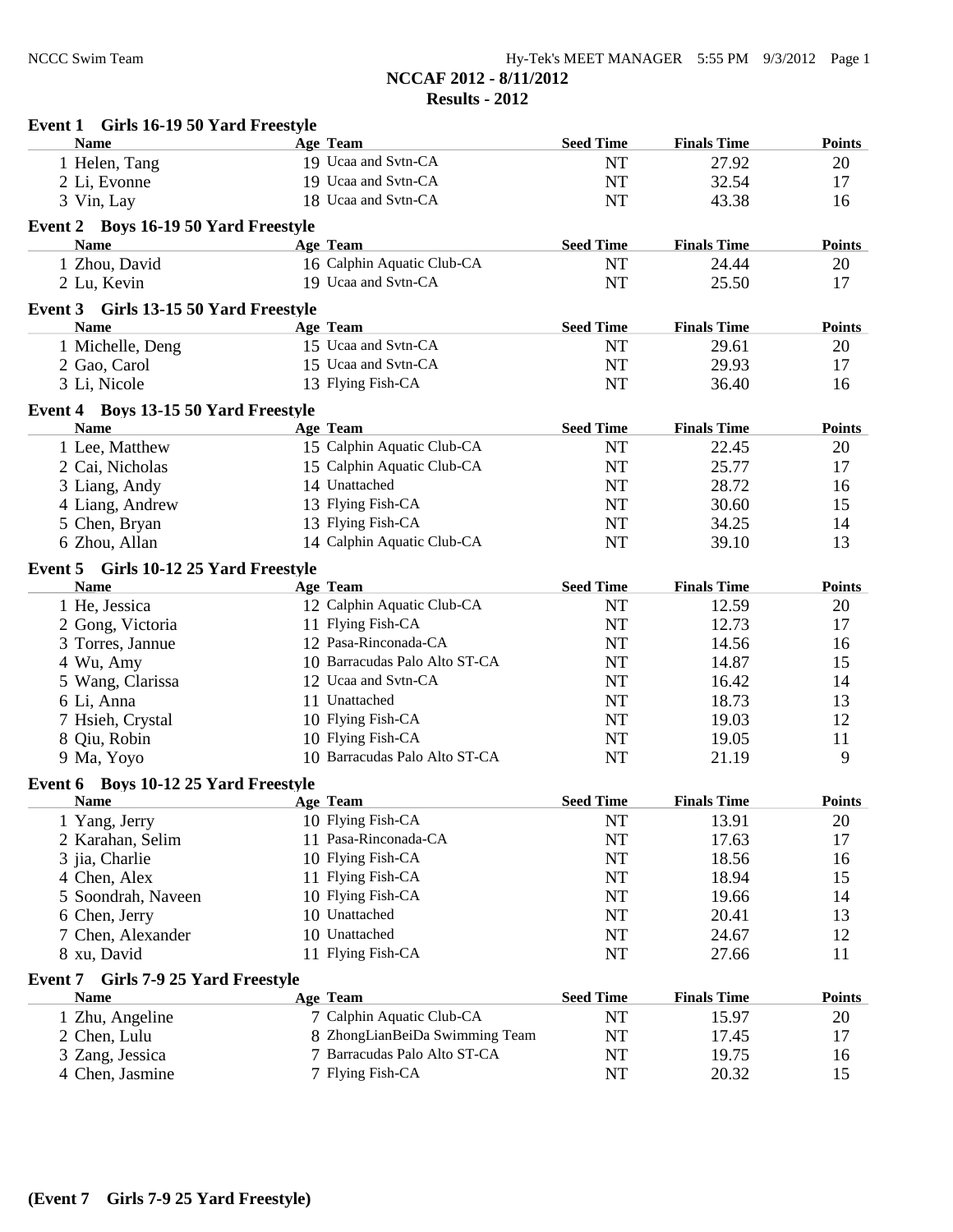| <b>Name</b>     |                                           | Age Team                            | <b>Seed Time</b> | <b>Finals Time</b> | <b>Points</b> |
|-----------------|-------------------------------------------|-------------------------------------|------------------|--------------------|---------------|
|                 | 5 Wang, Crystal                           | 7 Flying Fish-CA                    | <b>NT</b>        | 20.41              | 14            |
|                 | 6 Wang, Sascha                            | 7 Flying Fish-CA                    | <b>NT</b>        | 20.48              | 13            |
|                 | 7 Pei, Serena                             | 7 Unattached                        | <b>NT</b>        | 20.83              | 12            |
|                 | 8 Pan, Hanna                              | 7 Barracudas Palo Alto ST-CA        | <b>NT</b>        | 21.19              | 11            |
|                 | 9 Torres, Jaymie                          | 9 Pasa-Rinconada-CA                 | <b>NT</b>        | 21.61              | 9             |
|                 | 10 Li, Andie                              | 9 Unattached                        | <b>NT</b>        | 21.75              | 7             |
|                 | 11 Emily, Lam                             | 9 Calphin Aquatic Club-CA           | <b>NT</b>        | 22.06              | 6             |
|                 | 12 Chu, Valerie                           | 7 Barracudas Palo Alto ST-CA        | <b>NT</b>        | 23.01              | 5             |
|                 | 13 Ning, Karissa                          | 8 Flying Fish-CA                    | <b>NT</b>        | 23.60              | 4             |
|                 | 14 Wang, Joanna                           | 9 Unattached                        | NT               | 26.48              | 3             |
|                 | Event 8 Boys 7-9 25 Yard Freestyle        |                                     |                  |                    |               |
| <b>Name</b>     |                                           | <b>Age Team</b>                     | <b>Seed Time</b> | <b>Finals Time</b> | <b>Points</b> |
|                 | 1 He, James                               | 9 Calphin Aquatic Club-CA           | <b>NT</b>        | 14.43              | 20            |
|                 | 2 Morokutti, Ryan                         | 9 Flying Fish-CA                    | NT               | 18.94              | 17            |
|                 | 3 jia, Richard                            | 7 Flying Fish-CA                    | <b>NT</b>        | 19.53              | 16            |
|                 | 4 Chan, Myron                             | 8 Flying Fish-CA                    | <b>NT</b>        | 19.86              | 15            |
|                 | 5 Chen, Jason                             | 9 Unattached                        | <b>NT</b>        | 20.97              | 14            |
|                 | 6 Chen, Evan                              | 7 Flying Fish-CA                    | <b>NT</b>        | 23.97              | 13            |
|                 | 7 Darkes, Orion                           | 7 Flying Fish-CA                    | <b>NT</b>        | 24.72              | 12            |
|                 | 8 Kashyap, Anish                          | 9 Flying Fish-CA                    | NT               | 27.66              | 11            |
|                 |                                           |                                     |                  |                    |               |
| <b>Name</b>     | Event 9 Girls 6 & Under 25 Yard Freestyle | <b>Age Team</b>                     | <b>Seed Time</b> | <b>Finals Time</b> | <b>Points</b> |
|                 | 1 Peng, Emily                             | 6 Flying Fish-CA                    | <b>NT</b>        | 23.41              |               |
|                 | 2 Morokutti, Anna                         | 6 Flying Fish-CA                    | <b>NT</b>        | 23.54              |               |
|                 | 3 Jung, Sarah                             | 6 Flying Fish-CA                    | <b>NT</b>        | 25.31              |               |
|                 | 4 Li, Katherine                           | 6 Flying Fish-CA                    | <b>NT</b>        | 27.03              |               |
|                 | 5 Elaydi, Lyla                            | 5 Ucaa and Svtn-CA                  | <b>NT</b>        | 29.02              |               |
|                 | 6 Ning, Sabrina                           | 6 Flying Fish-CA                    | <b>NT</b>        | 29.41              |               |
|                 | 7 Xu, Irene                               | 6 Unattached                        | NT               | 31.60              |               |
|                 | 8 Li, Lucy                                | 6 Barracudas Palo Alto ST-CA        | <b>NT</b>        | 33.78              |               |
|                 | 9 Chan, Anthea                            | 5 Flying Fish-CA                    | NT               | 34.12              |               |
|                 | 10 Sharma, Nyla                           | 6 Flying Fish-CA                    | <b>NT</b>        | 35.88              |               |
|                 | 11 Kashyap, Ayushi                        | 6 Flying Fish-CA                    | NT               | 41.07              |               |
|                 | 12 Gong, Alyssa                           | 5 Calphin Aquatic Club-CA           | <b>NT</b>        | 42.98              |               |
|                 | 13 Xu, Elena                              | 4 Unattached                        | <b>NT</b>        | 49.37              |               |
|                 |                                           |                                     |                  |                    |               |
| <b>Name</b>     | Event 10 Boys 6 & Under 25 Yard Freestyle |                                     | <b>Seed Time</b> | <b>Finals Time</b> | <b>Points</b> |
|                 |                                           | <b>Age Team</b><br>6 Flying Fish-CA | <b>NT</b>        | 27.81              |               |
|                 | 1 Chen, Owen                              | 6 Unattached                        |                  | 33.62              | 20            |
|                 | 2 Zhang, Vincent                          | 6 Ucaa and Svtn-CA                  | NT               |                    | 17            |
|                 | 3 Qian, Hagen<br>4 Gao, Shaun             | 6 Unattached                        | NT               | 34.19              | 16            |
|                 |                                           |                                     | NT               | 34.61              | 15            |
| <b>Event 11</b> | Girls 16-19 50 Yard Breaststroke          |                                     |                  |                    |               |
| <b>Name</b>     |                                           | Age Team                            | <b>Seed Time</b> | <b>Finals Time</b> | <b>Points</b> |
|                 | 1 Helen, Tang                             | 19 Ucaa and Svtn-CA                 | <b>NT</b>        | 40.41              | 20            |
|                 | 2 Li, Evonne                              | 19 Ucaa and Svtn-CA                 | <b>NT</b>        | 42.56              | 17            |
|                 | 3 Vin, Lay                                | 18 Ucaa and Svtn-CA                 | NT               | 55.05              | 16            |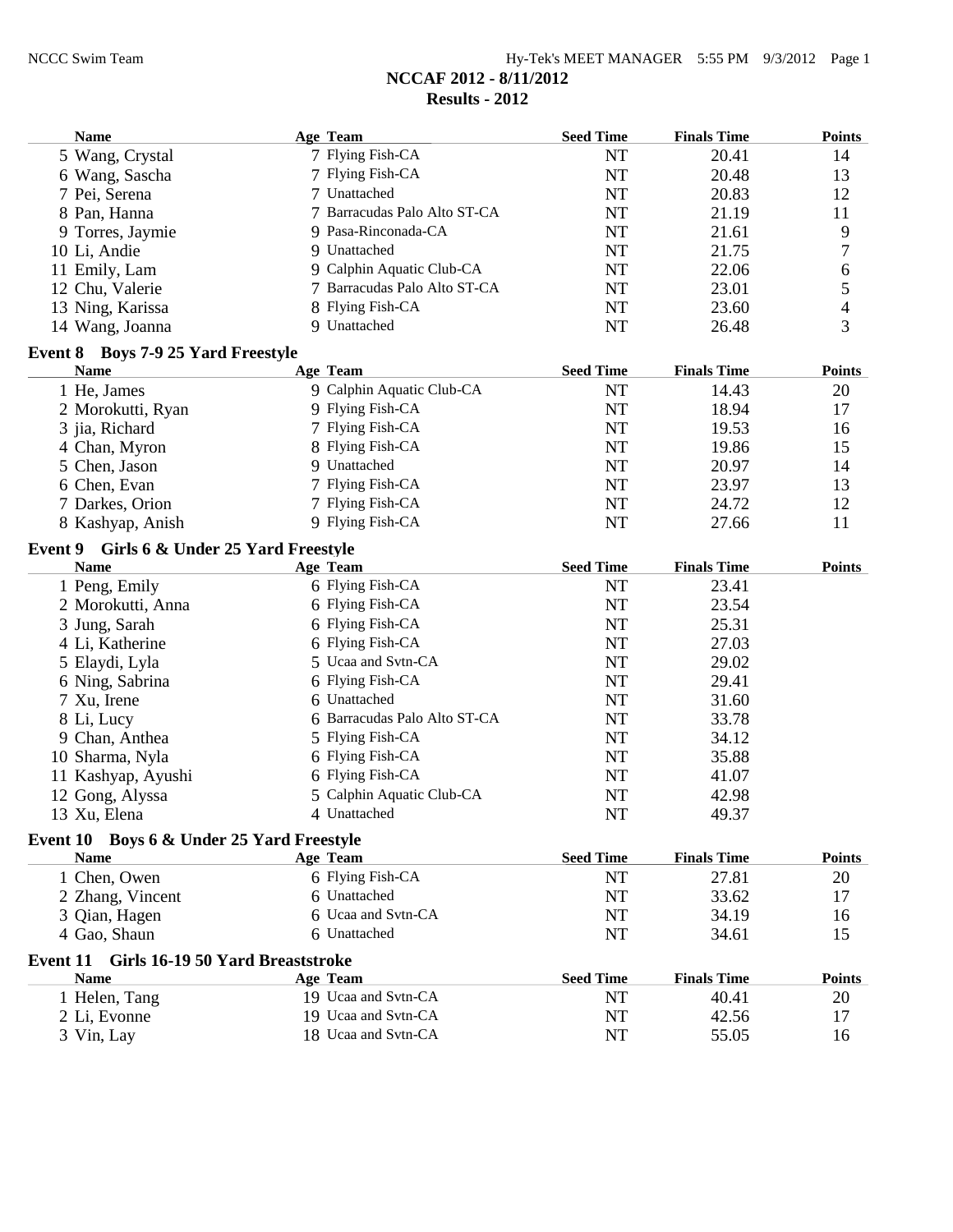| Event 12 Boys 16-19 50 Yard Breaststroke                |                                 |                  |                    |               |
|---------------------------------------------------------|---------------------------------|------------------|--------------------|---------------|
| <b>Name</b>                                             | Age Team                        | <b>Seed Time</b> | <b>Finals Time</b> | <b>Points</b> |
| 1 Zhou, David                                           | 16 Calphin Aquatic Club-CA      | <b>NT</b>        | 30.69              | 20            |
| 2 Lu, Kevin                                             | 19 Ucaa and Svtn-CA             | <b>NT</b>        | 32.03              | 17            |
| Event 13 Girls 13-15 50 Yard Breaststroke               |                                 |                  |                    |               |
| <b>Name</b>                                             | Age Team                        | <b>Seed Time</b> | <b>Finals Time</b> | <b>Points</b> |
| 1 Michelle, Deng                                        | 15 Ucaa and Svtn-CA             | <b>NT</b>        | 41.84              | 20            |
| 2 Gao, Carol                                            | 15 Ucaa and Svtn-CA             | NT               | 43.03              | 17            |
| 3 Li, Nicole                                            | 13 Flying Fish-CA               | <b>NT</b>        | 45.10              | 16            |
|                                                         |                                 |                  |                    |               |
| Event 14 Boys 13-15 50 Yard Breaststroke<br><b>Name</b> | Age Team                        | <b>Seed Time</b> | <b>Finals Time</b> | <b>Points</b> |
| 1 Lee, Matthew                                          | 15 Calphin Aquatic Club-CA      | <b>NT</b>        | 29.63              | 20            |
| 2 Liang, Andy                                           | 14 Unattached                   | NT               | 35.85              | 17            |
|                                                         | 13 Flying Fish-CA               |                  | 39.51              | 16            |
| 3 Liang, Andrew                                         | 14 Calphin Aquatic Club-CA      | NT<br><b>NT</b>  | 49.00              | 15            |
| 4 Zhou, Allan                                           |                                 |                  |                    |               |
| Event 15 Girls 10-12 25 Yard Breaststroke               |                                 |                  |                    |               |
| <b>Name</b>                                             | Age Team                        | <b>Seed Time</b> | <b>Finals Time</b> | <b>Points</b> |
| 1 Gong, Victoria                                        | 11 Flying Fish-CA               | <b>NT</b>        | 15.63              | 20            |
| 2 He, Jessica                                           | 12 Calphin Aquatic Club-CA      | <b>NT</b>        | 16.83              | 17            |
| 3 Torres, Jannue                                        | 12 Pasa-Rinconada-CA            | <b>NT</b>        | 17.88              | 16            |
| 4 bai, Crystal                                          | 10 Flying Fish-CA               | <b>NT</b>        | 19.31              | 15            |
| 5 Hsieh, Crystal                                        | 10 Flying Fish-CA               | <b>NT</b>        | 21.55              | 14            |
| 6 Wu, Amy                                               | 10 Barracudas Palo Alto ST-CA   | <b>NT</b>        | 22.03              | 13            |
| 7 Li, Anna                                              | 11 Unattached                   | <b>NT</b>        | 22.93              | 12            |
| 8 Wang, Clarissa                                        | 12 Ucaa and Svtn-CA             | NT               | 23.13              | 11            |
| 9 Chen, Kelly                                           | 10 ZhongLianBeiDa Swimming Team | NT               | 24.32              | 9             |
| 10 Wang, Lilian                                         | 10 Unattached                   | <b>NT</b>        | 26.28              | $\tau$        |
| Event 16 Boys 10-12 25 Yard Breaststroke                |                                 |                  |                    |               |
| <b>Name</b>                                             | <b>Age Team</b>                 | <b>Seed Time</b> | <b>Finals Time</b> | <b>Points</b> |
| 1 xu, David                                             | 11 Flying Fish-CA               | <b>NT</b>        | 22.00              | 20            |
| 2 Fang, Kevin                                           | 11 Calphin Aquatic Club-CA      | NT               | 22.71              | 17            |
| 3 Karahan, Selim                                        | 11 Pasa-Rinconada-CA            | NT               | 23.09              | 16            |
| 4 jia, Charlie                                          | 10 Flying Fish-CA               | NT               | 23.66              | 15            |
| 5 Soondrah, Naveen                                      | 10 Flying Fish-CA               | NT               | 26.33              | 14            |
| 6 Chen, Alex                                            | 11 Flying Fish-CA               | <b>NT</b>        | 29.06              | 13            |
|                                                         |                                 |                  |                    |               |
| Event 17<br>Girls 7-9 25 Yard Breaststroke              | Age Team                        |                  |                    |               |
| <b>Name</b>                                             | 9 Flying Fish-CA                | <b>Seed Time</b> | <b>Finals Time</b> | <b>Points</b> |
| 1 Ruedger, Nicole                                       |                                 | NT               | 21.16              | 20            |
| 2 Chen, Lulu                                            | 8 ZhongLianBeiDa Swimming Team  | NT               | 22.51              | 17            |
| 3 Gao, Rebecca                                          | 8 Flying Fish-CA                | NT               | 23.45              | 16            |
| 4 Chen, Jasmine                                         | 7 Flying Fish-CA                | NT               | 23.61              | 15            |
| 5 Pei, Serena                                           | 7 Unattached                    | NT               | 23.62              | 14            |
| 6 Li, Andie                                             | 9 Unattached                    | NT               | 23.75              | 13            |
| 7 Emily, Lam                                            | 9 Calphin Aquatic Club-CA       | NT               | 23.77              | 12            |
| 8 Zhu, Angeline                                         | 7 Calphin Aquatic Club-CA       | NT               | 24.16              | 11            |
| 9 Fang, Mandy                                           | 8 Calphin Aquatic Club-CA       | NT               | 24.41              | 9             |
| 10 Torres, Jaymie                                       | 9 Pasa-Rinconada-CA             | NT               | 25.68              | 7             |
| Zang, Jessica<br>11                                     | 7 Barracudas Palo Alto ST-CA    | NT               | 26.53              | 6             |
| 12 Wang, Sascha                                         | 7 Flying Fish-CA                | NT               | 26.76              | 5             |
|                                                         |                                 |                  |                    |               |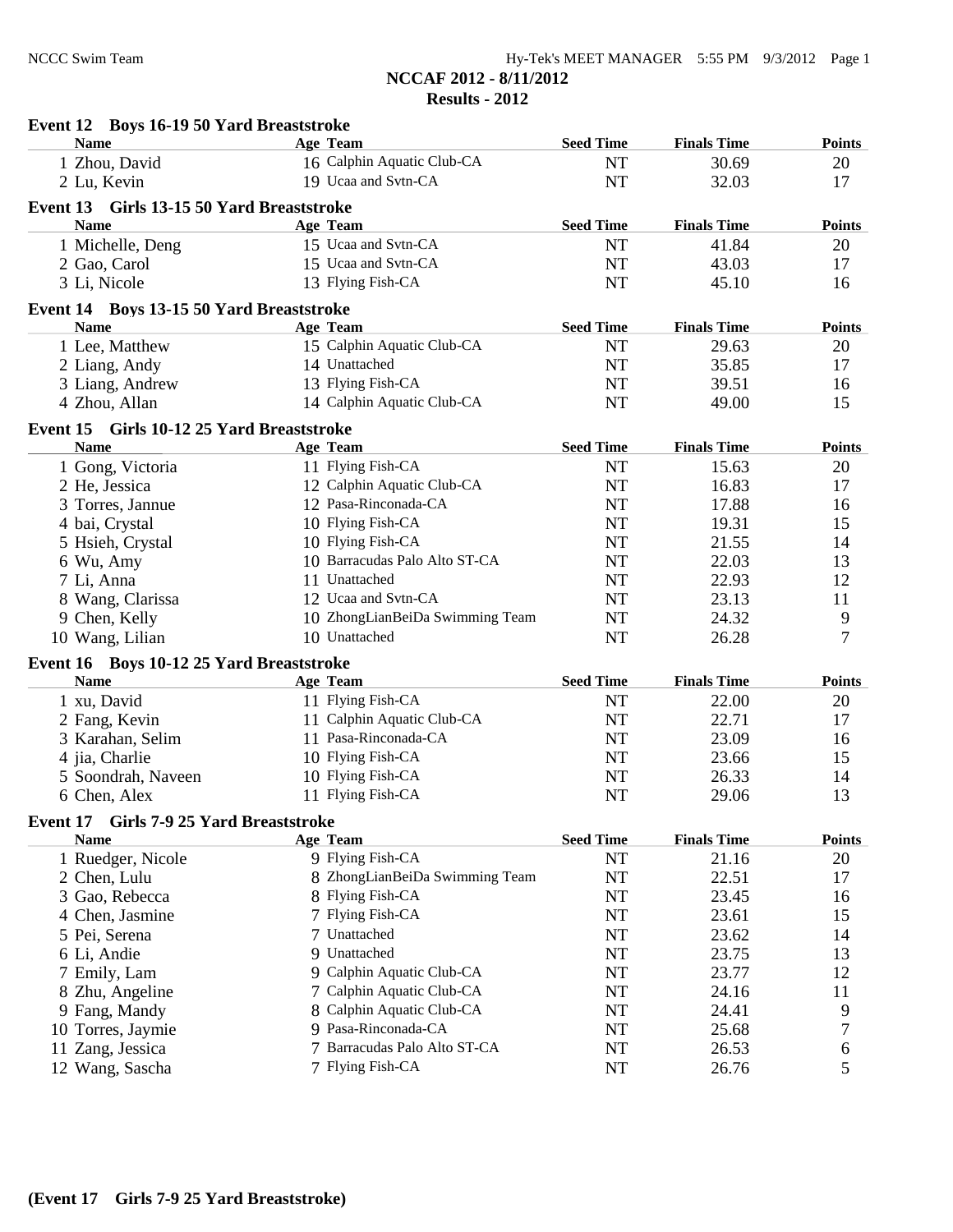| 7 Barracudas Palo Alto ST-CA<br><b>NT</b><br>26.77<br>13 Chu, Valerie<br>$\overline{4}$<br>$\mathfrak{Z}$<br>8 Flying Fish-CA<br>28.63<br>14 Ning, Karissa<br><b>NT</b><br>$\overline{2}$<br>15 Hua, Christina<br>9 ZhongLianBeiDa Swimming Team<br><b>NT</b><br>30.85<br>Event 18 Boys 7-9 25 Yard Breaststroke<br><b>Seed Time</b><br><b>Name</b><br>Age Team<br><b>Finals Time</b><br>9 Calphin Aquatic Club-CA<br><b>NT</b><br>19.76<br>1 He, James<br>20<br>8 Flying Fish-CA<br><b>NT</b><br>24.96<br>2 Chan, Myron<br>17<br>9 Unattached<br>27.85<br>3 Chen, Jason<br><b>NT</b><br>16<br><b>NT</b><br>31.30<br>4 Kashyap, Anish<br>9 Flying Fish-CA<br>15<br>8 Unattached<br><b>NT</b><br>32.31<br>5 Gefei, Ma<br>14<br>Event 19 Girls 6 & Under 25 Yard Breaststroke<br><b>Name</b><br>Age Team<br><b>Seed Time</b><br><b>Finals Time</b><br>1 Cui, Kyra<br>5 Unattached<br><b>NT</b><br>29.47<br>20<br>6 Flying Fish-CA<br><b>NT</b><br>17<br>2 Peng, Emily<br>31.02<br>6 Flying Fish-CA<br>3 Li, Katherine<br><b>NT</b><br>32.28<br>16<br>6 Flying Fish-CA<br>15<br>4 Morokutti, Anna<br><b>NT</b><br>32.67<br>5 Ucaa and Svtn-CA<br>34.35<br>5 Elaydi, Lyla<br><b>NT</b><br>14<br>6 Flying Fish-CA<br>13<br>6 Ning, Sabrina<br><b>NT</b><br>36.75<br>6 Flying Fish-CA<br><b>NT</b><br>7 Jung, Sarah<br>41.25<br>12<br>6 Flying Fish-CA<br><b>NT</b><br>11<br>8 Sharma, Nyla<br>49.81<br>Event 20 Boys 6 & Under 25 Yard Breaststroke<br><b>Seed Time</b><br><b>Finals Time</b><br><b>Name</b><br>Age Team<br>6 Unattached<br><b>NT</b><br>40.97<br>1 Gao, Shaun<br>20<br>2 Chen, Owen<br>6 Flying Fish-CA<br><b>NT</b><br>43.81<br>17<br>6 Unattached<br>3 Zhang, Vincent<br><b>NT</b><br>50.12<br>16<br>Event 21 Girls 16-19 50 Yard Backstroke<br><b>Name</b><br>Age Team<br><b>Seed Time</b><br><b>Finals Time</b><br>19 Ucaa and Svtn-CA<br>1 Helen, Tang<br><b>NT</b><br>35.13<br>20<br>19 Ucaa and Svtn-CA<br><b>NT</b><br>37.26<br>17<br>2 Li, Evonne<br>Event 22 Boys 16-19 50 Yard Backstroke<br><b>Seed Time</b><br><b>Finals Time</b><br><b>Name</b><br><b>Age Team</b><br>19 Ucaa and Svtn-CA<br><b>NT</b><br>37.29<br>20<br>1 Lu, Kevin<br>Event 23 Girls 13-15 50 Yard Backstroke<br><b>Seed Time</b><br><b>Finals Time</b><br><b>Name</b><br><b>Age Team</b><br>13 Flying Fish-CA<br>1 Li, Nicole<br><b>NT</b><br>46.22<br>20<br>Event 25 Girls 10-12 25 Yard Backstroke<br><b>Seed Time</b><br><b>Name</b><br><b>Finals Time</b><br><b>Age Team</b><br>12 Calphin Aquatic Club-CA<br>1 He, Jessica<br>NT<br>14.79<br>20<br>11 Flying Fish-CA<br>NT<br>14.93<br>17<br>2 Gong, Victoria<br>10 Barracudas Palo Alto ST-CA<br>NT<br>18.75<br>16<br>3 Wu, Amy<br>10 Flying Fish-CA<br>4 bai, Crystal<br>NT<br>19.06<br>15<br>12 Pasa-Rinconada-CA<br>NT<br>5 Torres, Jannue<br>19.49<br>14<br>12 Ucaa and Svtn-CA<br>6 Wang, Clarissa<br>NT<br>13<br>20.25<br>10 Flying Fish-CA<br>NT<br>12<br>7 Qiu, Robin<br>20.63<br>10 ZhongLianBeiDa Swimming Team<br>NT<br>21.87<br>8 Chen, Kelly<br>11<br>10 Flying Fish-CA<br>NT<br>9 Hsieh, Crystal<br>26.60<br>9 | <b>Name</b> | Age Team | <b>Seed Time</b> | <b>Finals Time</b> | <b>Points</b> |
|---------------------------------------------------------------------------------------------------------------------------------------------------------------------------------------------------------------------------------------------------------------------------------------------------------------------------------------------------------------------------------------------------------------------------------------------------------------------------------------------------------------------------------------------------------------------------------------------------------------------------------------------------------------------------------------------------------------------------------------------------------------------------------------------------------------------------------------------------------------------------------------------------------------------------------------------------------------------------------------------------------------------------------------------------------------------------------------------------------------------------------------------------------------------------------------------------------------------------------------------------------------------------------------------------------------------------------------------------------------------------------------------------------------------------------------------------------------------------------------------------------------------------------------------------------------------------------------------------------------------------------------------------------------------------------------------------------------------------------------------------------------------------------------------------------------------------------------------------------------------------------------------------------------------------------------------------------------------------------------------------------------------------------------------------------------------------------------------------------------------------------------------------------------------------------------------------------------------------------------------------------------------------------------------------------------------------------------------------------------------------------------------------------------------------------------------------------------------------------------------------------------------------------------------------------------------------------------------------------------------------------------------------------------------------------------------------------------------------------------------------------------------------------------------------------------------------------------------------------------------------------------------------------------------------------------------------------------------------------------------------------------------------------------------------------------------------------|-------------|----------|------------------|--------------------|---------------|
|                                                                                                                                                                                                                                                                                                                                                                                                                                                                                                                                                                                                                                                                                                                                                                                                                                                                                                                                                                                                                                                                                                                                                                                                                                                                                                                                                                                                                                                                                                                                                                                                                                                                                                                                                                                                                                                                                                                                                                                                                                                                                                                                                                                                                                                                                                                                                                                                                                                                                                                                                                                                                                                                                                                                                                                                                                                                                                                                                                                                                                                                                 |             |          |                  |                    |               |
|                                                                                                                                                                                                                                                                                                                                                                                                                                                                                                                                                                                                                                                                                                                                                                                                                                                                                                                                                                                                                                                                                                                                                                                                                                                                                                                                                                                                                                                                                                                                                                                                                                                                                                                                                                                                                                                                                                                                                                                                                                                                                                                                                                                                                                                                                                                                                                                                                                                                                                                                                                                                                                                                                                                                                                                                                                                                                                                                                                                                                                                                                 |             |          |                  |                    |               |
|                                                                                                                                                                                                                                                                                                                                                                                                                                                                                                                                                                                                                                                                                                                                                                                                                                                                                                                                                                                                                                                                                                                                                                                                                                                                                                                                                                                                                                                                                                                                                                                                                                                                                                                                                                                                                                                                                                                                                                                                                                                                                                                                                                                                                                                                                                                                                                                                                                                                                                                                                                                                                                                                                                                                                                                                                                                                                                                                                                                                                                                                                 |             |          |                  |                    |               |
|                                                                                                                                                                                                                                                                                                                                                                                                                                                                                                                                                                                                                                                                                                                                                                                                                                                                                                                                                                                                                                                                                                                                                                                                                                                                                                                                                                                                                                                                                                                                                                                                                                                                                                                                                                                                                                                                                                                                                                                                                                                                                                                                                                                                                                                                                                                                                                                                                                                                                                                                                                                                                                                                                                                                                                                                                                                                                                                                                                                                                                                                                 |             |          |                  |                    |               |
|                                                                                                                                                                                                                                                                                                                                                                                                                                                                                                                                                                                                                                                                                                                                                                                                                                                                                                                                                                                                                                                                                                                                                                                                                                                                                                                                                                                                                                                                                                                                                                                                                                                                                                                                                                                                                                                                                                                                                                                                                                                                                                                                                                                                                                                                                                                                                                                                                                                                                                                                                                                                                                                                                                                                                                                                                                                                                                                                                                                                                                                                                 |             |          |                  |                    | <b>Points</b> |
|                                                                                                                                                                                                                                                                                                                                                                                                                                                                                                                                                                                                                                                                                                                                                                                                                                                                                                                                                                                                                                                                                                                                                                                                                                                                                                                                                                                                                                                                                                                                                                                                                                                                                                                                                                                                                                                                                                                                                                                                                                                                                                                                                                                                                                                                                                                                                                                                                                                                                                                                                                                                                                                                                                                                                                                                                                                                                                                                                                                                                                                                                 |             |          |                  |                    |               |
|                                                                                                                                                                                                                                                                                                                                                                                                                                                                                                                                                                                                                                                                                                                                                                                                                                                                                                                                                                                                                                                                                                                                                                                                                                                                                                                                                                                                                                                                                                                                                                                                                                                                                                                                                                                                                                                                                                                                                                                                                                                                                                                                                                                                                                                                                                                                                                                                                                                                                                                                                                                                                                                                                                                                                                                                                                                                                                                                                                                                                                                                                 |             |          |                  |                    |               |
|                                                                                                                                                                                                                                                                                                                                                                                                                                                                                                                                                                                                                                                                                                                                                                                                                                                                                                                                                                                                                                                                                                                                                                                                                                                                                                                                                                                                                                                                                                                                                                                                                                                                                                                                                                                                                                                                                                                                                                                                                                                                                                                                                                                                                                                                                                                                                                                                                                                                                                                                                                                                                                                                                                                                                                                                                                                                                                                                                                                                                                                                                 |             |          |                  |                    |               |
|                                                                                                                                                                                                                                                                                                                                                                                                                                                                                                                                                                                                                                                                                                                                                                                                                                                                                                                                                                                                                                                                                                                                                                                                                                                                                                                                                                                                                                                                                                                                                                                                                                                                                                                                                                                                                                                                                                                                                                                                                                                                                                                                                                                                                                                                                                                                                                                                                                                                                                                                                                                                                                                                                                                                                                                                                                                                                                                                                                                                                                                                                 |             |          |                  |                    |               |
|                                                                                                                                                                                                                                                                                                                                                                                                                                                                                                                                                                                                                                                                                                                                                                                                                                                                                                                                                                                                                                                                                                                                                                                                                                                                                                                                                                                                                                                                                                                                                                                                                                                                                                                                                                                                                                                                                                                                                                                                                                                                                                                                                                                                                                                                                                                                                                                                                                                                                                                                                                                                                                                                                                                                                                                                                                                                                                                                                                                                                                                                                 |             |          |                  |                    |               |
|                                                                                                                                                                                                                                                                                                                                                                                                                                                                                                                                                                                                                                                                                                                                                                                                                                                                                                                                                                                                                                                                                                                                                                                                                                                                                                                                                                                                                                                                                                                                                                                                                                                                                                                                                                                                                                                                                                                                                                                                                                                                                                                                                                                                                                                                                                                                                                                                                                                                                                                                                                                                                                                                                                                                                                                                                                                                                                                                                                                                                                                                                 |             |          |                  |                    |               |
|                                                                                                                                                                                                                                                                                                                                                                                                                                                                                                                                                                                                                                                                                                                                                                                                                                                                                                                                                                                                                                                                                                                                                                                                                                                                                                                                                                                                                                                                                                                                                                                                                                                                                                                                                                                                                                                                                                                                                                                                                                                                                                                                                                                                                                                                                                                                                                                                                                                                                                                                                                                                                                                                                                                                                                                                                                                                                                                                                                                                                                                                                 |             |          |                  |                    | <b>Points</b> |
|                                                                                                                                                                                                                                                                                                                                                                                                                                                                                                                                                                                                                                                                                                                                                                                                                                                                                                                                                                                                                                                                                                                                                                                                                                                                                                                                                                                                                                                                                                                                                                                                                                                                                                                                                                                                                                                                                                                                                                                                                                                                                                                                                                                                                                                                                                                                                                                                                                                                                                                                                                                                                                                                                                                                                                                                                                                                                                                                                                                                                                                                                 |             |          |                  |                    |               |
|                                                                                                                                                                                                                                                                                                                                                                                                                                                                                                                                                                                                                                                                                                                                                                                                                                                                                                                                                                                                                                                                                                                                                                                                                                                                                                                                                                                                                                                                                                                                                                                                                                                                                                                                                                                                                                                                                                                                                                                                                                                                                                                                                                                                                                                                                                                                                                                                                                                                                                                                                                                                                                                                                                                                                                                                                                                                                                                                                                                                                                                                                 |             |          |                  |                    |               |
|                                                                                                                                                                                                                                                                                                                                                                                                                                                                                                                                                                                                                                                                                                                                                                                                                                                                                                                                                                                                                                                                                                                                                                                                                                                                                                                                                                                                                                                                                                                                                                                                                                                                                                                                                                                                                                                                                                                                                                                                                                                                                                                                                                                                                                                                                                                                                                                                                                                                                                                                                                                                                                                                                                                                                                                                                                                                                                                                                                                                                                                                                 |             |          |                  |                    |               |
|                                                                                                                                                                                                                                                                                                                                                                                                                                                                                                                                                                                                                                                                                                                                                                                                                                                                                                                                                                                                                                                                                                                                                                                                                                                                                                                                                                                                                                                                                                                                                                                                                                                                                                                                                                                                                                                                                                                                                                                                                                                                                                                                                                                                                                                                                                                                                                                                                                                                                                                                                                                                                                                                                                                                                                                                                                                                                                                                                                                                                                                                                 |             |          |                  |                    |               |
|                                                                                                                                                                                                                                                                                                                                                                                                                                                                                                                                                                                                                                                                                                                                                                                                                                                                                                                                                                                                                                                                                                                                                                                                                                                                                                                                                                                                                                                                                                                                                                                                                                                                                                                                                                                                                                                                                                                                                                                                                                                                                                                                                                                                                                                                                                                                                                                                                                                                                                                                                                                                                                                                                                                                                                                                                                                                                                                                                                                                                                                                                 |             |          |                  |                    |               |
|                                                                                                                                                                                                                                                                                                                                                                                                                                                                                                                                                                                                                                                                                                                                                                                                                                                                                                                                                                                                                                                                                                                                                                                                                                                                                                                                                                                                                                                                                                                                                                                                                                                                                                                                                                                                                                                                                                                                                                                                                                                                                                                                                                                                                                                                                                                                                                                                                                                                                                                                                                                                                                                                                                                                                                                                                                                                                                                                                                                                                                                                                 |             |          |                  |                    |               |
|                                                                                                                                                                                                                                                                                                                                                                                                                                                                                                                                                                                                                                                                                                                                                                                                                                                                                                                                                                                                                                                                                                                                                                                                                                                                                                                                                                                                                                                                                                                                                                                                                                                                                                                                                                                                                                                                                                                                                                                                                                                                                                                                                                                                                                                                                                                                                                                                                                                                                                                                                                                                                                                                                                                                                                                                                                                                                                                                                                                                                                                                                 |             |          |                  |                    |               |
|                                                                                                                                                                                                                                                                                                                                                                                                                                                                                                                                                                                                                                                                                                                                                                                                                                                                                                                                                                                                                                                                                                                                                                                                                                                                                                                                                                                                                                                                                                                                                                                                                                                                                                                                                                                                                                                                                                                                                                                                                                                                                                                                                                                                                                                                                                                                                                                                                                                                                                                                                                                                                                                                                                                                                                                                                                                                                                                                                                                                                                                                                 |             |          |                  |                    |               |
|                                                                                                                                                                                                                                                                                                                                                                                                                                                                                                                                                                                                                                                                                                                                                                                                                                                                                                                                                                                                                                                                                                                                                                                                                                                                                                                                                                                                                                                                                                                                                                                                                                                                                                                                                                                                                                                                                                                                                                                                                                                                                                                                                                                                                                                                                                                                                                                                                                                                                                                                                                                                                                                                                                                                                                                                                                                                                                                                                                                                                                                                                 |             |          |                  |                    |               |
|                                                                                                                                                                                                                                                                                                                                                                                                                                                                                                                                                                                                                                                                                                                                                                                                                                                                                                                                                                                                                                                                                                                                                                                                                                                                                                                                                                                                                                                                                                                                                                                                                                                                                                                                                                                                                                                                                                                                                                                                                                                                                                                                                                                                                                                                                                                                                                                                                                                                                                                                                                                                                                                                                                                                                                                                                                                                                                                                                                                                                                                                                 |             |          |                  |                    | <b>Points</b> |
|                                                                                                                                                                                                                                                                                                                                                                                                                                                                                                                                                                                                                                                                                                                                                                                                                                                                                                                                                                                                                                                                                                                                                                                                                                                                                                                                                                                                                                                                                                                                                                                                                                                                                                                                                                                                                                                                                                                                                                                                                                                                                                                                                                                                                                                                                                                                                                                                                                                                                                                                                                                                                                                                                                                                                                                                                                                                                                                                                                                                                                                                                 |             |          |                  |                    |               |
|                                                                                                                                                                                                                                                                                                                                                                                                                                                                                                                                                                                                                                                                                                                                                                                                                                                                                                                                                                                                                                                                                                                                                                                                                                                                                                                                                                                                                                                                                                                                                                                                                                                                                                                                                                                                                                                                                                                                                                                                                                                                                                                                                                                                                                                                                                                                                                                                                                                                                                                                                                                                                                                                                                                                                                                                                                                                                                                                                                                                                                                                                 |             |          |                  |                    |               |
|                                                                                                                                                                                                                                                                                                                                                                                                                                                                                                                                                                                                                                                                                                                                                                                                                                                                                                                                                                                                                                                                                                                                                                                                                                                                                                                                                                                                                                                                                                                                                                                                                                                                                                                                                                                                                                                                                                                                                                                                                                                                                                                                                                                                                                                                                                                                                                                                                                                                                                                                                                                                                                                                                                                                                                                                                                                                                                                                                                                                                                                                                 |             |          |                  |                    |               |
|                                                                                                                                                                                                                                                                                                                                                                                                                                                                                                                                                                                                                                                                                                                                                                                                                                                                                                                                                                                                                                                                                                                                                                                                                                                                                                                                                                                                                                                                                                                                                                                                                                                                                                                                                                                                                                                                                                                                                                                                                                                                                                                                                                                                                                                                                                                                                                                                                                                                                                                                                                                                                                                                                                                                                                                                                                                                                                                                                                                                                                                                                 |             |          |                  |                    |               |
|                                                                                                                                                                                                                                                                                                                                                                                                                                                                                                                                                                                                                                                                                                                                                                                                                                                                                                                                                                                                                                                                                                                                                                                                                                                                                                                                                                                                                                                                                                                                                                                                                                                                                                                                                                                                                                                                                                                                                                                                                                                                                                                                                                                                                                                                                                                                                                                                                                                                                                                                                                                                                                                                                                                                                                                                                                                                                                                                                                                                                                                                                 |             |          |                  |                    | <b>Points</b> |
|                                                                                                                                                                                                                                                                                                                                                                                                                                                                                                                                                                                                                                                                                                                                                                                                                                                                                                                                                                                                                                                                                                                                                                                                                                                                                                                                                                                                                                                                                                                                                                                                                                                                                                                                                                                                                                                                                                                                                                                                                                                                                                                                                                                                                                                                                                                                                                                                                                                                                                                                                                                                                                                                                                                                                                                                                                                                                                                                                                                                                                                                                 |             |          |                  |                    |               |
|                                                                                                                                                                                                                                                                                                                                                                                                                                                                                                                                                                                                                                                                                                                                                                                                                                                                                                                                                                                                                                                                                                                                                                                                                                                                                                                                                                                                                                                                                                                                                                                                                                                                                                                                                                                                                                                                                                                                                                                                                                                                                                                                                                                                                                                                                                                                                                                                                                                                                                                                                                                                                                                                                                                                                                                                                                                                                                                                                                                                                                                                                 |             |          |                  |                    |               |
|                                                                                                                                                                                                                                                                                                                                                                                                                                                                                                                                                                                                                                                                                                                                                                                                                                                                                                                                                                                                                                                                                                                                                                                                                                                                                                                                                                                                                                                                                                                                                                                                                                                                                                                                                                                                                                                                                                                                                                                                                                                                                                                                                                                                                                                                                                                                                                                                                                                                                                                                                                                                                                                                                                                                                                                                                                                                                                                                                                                                                                                                                 |             |          |                  |                    |               |
|                                                                                                                                                                                                                                                                                                                                                                                                                                                                                                                                                                                                                                                                                                                                                                                                                                                                                                                                                                                                                                                                                                                                                                                                                                                                                                                                                                                                                                                                                                                                                                                                                                                                                                                                                                                                                                                                                                                                                                                                                                                                                                                                                                                                                                                                                                                                                                                                                                                                                                                                                                                                                                                                                                                                                                                                                                                                                                                                                                                                                                                                                 |             |          |                  |                    | <b>Points</b> |
|                                                                                                                                                                                                                                                                                                                                                                                                                                                                                                                                                                                                                                                                                                                                                                                                                                                                                                                                                                                                                                                                                                                                                                                                                                                                                                                                                                                                                                                                                                                                                                                                                                                                                                                                                                                                                                                                                                                                                                                                                                                                                                                                                                                                                                                                                                                                                                                                                                                                                                                                                                                                                                                                                                                                                                                                                                                                                                                                                                                                                                                                                 |             |          |                  |                    |               |
|                                                                                                                                                                                                                                                                                                                                                                                                                                                                                                                                                                                                                                                                                                                                                                                                                                                                                                                                                                                                                                                                                                                                                                                                                                                                                                                                                                                                                                                                                                                                                                                                                                                                                                                                                                                                                                                                                                                                                                                                                                                                                                                                                                                                                                                                                                                                                                                                                                                                                                                                                                                                                                                                                                                                                                                                                                                                                                                                                                                                                                                                                 |             |          |                  |                    |               |
|                                                                                                                                                                                                                                                                                                                                                                                                                                                                                                                                                                                                                                                                                                                                                                                                                                                                                                                                                                                                                                                                                                                                                                                                                                                                                                                                                                                                                                                                                                                                                                                                                                                                                                                                                                                                                                                                                                                                                                                                                                                                                                                                                                                                                                                                                                                                                                                                                                                                                                                                                                                                                                                                                                                                                                                                                                                                                                                                                                                                                                                                                 |             |          |                  |                    | <b>Points</b> |
|                                                                                                                                                                                                                                                                                                                                                                                                                                                                                                                                                                                                                                                                                                                                                                                                                                                                                                                                                                                                                                                                                                                                                                                                                                                                                                                                                                                                                                                                                                                                                                                                                                                                                                                                                                                                                                                                                                                                                                                                                                                                                                                                                                                                                                                                                                                                                                                                                                                                                                                                                                                                                                                                                                                                                                                                                                                                                                                                                                                                                                                                                 |             |          |                  |                    |               |
|                                                                                                                                                                                                                                                                                                                                                                                                                                                                                                                                                                                                                                                                                                                                                                                                                                                                                                                                                                                                                                                                                                                                                                                                                                                                                                                                                                                                                                                                                                                                                                                                                                                                                                                                                                                                                                                                                                                                                                                                                                                                                                                                                                                                                                                                                                                                                                                                                                                                                                                                                                                                                                                                                                                                                                                                                                                                                                                                                                                                                                                                                 |             |          |                  |                    |               |
|                                                                                                                                                                                                                                                                                                                                                                                                                                                                                                                                                                                                                                                                                                                                                                                                                                                                                                                                                                                                                                                                                                                                                                                                                                                                                                                                                                                                                                                                                                                                                                                                                                                                                                                                                                                                                                                                                                                                                                                                                                                                                                                                                                                                                                                                                                                                                                                                                                                                                                                                                                                                                                                                                                                                                                                                                                                                                                                                                                                                                                                                                 |             |          |                  |                    | <b>Points</b> |
|                                                                                                                                                                                                                                                                                                                                                                                                                                                                                                                                                                                                                                                                                                                                                                                                                                                                                                                                                                                                                                                                                                                                                                                                                                                                                                                                                                                                                                                                                                                                                                                                                                                                                                                                                                                                                                                                                                                                                                                                                                                                                                                                                                                                                                                                                                                                                                                                                                                                                                                                                                                                                                                                                                                                                                                                                                                                                                                                                                                                                                                                                 |             |          |                  |                    |               |
|                                                                                                                                                                                                                                                                                                                                                                                                                                                                                                                                                                                                                                                                                                                                                                                                                                                                                                                                                                                                                                                                                                                                                                                                                                                                                                                                                                                                                                                                                                                                                                                                                                                                                                                                                                                                                                                                                                                                                                                                                                                                                                                                                                                                                                                                                                                                                                                                                                                                                                                                                                                                                                                                                                                                                                                                                                                                                                                                                                                                                                                                                 |             |          |                  |                    |               |
|                                                                                                                                                                                                                                                                                                                                                                                                                                                                                                                                                                                                                                                                                                                                                                                                                                                                                                                                                                                                                                                                                                                                                                                                                                                                                                                                                                                                                                                                                                                                                                                                                                                                                                                                                                                                                                                                                                                                                                                                                                                                                                                                                                                                                                                                                                                                                                                                                                                                                                                                                                                                                                                                                                                                                                                                                                                                                                                                                                                                                                                                                 |             |          |                  |                    |               |
|                                                                                                                                                                                                                                                                                                                                                                                                                                                                                                                                                                                                                                                                                                                                                                                                                                                                                                                                                                                                                                                                                                                                                                                                                                                                                                                                                                                                                                                                                                                                                                                                                                                                                                                                                                                                                                                                                                                                                                                                                                                                                                                                                                                                                                                                                                                                                                                                                                                                                                                                                                                                                                                                                                                                                                                                                                                                                                                                                                                                                                                                                 |             |          |                  |                    |               |
|                                                                                                                                                                                                                                                                                                                                                                                                                                                                                                                                                                                                                                                                                                                                                                                                                                                                                                                                                                                                                                                                                                                                                                                                                                                                                                                                                                                                                                                                                                                                                                                                                                                                                                                                                                                                                                                                                                                                                                                                                                                                                                                                                                                                                                                                                                                                                                                                                                                                                                                                                                                                                                                                                                                                                                                                                                                                                                                                                                                                                                                                                 |             |          |                  |                    |               |
|                                                                                                                                                                                                                                                                                                                                                                                                                                                                                                                                                                                                                                                                                                                                                                                                                                                                                                                                                                                                                                                                                                                                                                                                                                                                                                                                                                                                                                                                                                                                                                                                                                                                                                                                                                                                                                                                                                                                                                                                                                                                                                                                                                                                                                                                                                                                                                                                                                                                                                                                                                                                                                                                                                                                                                                                                                                                                                                                                                                                                                                                                 |             |          |                  |                    |               |
|                                                                                                                                                                                                                                                                                                                                                                                                                                                                                                                                                                                                                                                                                                                                                                                                                                                                                                                                                                                                                                                                                                                                                                                                                                                                                                                                                                                                                                                                                                                                                                                                                                                                                                                                                                                                                                                                                                                                                                                                                                                                                                                                                                                                                                                                                                                                                                                                                                                                                                                                                                                                                                                                                                                                                                                                                                                                                                                                                                                                                                                                                 |             |          |                  |                    |               |
|                                                                                                                                                                                                                                                                                                                                                                                                                                                                                                                                                                                                                                                                                                                                                                                                                                                                                                                                                                                                                                                                                                                                                                                                                                                                                                                                                                                                                                                                                                                                                                                                                                                                                                                                                                                                                                                                                                                                                                                                                                                                                                                                                                                                                                                                                                                                                                                                                                                                                                                                                                                                                                                                                                                                                                                                                                                                                                                                                                                                                                                                                 |             |          |                  |                    |               |
|                                                                                                                                                                                                                                                                                                                                                                                                                                                                                                                                                                                                                                                                                                                                                                                                                                                                                                                                                                                                                                                                                                                                                                                                                                                                                                                                                                                                                                                                                                                                                                                                                                                                                                                                                                                                                                                                                                                                                                                                                                                                                                                                                                                                                                                                                                                                                                                                                                                                                                                                                                                                                                                                                                                                                                                                                                                                                                                                                                                                                                                                                 |             |          |                  |                    |               |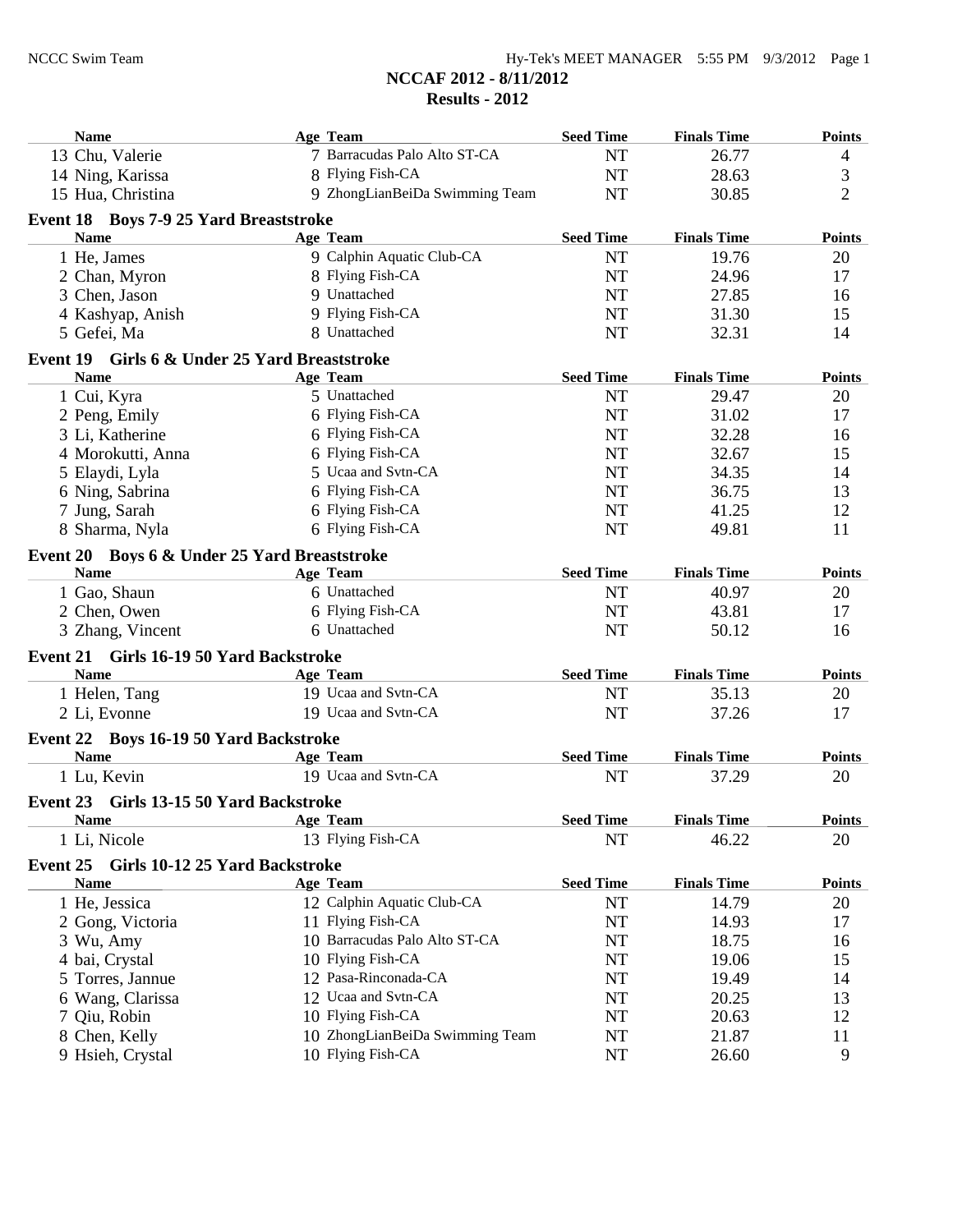| Hy-Tek's MEET MANAGER 5:55 PM 9/3/2012 Page 1 |  |  |  |
|-----------------------------------------------|--|--|--|
|-----------------------------------------------|--|--|--|

| Event 26 Boys 10-12 25 Yard Backstroke              |                                               |                  |                    |                |
|-----------------------------------------------------|-----------------------------------------------|------------------|--------------------|----------------|
| <b>Name</b>                                         | Age Team                                      | <b>Seed Time</b> | <b>Finals Time</b> | <b>Points</b>  |
| 1 Fang, Kevin                                       | 11 Calphin Aquatic Club-CA                    | <b>NT</b>        | 17.32              | 20             |
| 2 Chen, Jerry                                       | 10 Unattached                                 | <b>NT</b>        | 22.68              | 17             |
| 3 Karahan, Selim                                    | 11 Pasa-Rinconada-CA                          | <b>NT</b>        | 22.84              | 16             |
| 4 jia, Charlie                                      | 10 Flying Fish-CA                             | <b>NT</b>        | 23.88              | 15             |
| Event 27 Girls 7-9 25 Yard Backstroke               |                                               |                  |                    |                |
| <b>Name</b>                                         | <b>Age Team</b>                               | <b>Seed Time</b> | <b>Finals Time</b> | <b>Points</b>  |
| 1 Zheng, Angela                                     | 9 Flying Fish-CA                              | <b>NT</b>        | 19.06              | 20             |
| 2 Yu, Lei                                           | 8 ZhongLianBeiDa Swimming Team                | <b>NT</b>        | 19.50              | 17             |
| 3 Ruedger, Nicole                                   | 9 Flying Fish-CA                              | <b>NT</b>        | 19.59              | 16             |
| 4 Zhu, Angeline                                     | 7 Calphin Aquatic Club-CA                     | <b>NT</b>        | 21.07              | 15             |
| 5 Fang, Mandy                                       | 8 Calphin Aquatic Club-CA                     | <b>NT</b>        | 22.10              | 14             |
| 6 lam, Emily                                        | 9 Calphin Aquatic Club-CA                     | <b>NT</b>        | 22.34              | 13             |
| 7 Wang, Crystal                                     | 7 Flying Fish-CA                              | <b>NT</b>        | 22.78              | 12             |
| 8 Torres, Jaymie                                    | 9 Pasa-Rinconada-CA                           | <b>NT</b>        | 23.34              | 11             |
| 9 Fan, Sophie                                       | 9 Ucaa and Svtn-CA                            | <b>NT</b>        | 23.64              | 9              |
| 10 Chen, Lulu                                       | 8 ZhongLianBeiDa Swimming Team                | NT               | 23.97              | 7              |
| 11 Pan, Hanna                                       | 7 Barracudas Palo Alto ST-CA                  | NT               | 25.07              | 6              |
| 12 Wang, Sascha                                     | 7 Flying Fish-CA                              | NT               | 26.06              | 5              |
| 13 Ning, Karissa                                    | 8 Flying Fish-CA                              | NT               | 26.66              | 4              |
| 14 Zang, Jessica                                    | 7 Barracudas Palo Alto ST-CA                  | <b>NT</b>        | 28.37              | $\mathfrak{Z}$ |
| 15 Chu, Valerie                                     | 7 Barracudas Palo Alto ST-CA                  | <b>NT</b>        | 29.31              | $\overline{2}$ |
| 16 Hua, Christina                                   | 9 ZhongLianBeiDa Swimming Team                | <b>NT</b>        | 31.99              | 1              |
|                                                     |                                               |                  |                    |                |
| Event 28 Boys 7-9 25 Yard Backstroke<br><b>Name</b> | Age Team                                      | <b>Seed Time</b> | <b>Finals Time</b> | <b>Points</b>  |
| 1 He, James                                         | 9 Calphin Aquatic Club-CA                     | <b>NT</b>        | 19.16              | 20             |
| 2 Chan, Myron                                       | 8 Flying Fish-CA                              | <b>NT</b>        | 23.50              | 17             |
| 3 jia, Richard                                      | 7 Flying Fish-CA                              | NT               | 25.57              | 16             |
| 4 Kashyap, Anish                                    | 9 Flying Fish-CA                              | NT               | 27.41              | 15             |
| 5 Gong, Daniel                                      | 7 Calphin Aquatic Club-CA                     | <b>NT</b>        | 27.89              | 14             |
|                                                     |                                               |                  |                    |                |
| Event 29                                            | <b>Girls 6 &amp; Under 25 Yard Backstroke</b> |                  |                    |                |
| <b>Name</b>                                         | Age Team                                      | <b>Seed Time</b> | <b>Finals Time</b> | <b>Points</b>  |
| 1 Li, Katherine                                     | 6 Flying Fish-CA                              | NT               | 28.59              | 20             |
| 2 Cui, Kyra                                         | 5 Unattached                                  | <b>NT</b>        | 29.07              | 17             |
| 3 Peng, Emily                                       | 6 Flying Fish-CA                              | <b>NT</b>        | 30.15              | 16             |
| 4 Morokutti, Anna                                   | 6 Flying Fish-CA                              | NT               | 30.19              | 15             |
| 5 Jung, Sarah                                       | 6 Flying Fish-CA                              | NT               | 32.14              | 14             |
| 6 Elaydi, Lyla                                      | 5 Ucaa and Svtn-CA                            | NT               | 34.22              | 13             |
| 7 Ning, Sabrina                                     | 6 Flying Fish-CA                              | NT               | 39.32              | 12             |
| 8 Xu, Irene                                         | 6 Unattached                                  | NT               | 41.06              | 11             |
| 9 Chan, Anthea                                      | 5 Flying Fish-CA                              | <b>NT</b>        | 41.67              | 9              |
| 10 Gong, Alyssa                                     | 5 Calphin Aquatic Club-CA                     | NT               | 48.53              | 7              |
| 11 Xu, Elena                                        | 4 Unattached                                  | NT               | 1:03.43            | 6              |
| Event 30 Boys 6 & Under 25 Yard Backstroke          |                                               |                  |                    |                |
| <b>Name</b>                                         | <b>Age Team</b>                               | <b>Seed Time</b> | <b>Finals Time</b> | <b>Points</b>  |
| 1 Chen, Owen                                        | 6 Flying Fish-CA                              | NT               | 38.70              | 20             |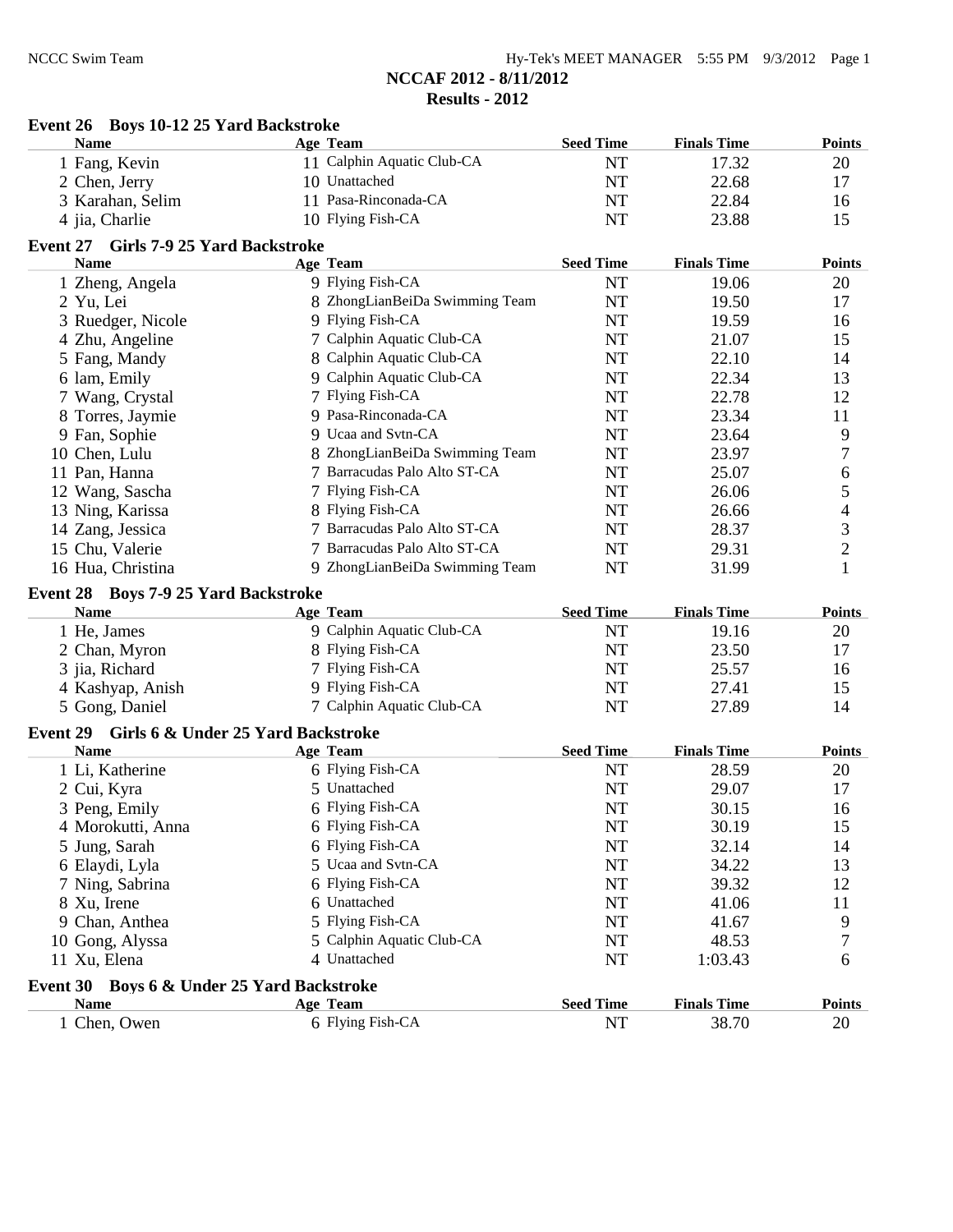| Event 31 Girls 16-19 50 Yard Butterfly                               |                                 |                  |                    |               |
|----------------------------------------------------------------------|---------------------------------|------------------|--------------------|---------------|
| <b>Name</b>                                                          | Age Team                        | <b>Seed Time</b> | <b>Finals Time</b> | <b>Points</b> |
| 1 Helen, Tang                                                        | 19 Ucaa and Svtn-CA             | <b>NT</b>        | 31.71              | 20            |
| 2 Li, Evonne                                                         | 19 Ucaa and Svtn-CA             | NT               | 33.99              | 17            |
| 3 Vin, Lay                                                           | 18 Ucaa and Svtn-CA             | <b>NT</b>        | 51.90              | 16            |
| Event 32 Boys 16-19 50 Yard Butterfly                                |                                 |                  |                    |               |
| <b>Name</b>                                                          | Age Team                        | <b>Seed Time</b> | <b>Finals Time</b> | <b>Points</b> |
| 1 Zhou, David                                                        | 16 Calphin Aquatic Club-CA      | NT               | 27.81              | 20            |
| 2 Lu, Kevin                                                          | 19 Ucaa and Svtn-CA             | <b>NT</b>        | 28.85              | 17            |
| Event 33 Girls 13-15 50 Yard Butterfly                               |                                 |                  |                    |               |
| <b>Name</b>                                                          | Age Team                        | <b>Seed Time</b> | <b>Finals Time</b> | <b>Points</b> |
| 1 Michelle, Deng                                                     | 15 Ucaa and Svtn-CA             | NT               | 34.53              | 20            |
| 2 Gao, Carol                                                         | 15 Ucaa and Svtn-CA             | <b>NT</b>        | 34.69              | 17            |
| 3 Li, Nicole                                                         | 13 Flying Fish-CA               | <b>NT</b>        | 43.84              | 16            |
| Event 34 Boys 13-15 50 Yard Butterfly                                |                                 |                  |                    |               |
| <b>Name</b>                                                          | Age Team                        | <b>Seed Time</b> | <b>Finals Time</b> | <b>Points</b> |
| 1 Lee, Matthew                                                       | 15 Calphin Aquatic Club-CA      | <b>NT</b>        | 24.55              | 20            |
| 2 Cai, Nicholas                                                      | 15 Calphin Aquatic Club-CA      | <b>NT</b>        | 29.65              | 17            |
| 3 Saito, Samuel                                                      | 13 ZhongLianBeiDa Swimming Team | NT               | 32.37              | 16            |
| 4 Liang, Andrew                                                      | 13 Flying Fish-CA               | <b>NT</b>        | 33.86              | 15            |
| 5 Chen, Bryan                                                        | 13 Flying Fish-CA               | <b>NT</b>        | 41.78              | 14            |
| Event 35 Girls 10-12 25 Yard Butterfly                               |                                 |                  |                    |               |
| <b>Name</b>                                                          | <b>Age Team</b>                 | <b>Seed Time</b> | <b>Finals Time</b> | <b>Points</b> |
| 1 Gong, Victoria                                                     | 11 Flying Fish-CA               | NT               | 13.85              | 20            |
| 2 He, Jessica                                                        | 12 Calphin Aquatic Club-CA      | <b>NT</b>        | 14.25              | 17            |
| 3 Saito, Patricia                                                    | 11 ZhongLianBeiDa Swimming Team | <b>NT</b>        | 16.63              | 16            |
| 4 Torres, Jannue                                                     | 12 Pasa-Rinconada-CA            | <b>NT</b>        | 16.68              | 15            |
| 5 Wu, Amy                                                            | 10 Barracudas Palo Alto ST-CA   | <b>NT</b>        | 17.09              | 14            |
| 6 Wang, Clarissa                                                     | 12 Ucaa and Svtn-CA             | <b>NT</b>        | 19.21              | 13            |
| 7 Zhang, Christine                                                   | 10 Barracudas Palo Alto ST-CA   | <b>NT</b>        | 21.75              | 12            |
| 8 Hsieh, Crystal                                                     | 10 Flying Fish-CA               | <b>NT</b>        | 21.87              | 11            |
|                                                                      |                                 |                  |                    |               |
| Event 36 Boys 10-12 25 Yard Butterfly<br><b>Name</b>                 | <b>Age Team</b>                 | <b>Seed Time</b> | <b>Finals Time</b> | <b>Points</b> |
| 1 Yang, Jerry                                                        | 10 Flying Fish-CA               | <b>NT</b>        | 15.87              | 20            |
| 2 Fang, Kevin                                                        | 11 Calphin Aquatic Club-CA      | <b>NT</b>        | 19.83              | 17            |
| 3 Karahan, Selim                                                     | 11 Pasa-Rinconada-CA            | NT               | 20.28              | 16            |
| 4 xu, David                                                          | 11 Flying Fish-CA               | NT               | 21.00              | 15            |
| 5 jia, Charlie                                                       | 10 Flying Fish-CA               | NT               | 23.56              | 14            |
| 6 Soondrah, Naveen                                                   | 10 Flying Fish-CA               | NT               | 25.18              | 13            |
|                                                                      |                                 |                  |                    |               |
| <b>Girls 7-9 25 Yard Butterfly</b><br><b>Event 37</b><br><b>Name</b> | <b>Age Team</b>                 | <b>Seed Time</b> | <b>Finals Time</b> | <b>Points</b> |
| 1 Ruedger, Nicole                                                    | 9 Flying Fish-CA                | <b>NT</b>        | 17.01              | 20            |
| 2 Zheng, Angela                                                      | 9 Flying Fish-CA                | NT               | 18.25              | 17            |
| 3 Darkes, Sophia                                                     | 8 Flying Fish-CA                | NT               | 19.21              | 16            |
| 4 Xiao, Jamie                                                        | 9 Barracudas Palo Alto ST-CA    | NT               | 19.34              | 15            |
| 5 Zhu, Angeline                                                      | 7 Calphin Aquatic Club-CA       | NT               | 19.89              | 14            |
| 6 Chen, Lulu                                                         | 8 ZhongLianBeiDa Swimming Team  | NT               | 20.62              | 13            |
| 7 Pei, Serena                                                        | 7 Unattached                    | NT               | 21.44              | 12            |
| 8 Gao, Rebecca                                                       | 8 Flying Fish-CA                | NT               | 22.16              | 11            |
|                                                                      |                                 |                  |                    |               |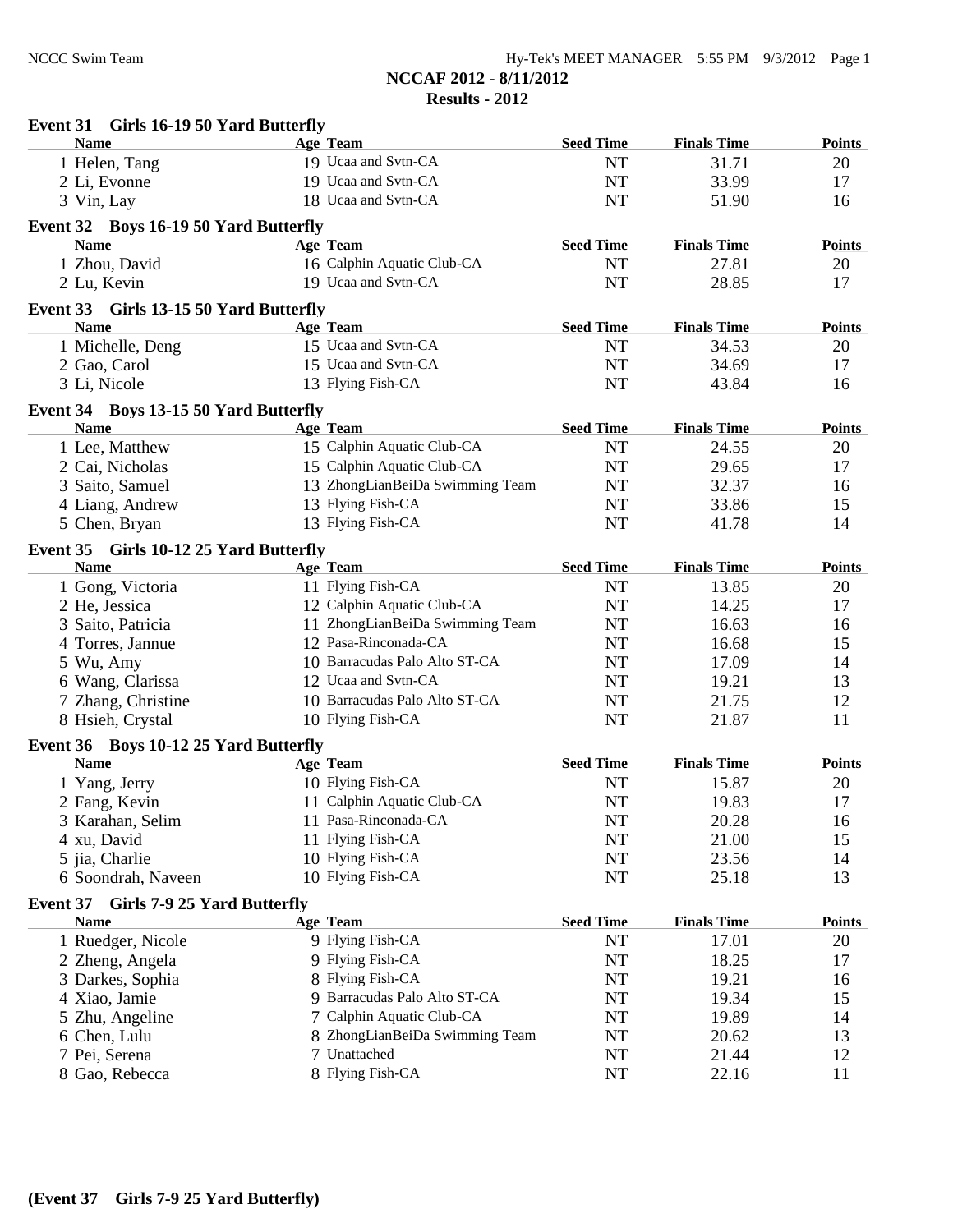|                 | <b>Name</b>                                            | Age Team                                          | <b>Seed Time</b>       | <b>Finals Time</b> | <b>Points</b>  |
|-----------------|--------------------------------------------------------|---------------------------------------------------|------------------------|--------------------|----------------|
|                 | *9 Emily, Lam                                          | 9 Calphin Aquatic Club-CA                         | <b>NT</b>              | 23.05              | 8              |
|                 | *9 lam, Emily                                          | 9 Calphin Aquatic Club-CA                         | <b>NT</b>              | 23.05              | 8              |
|                 | 11 Fang, Mandy                                         | 8 Calphin Aquatic Club-CA                         | <b>NT</b>              | 24.19              | 6              |
|                 | 12 Pan, Hanna                                          | 7 Barracudas Palo Alto ST-CA                      | <b>NT</b>              | 24.74              | 5              |
|                 | 13 Ning, Karissa                                       | 8 Flying Fish-CA                                  | <b>NT</b>              | 25.19              | 4              |
|                 | 14 Chen, Jasmine                                       | 7 Flying Fish-CA                                  | <b>NT</b>              | 25.40              | 3              |
|                 | 15 Zang, Jessica                                       | 7 Barracudas Palo Alto ST-CA                      | <b>NT</b>              | 26.62              | $\overline{c}$ |
|                 | 16 Chu, Valerie                                        | 7 Barracudas Palo Alto ST-CA                      | NT                     | 28.23              | $\mathbf{1}$   |
|                 | 17 Wang, Crystal                                       | 7 Flying Fish-CA                                  | <b>NT</b>              | 28.67              |                |
|                 | Event 38 Boys 7-9 25 Yard Butterfly                    |                                                   |                        |                    |                |
|                 | <b>Name</b>                                            | Age Team                                          | <b>Seed Time</b>       | <b>Finals Time</b> | <b>Points</b>  |
|                 | 1 He, James                                            | 9 Calphin Aquatic Club-CA                         | <b>NT</b>              | 16.94              | 20             |
|                 | 2 jia, Richard                                         | 7 Flying Fish-CA                                  | NT                     | 24.55              | 17             |
|                 | 3 Morokutti, Ryan                                      | 9 Flying Fish-CA                                  | <b>NT</b>              | 26.21              | 16             |
|                 | 4 Gong, Daniel                                         | 7 Calphin Aquatic Club-CA                         | <b>NT</b>              | 28.29              | 15             |
|                 | 5 Chen, Evan                                           | 7 Flying Fish-CA                                  | <b>NT</b>              | 31.78              | 14             |
|                 | Event 39 Girls 6 & Under 25 Yard Butterfly             |                                                   |                        |                    |                |
|                 | <b>Name</b>                                            | <b>Age Team</b>                                   | <b>Seed Time</b>       | <b>Finals Time</b> | <b>Points</b>  |
|                 | 1 Cui, Kyra                                            | 5 Unattached                                      | <b>NT</b>              | 29.51              | 20             |
|                 | 2 Li, Katherine                                        | 6 Flying Fish-CA                                  | <b>NT</b>              | 30.83              | 17             |
|                 | 3 Morokutti, Anna                                      | 6 Flying Fish-CA                                  | <b>NT</b>              | 36.07              | 16             |
|                 | 4 Ning, Sabrina                                        | 6 Flying Fish-CA                                  | <b>NT</b>              | 38.15              | 15             |
|                 | 5 Jung, Sarah                                          | 6 Flying Fish-CA                                  | <b>NT</b>              | 38.62              | 14             |
|                 | 6 Xu, Irene                                            | 6 Unattached                                      | NT                     | 44.83              | 13             |
|                 |                                                        |                                                   |                        |                    |                |
|                 | Event 41 Girls 16-19 100 Yard Freestyle                |                                                   |                        |                    |                |
|                 | <b>Name</b>                                            | <b>Age Team</b>                                   | <b>Seed Time</b>       | <b>Finals Time</b> | <b>Points</b>  |
|                 | 1 Helen, Tang                                          | 19 Ucaa and Svtn-CA                               | NT                     | 1:06.69            | 20             |
|                 | 2 Li, Evonne                                           | 19 Ucaa and Svtn-CA                               | <b>NT</b>              | 1:10.13            | 17             |
|                 | 3 Vin, Lay                                             | 18 Ucaa and Svtn-CA                               | <b>NT</b>              | 1:40.12            | 16             |
| <b>Event 42</b> | <b>Boys 16-19 100 Yard Freestyle</b>                   |                                                   |                        |                    |                |
|                 | <b>Name</b>                                            |                                                   |                        |                    |                |
|                 |                                                        | Age Team                                          | <b>Seed Time</b>       | <b>Finals Time</b> | <b>Points</b>  |
|                 | 1 Zhou, David                                          | 16 Calphin Aquatic Club-CA                        | <b>NT</b>              | 54.13              | 20             |
|                 | 2 Lu, Kevin                                            | 19 Ucaa and Svtn-CA                               | <b>NT</b>              | 59.63              | 17             |
|                 |                                                        |                                                   |                        |                    |                |
|                 | Event 43 Girls 13-15 100 Yard Freestyle<br><b>Name</b> | Age Team                                          | <b>Seed Time</b>       | <b>Finals Time</b> | <b>Points</b>  |
|                 | 1 Michelle, Deng                                       | 15 Ucaa and Svtn-CA                               | NT                     | 1:08.89            | 20             |
|                 | 2 Gao, Carol                                           | 15 Ucaa and Svtn-CA                               | $\rm{NT}$              | 1:09.67            | 17             |
|                 |                                                        |                                                   |                        |                    |                |
|                 | Event 44 Boys 13-15 100 Yard Freestyle                 |                                                   |                        |                    |                |
|                 | <b>Name</b>                                            | <b>Age Team</b>                                   | <b>Seed Time</b>       | <b>Finals Time</b> | <b>Points</b>  |
|                 | 1 Lee, Matthew                                         | 15 Calphin Aquatic Club-CA                        | <b>NT</b>              | 50.43              | 20             |
|                 | 2 Cai, Nicholas                                        | 15 Calphin Aquatic Club-CA                        | NT                     | 56.75              | 17             |
|                 | 3 Wang, Richard_1                                      | 13 Flying Fish-CA                                 | NT                     | 59.63              | 16             |
|                 | 4 Saito, Samuel                                        | 13 ZhongLianBeiDa Swimming Team                   | NT                     | 1:07.18            | 15             |
|                 | 5 Liang, Andrew                                        | 13 Flying Fish-CA                                 | NT                     | 1:08.88            | 14             |
|                 | 6 Yu, Adam<br>7 Zhou, Allan                            | 14 Ucaa and Svtn-CA<br>14 Calphin Aquatic Club-CA | $\rm{NT}$<br>$\rm{NT}$ | 1:26.25<br>1:29.76 | 13<br>12       |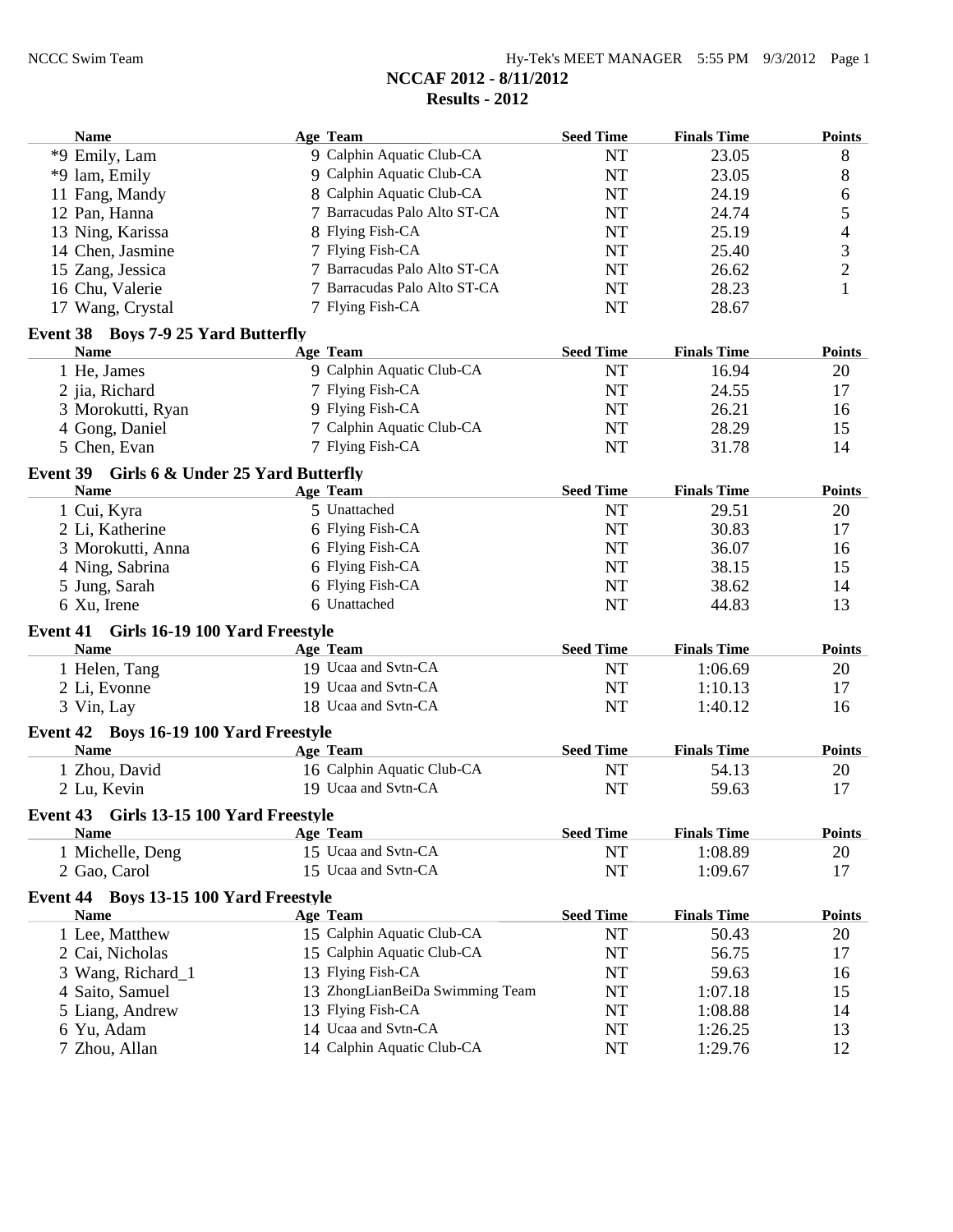# **Event 45 Girls 10-12 50 Yard Freestyle**

| <b>Name</b>                                          | <b>Age Team</b>               | <b>Seed Time</b> | <b>Finals Time</b> | <b>Points</b>    |
|------------------------------------------------------|-------------------------------|------------------|--------------------|------------------|
| 1 He, Jessica                                        | 12 Calphin Aquatic Club-CA    | <b>NT</b>        | 26.29              | 20               |
| 2 Gong, Victoria                                     | 11 Flying Fish-CA             | <b>NT</b>        | 27.70              | 17               |
| 3 Torres, Jannue                                     | 12 Pasa-Rinconada-CA          | <b>NT</b>        | 32.13              | 16               |
| 4 bai, Crystal                                       | 10 Flying Fish-CA             | <b>NT</b>        | 33.72              | 15               |
| 5 Wu, Amy                                            | 10 Barracudas Palo Alto ST-CA | <b>NT</b>        | 34.87              | 14               |
| 6 liu, Caronline                                     | 11 Flying Fish-CA             | <b>NT</b>        | 36.51              | 13               |
| 7 Zhang, Christine                                   | 10 Barracudas Palo Alto ST-CA | <b>NT</b>        | 38.63              | 12               |
| 8 Wang, Clarissa                                     | 12 Ucaa and Svtn-CA           | NT               | 39.12              | 11               |
| 9 Qiu, Robin                                         | 10 Flying Fish-CA             | NT               | 42.69              | 9                |
| Event 46 Boys 10-12 50 Yard Freestyle                |                               |                  |                    |                  |
| <b>Name</b>                                          | <b>Age Team</b>               | <b>Seed Time</b> | <b>Finals Time</b> | <b>Points</b>    |
| 1 Yang, Jerry                                        | 10 Flying Fish-CA             | <b>NT</b>        | 30.12              | 20               |
| 2 Fang, Kevin                                        | 11 Calphin Aquatic Club-CA    | <b>NT</b>        | 33.50              | 17               |
| 3 Kshirsagar, Arjun                                  | 11 Calphin Aquatic Club-CA    | <b>NT</b>        | 37.23              | 16               |
| 4 Karahan, Selim                                     | 11 Pasa-Rinconada-CA          | <b>NT</b>        | 39.00              | 15               |
| 5 jia, Charlie                                       | 10 Flying Fish-CA             | <b>NT</b>        | 43.32              | 14               |
| 6 Soondrah, Naveen                                   | 10 Flying Fish-CA             | NT               | 46.06              | 13               |
| <b>Event 47</b><br>Girls 7-9 50 Yard Freestyle       |                               |                  |                    |                  |
| <b>Name</b>                                          | <b>Age Team</b>               | <b>Seed Time</b> | <b>Finals Time</b> | <b>Points</b>    |
| *1 Ruedger, Nicole                                   | 9 Flying Fish-CA              | <b>NT</b>        | 33.69              | 1850             |
| $*1$ li, ivy                                         | 9 Unattached                  | NT               | 33.69              | 1850             |
| 3 Zhu, Angeline                                      | 7 Calphin Aquatic Club-CA     | <b>NT</b>        | 35.93              | 16               |
| 4 Xiao, Jamie                                        | 9 Barracudas Palo Alto ST-CA  | <b>NT</b>        | 35.97              | 15               |
| 5 Zheng, Angela                                      | 9 Flying Fish-CA              | <b>NT</b>        | 36.83              | 14               |
| 6 Darkes, Sophia                                     | 8 Flying Fish-CA              | <b>NT</b>        | 41.47              | 13               |
| 7 Gao, Rebecca                                       | 8 Flying Fish-CA              | NT               | 42.34              | 12               |
| 8 Pei, Serena                                        | 7 Unattached                  | NT               | 45.16              | 11               |
| 9 Wang, Crystal                                      | 7 Flying Fish-CA              | NT               | 46.16              | 9                |
| 10 Fang, Mandy                                       | 8 Calphin Aquatic Club-CA     | NT               | 47.02              | 7                |
| 11 Pan, Hanna                                        | 7 Barracudas Palo Alto ST-CA  | NT               | 48.06              | $\boldsymbol{6}$ |
| 12 Zang, Jessica                                     | 7 Barracudas Palo Alto ST-CA  | <b>NT</b>        | 49.38              | 5                |
| 13 lam, Emily                                        | 9 Calphin Aquatic Club-CA     | NT               | 50.13              | 4                |
| 14 Miranda, Li                                       | 9 Barracudas Palo Alto ST-CA  | NT               | 51.09              | 3                |
| 15 Ning, Karissa                                     | 8 Flying Fish-CA              | NT               | 54.72              | $\overline{c}$   |
| 16 Chu, Valerie                                      | 7 Barracudas Palo Alto ST-CA  | <b>NT</b>        | 55.56              | $\mathbf{1}$     |
| 17 Wang, Joanna                                      | 9 Unattached                  | NT               | 59.11              |                  |
| Event 48 Boys 7-9 50 Yard Freestyle                  |                               |                  |                    |                  |
| <b>Name</b>                                          | Age Team                      | <b>Seed Time</b> | <b>Finals Time</b> | <b>Points</b>    |
| 1 He, James                                          | 9 Calphin Aquatic Club-CA     | NT               | 31.77              | 20               |
| 2 Zhang, Leo                                         | 9 Flying Fish-CA              | NT               | 31.92              | 17               |
| 3 Morokutti, Ryan                                    | 9 Flying Fish-CA              | NT               | 42.53              | 16               |
| 4 jia, Richard                                       | 7 Flying Fish-CA              | <b>NT</b>        | 43.60              | 15               |
| 5 Ye, Oliver                                         | 9 Ucaa and Svtn-CA            | <b>NT</b>        | 45.57              | 14               |
| 6 Chen, Jason                                        | 9 Unattached                  | NT               | 56.66              | 13               |
| 7 Gong, Daniel                                       | 7 Calphin Aquatic Club-CA     | NT               | 1:04.65            | 12               |
| <b>Event 49</b><br>Girls 6 & Under 50 Yard Freestyle |                               |                  |                    |                  |
| <b>Name</b>                                          | <b>Age Team</b>               | <b>Seed Time</b> | <b>Finals Time</b> | <b>Points</b>    |
| 1 Morokutti, Anna                                    | 6 Flying Fish-CA              | <b>NT</b>        | 55.75              | 20               |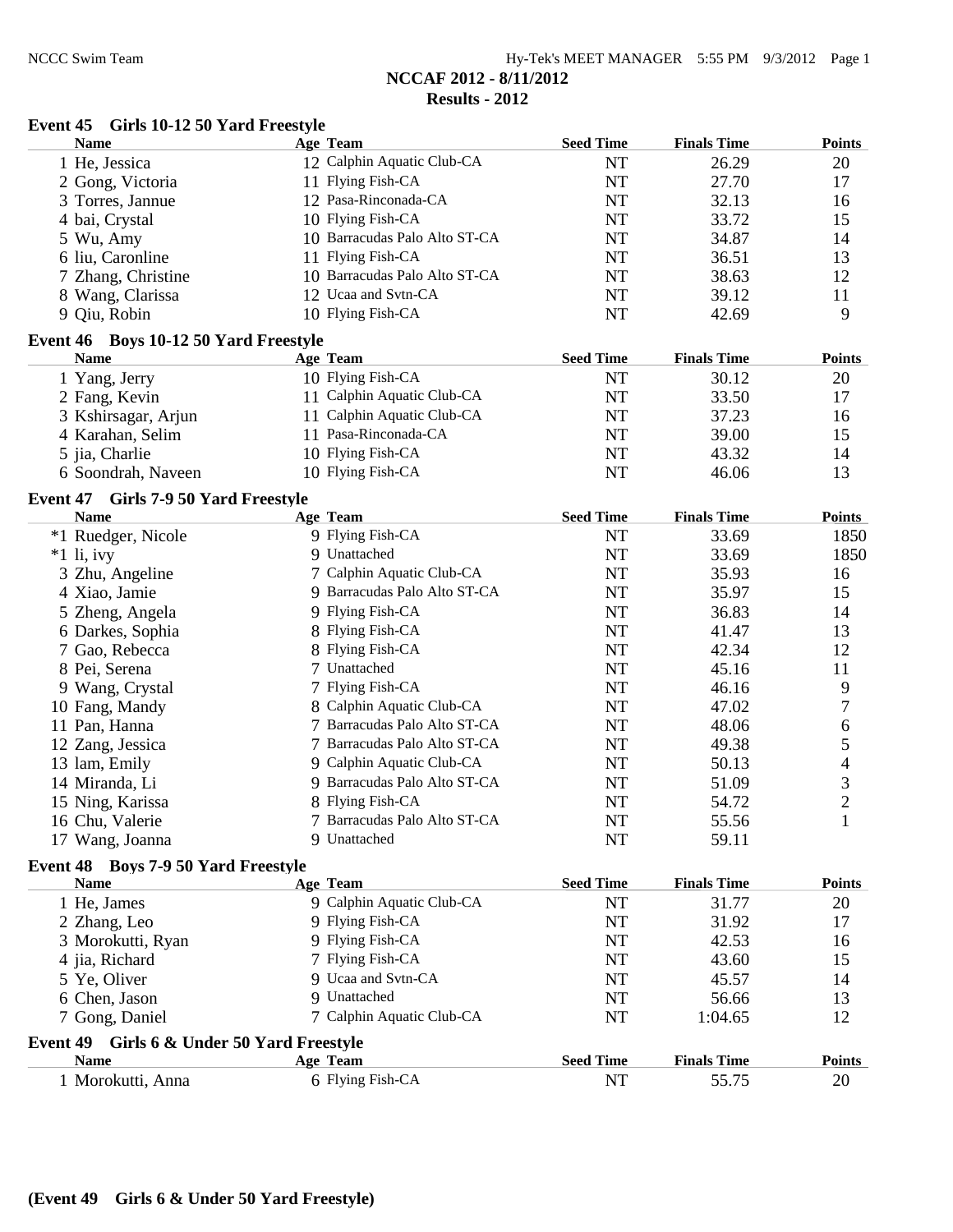| <b>Name</b>                                              | Age Team                        | <b>Seed Time</b> | <b>Finals Time</b> | <b>Points</b> |
|----------------------------------------------------------|---------------------------------|------------------|--------------------|---------------|
| 2 Cui, Kyra                                              | 5 Unattached                    | <b>NT</b>        | 58.49              | 17            |
| 3 Li, Katherine                                          | 6 Flying Fish-CA                | <b>NT</b>        | 1:04.78            | 16            |
| 4 Jung, Sarah                                            | 6 Flying Fish-CA                | <b>NT</b>        | 1:08.60            | 15            |
| 5 Xu, Irene                                              | 6 Unattached                    | <b>NT</b>        | 1:16.52            | 14            |
| 6 Su, Alina                                              | 5 Unattached                    | <b>NT</b>        | 2:00.15            | 13            |
| Event 50 Boys 6 & Under 50 Yard Freestyle                |                                 |                  |                    |               |
| <b>Name</b>                                              | Age Team                        | <b>Seed Time</b> | <b>Finals Time</b> | <b>Points</b> |
| 1 Chen, Owen                                             | 6 Flying Fish-CA                | <b>NT</b>        | 1:08.13            | 20            |
| 2 Gao, Shaun                                             | 6 Unattached                    | NT               | 1:16.00            | 17            |
| 3 Zhang, Vincent                                         | 6 Unattached                    | NT               | 1:22.65            | 16            |
| 4 Qian, Hagen                                            | 6 Ucaa and Svtn-CA              | <b>NT</b>        | 1:31.40            | 15            |
| Event 51 Girls 16-19 100 Yard Breaststroke               |                                 |                  |                    |               |
| <b>Name</b>                                              | Age Team                        | <b>Seed Time</b> | <b>Finals Time</b> | <b>Points</b> |
| 1 Helen, Tang                                            | 19 Ucaa and Svtn-CA             | <b>NT</b>        | 1:24.87            | 20            |
| 2 Li, Evonne                                             | 19 Ucaa and Svtn-CA             | <b>NT</b>        | 1:27.93            | 17            |
| Event 52 Boys 16-19 100 Yard Breaststroke                |                                 |                  |                    |               |
| <b>Name</b>                                              | Age Team                        | <b>Seed Time</b> | <b>Finals Time</b> | <b>Points</b> |
| 1 Zhou, David                                            | 16 Calphin Aquatic Club-CA      | NT               | 1:06.28            | 20            |
| 2 Lu, Kevin                                              | 19 Ucaa and Svtn-CA             | <b>NT</b>        | 1:09.07            | 17            |
| Event 53 Girls 13-15 100 Yard Breaststroke               |                                 |                  |                    |               |
| <b>Name</b>                                              | Age Team                        | <b>Seed Time</b> | <b>Finals Time</b> | <b>Points</b> |
| 1 Michelle, Deng                                         | 15 Ucaa and Svtn-CA             | <b>NT</b>        | 1:31.06            | 20            |
| 2 Li, Nicole                                             | 13 Flying Fish-CA               | <b>NT</b>        | 1:33.47            | 17            |
|                                                          |                                 |                  |                    |               |
| Event 54 Boys 13-15 100 Yard Breaststroke<br><b>Name</b> | Age Team                        | <b>Seed Time</b> | <b>Finals Time</b> | <b>Points</b> |
| 1 Lee, Matthew                                           | 15 Calphin Aquatic Club-CA      | <b>NT</b>        | 1:06.81            | 20            |
| 2 Wang, Richard_1                                        | 13 Flying Fish-CA               | <b>NT</b>        | 1:16.52            | 17            |
| 3 Liang, Andrew                                          | 13 Flying Fish-CA               | <b>NT</b>        | 1:27.76            | 16            |
|                                                          |                                 |                  |                    |               |
| Event 55 Girls 10-12 50 Yard Breaststroke<br><b>Name</b> | Age Team                        | <b>Seed Time</b> | <b>Finals Time</b> | <b>Points</b> |
| 1 Gong, Victoria                                         | 11 Flying Fish-CA               | NT               | 34.09              | 20            |
| 2 He, Jessica                                            | 12 Calphin Aquatic Club-CA      | <b>NT</b>        | 34.90              | 17            |
| 3 Torres, Jannue                                         | 12 Pasa-Rinconada-CA            | <b>NT</b>        | 39.47              | 16            |
| 4 Saito, Patricia                                        | 11 ZhongLianBeiDa Swimming Team | NT               | 43.05              | 15            |
| 5 bai, Crystal                                           | 10 Flying Fish-CA               | NT               | 43.66              | 14            |
| 6 Wu, Amy                                                | 10 Barracudas Palo Alto ST-CA   | NT               | 48.99              | 13            |
| 7 Wang, Clarissa                                         | 12 Ucaa and Svtn-CA             | NT               | 51.62              | 12            |
| 8 Zhang, Christine                                       | 10 Barracudas Palo Alto ST-CA   | NT               | 51.65              | 11            |
| 9 Chen, Kelly                                            | 10 ZhongLianBeiDa Swimming Team | NT               | 52.56              |               |
|                                                          | 10 Unattached                   |                  | 54.90              | 9             |
| 10 Wang, Lilian<br>11 Ma, Yoyo                           | 10 Barracudas Palo Alto ST-CA   | NT<br>NT         | 56.05              | 7             |
|                                                          |                                 |                  |                    | 6             |
| Event 56 Boys 10-12 50 Yard Breaststroke                 |                                 |                  |                    |               |
| <b>Name</b>                                              | Age Team                        | <b>Seed Time</b> | <b>Finals Time</b> | <b>Points</b> |
| 1 Fang, Kevin                                            | 11 Calphin Aquatic Club-CA      | NT               | 44.11              | 20            |
| 2 xu, David                                              | 11 Flying Fish-CA               | NT               | 46.06              | 17            |
| 3 Karahan, Selim                                         | 11 Pasa-Rinconada-CA            | NT               | 47.72              | 16            |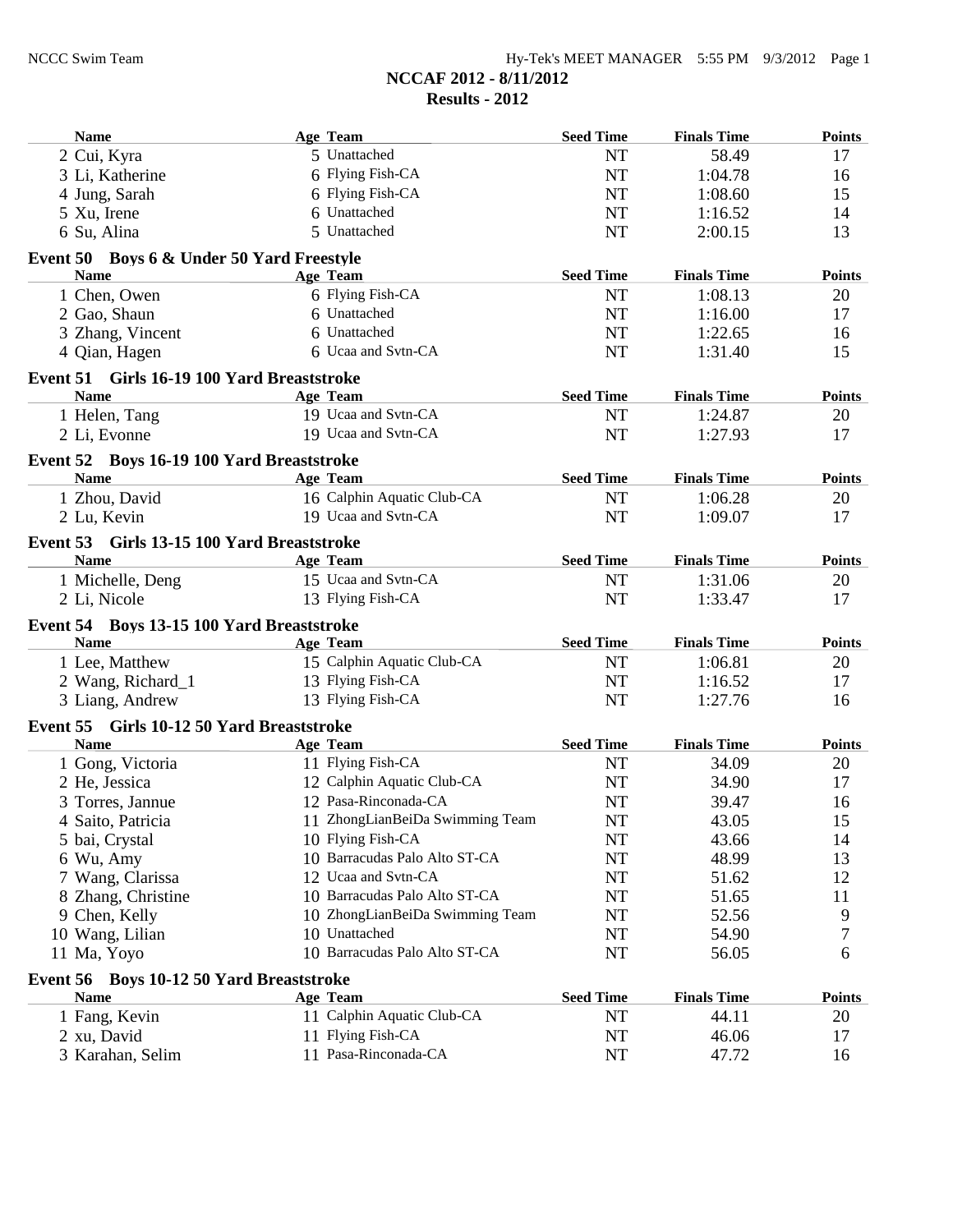| Hy-Tek's MEET MANAGER 5:55 PM 9/3/2012 Page 1 |  |  |  |
|-----------------------------------------------|--|--|--|
|-----------------------------------------------|--|--|--|

#### **Event 57 Girls 7-9 50 Yard Breaststroke**

|          | <b>Name</b>                                  | <b>Age Team</b>                | <b>Seed Time</b> | <b>Finals Time</b> | <b>Points</b> |
|----------|----------------------------------------------|--------------------------------|------------------|--------------------|---------------|
|          | $1$ li, ivy                                  | 9 Unattached                   | NT               | 40.75              | 20            |
|          | 2 Ruedger, Nicole                            | 9 Flying Fish-CA               | <b>NT</b>        | 44.72              | 17            |
|          | 3 Zheng, Angela                              | 9 Flying Fish-CA               | <b>NT</b>        | 48.20              | 16            |
|          | 4 Pei, Serena                                | 7 Unattached                   | <b>NT</b>        | 48.66              | 15            |
|          | 5 Xiao, Jamie                                | 9 Barracudas Palo Alto ST-CA   | <b>NT</b>        | 50.00              | 14            |
|          | 6 lam, Emily                                 | 9 Calphin Aquatic Club-CA      | <b>NT</b>        | 51.50              | 13            |
|          | 7 Chen, Jasmine                              | 7 Flying Fish-CA               | <b>NT</b>        | 53.82              | 12            |
|          | 8 Fang, Mandy                                | 8 Calphin Aquatic Club-CA      | <b>NT</b>        | 56.04              | 11            |
|          | 9 Wang, Sascha                               | 7 Flying Fish-CA               | <b>NT</b>        | 56.33              | 9             |
|          | 10 Ning, Karissa                             | 8 Flying Fish-CA               | <b>NT</b>        | 56.77              | 7             |
|          | 11 Torres, Jaymie                            | 9 Pasa-Rinconada-CA            | <b>NT</b>        | 57.03              | 6             |
|          | 12 Chu, Valerie                              | 7 Barracudas Palo Alto ST-CA   | <b>NT</b>        | 58.50              | 5             |
|          | 13 Zang, Jessica                             | 7 Barracudas Palo Alto ST-CA   | <b>NT</b>        | 1:00.72            | 4             |
|          | 14 Hua, Christina                            | 9 ZhongLianBeiDa Swimming Team | <b>NT</b>        | 1:10.27            | 3             |
|          |                                              |                                |                  |                    |               |
|          | Event 58 Boys 7-9 50 Yard Breaststroke       |                                |                  |                    |               |
|          | <b>Name</b>                                  | <b>Age Team</b>                | <b>Seed Time</b> | <b>Finals Time</b> | <b>Points</b> |
|          | 1 He, James                                  | 9 Calphin Aquatic Club-CA      | <b>NT</b>        | 41.03              | 20            |
|          | 2 Zhang, Leo                                 | 9 Flying Fish-CA               | <b>NT</b>        | 43.90              | 17            |
|          | 3 lau, Mitchel                               | 9 Unattached                   | <b>NT</b>        | 50.93              | 16            |
|          | 4 jia, Richard                               | 7 Flying Fish-CA               | <b>NT</b>        | 57.90              | 15            |
|          | 5 Chen, Jason                                | 9 Unattached                   | <b>NT</b>        | 1:00.28            | 14            |
|          | 6 Gong, Daniel                               | 7 Calphin Aquatic Club-CA      | <b>NT</b>        | 1:08.69            | 13            |
|          | 7 Chen, Evan                                 | 7 Flying Fish-CA               | <b>NT</b>        | 1:10.06            | 12            |
| Event 59 | Girls 6 & Under 50 Yard Breaststroke         |                                |                  |                    |               |
|          | <b>Name</b>                                  | <b>Age Team</b>                | <b>Seed Time</b> | <b>Finals Time</b> | <b>Points</b> |
|          | 1 Cui, Kyra                                  | 5 Unattached                   | <b>NT</b>        | 1:08.72            | 20            |
|          | 2 Li, Katherine                              | 6 Flying Fish-CA               | <b>NT</b>        | 1:19.70            | 17            |
|          | 3 Jung, Sarah                                | 6 Flying Fish-CA               | <b>NT</b>        | 1:32.77            | 16            |
|          |                                              |                                |                  |                    |               |
|          | Event 60 Boys 6 & Under 50 Yard Breaststroke |                                | <b>Seed Time</b> | <b>Finals Time</b> | <b>Points</b> |
|          | <b>Name</b>                                  | Age Team                       |                  |                    |               |
|          | 1 Gao, Shaun                                 | 6 Unattached                   | <b>NT</b>        | 1:31.63            | 20            |
|          | 2 Zhang, Vincent                             | 6 Unattached                   | <b>NT</b>        | 2:02.87            | 17            |
|          | Event 61 Girls 16-19 100 Yard Backstroke     |                                |                  |                    |               |
|          | <b>Name</b>                                  | <b>Age Team</b>                | <b>Seed Time</b> | <b>Finals Time</b> | <b>Points</b> |
|          | 1 Helen, Tang                                | 19 Ucaa and Svtn-CA            | <b>NT</b>        | 1:12.36            | 20            |
|          | 2 Li, Evonne                                 | 19 Ucaa and Svtn-CA            | NT               | 1:19.28            | 17            |
|          | Event 62 Boys 16-19 100 Yard Backstroke      |                                |                  |                    |               |
|          | <b>Name</b>                                  | <b>Age Team</b>                | <b>Seed Time</b> | <b>Finals Time</b> | <b>Points</b> |
|          | 1 Lu, Kevin                                  | 19 Ucaa and Svtn-CA            | <b>NT</b>        | 1:08.08            | 20            |
|          |                                              |                                |                  |                    |               |
|          | Event 63 Girls 13-15 100 Yard Backstroke     |                                |                  |                    |               |
|          | <b>Name</b>                                  | Age Team                       | <b>Seed Time</b> | <b>Finals Time</b> | <b>Points</b> |
|          | 1 Li, Nicole                                 | 13 Flying Fish-CA              | <b>NT</b>        | 1:41.64            | 20            |
|          | Event 64 Boys 13-15 100 Yard Backstroke      |                                |                  |                    |               |
|          | <b>Name</b>                                  | <b>Age Team</b>                | <b>Seed Time</b> | <b>Finals Time</b> | <b>Points</b> |
|          | 1 Lee, Matthew                               | 15 Calphin Aquatic Club-CA     | <b>NT</b>        | 59.04              | 20            |
|          | 2 Cai, Nicholas                              | 15 Calphin Aquatic Club-CA     | NT               | 1:09.33            | 17            |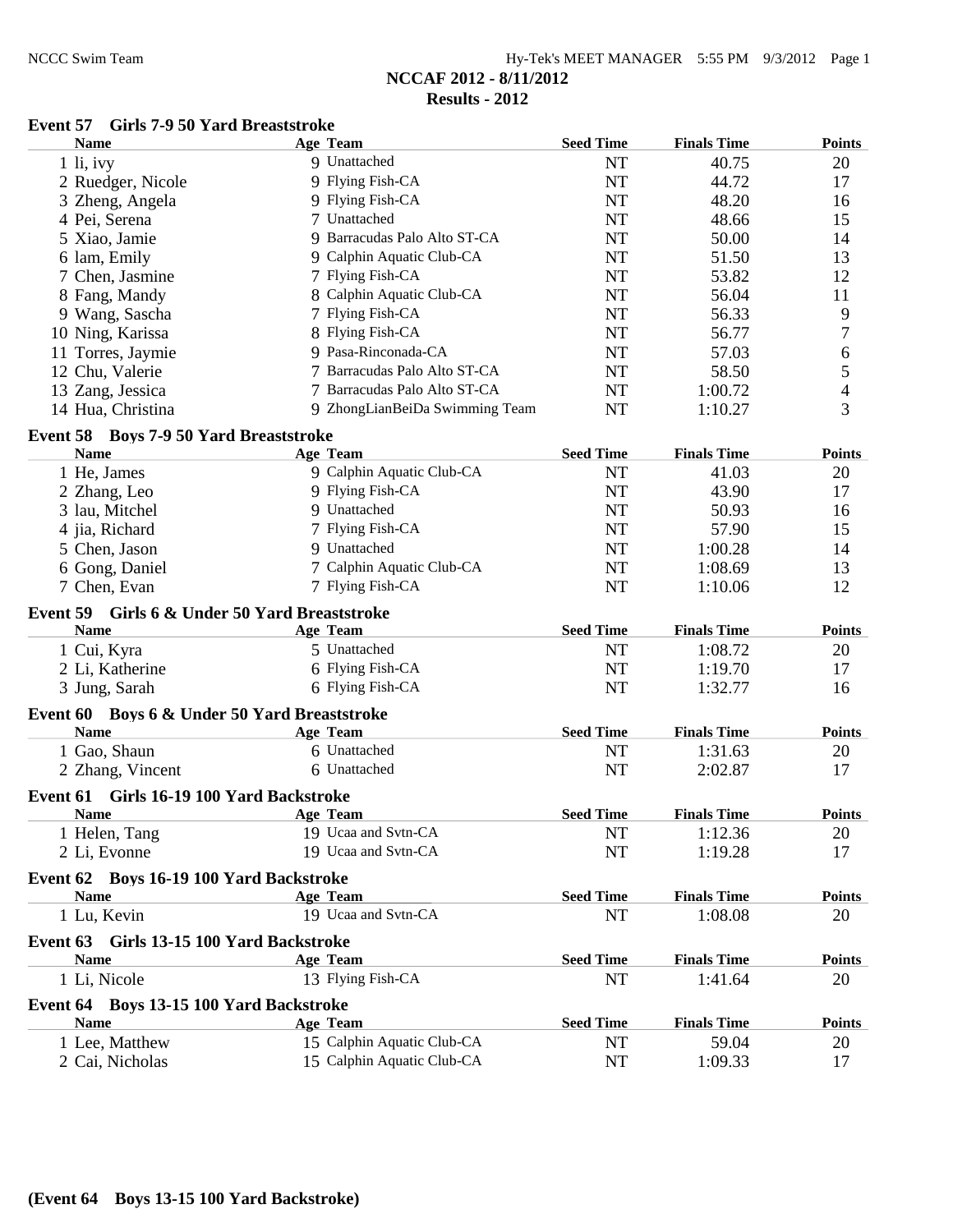| <b>Name</b>                                         | Age Team                        | <b>Seed Time</b> | <b>Finals Time</b> | <b>Points</b> |
|-----------------------------------------------------|---------------------------------|------------------|--------------------|---------------|
| 3 Wang, Richard_1                                   | 13 Flying Fish-CA               | <b>NT</b>        | 1:09.69            | 16            |
| Girls 10-12 50 Yard Backstroke<br>Event 65          |                                 |                  |                    |               |
| <b>Name</b>                                         | <b>Age Team</b>                 | <b>Seed Time</b> | <b>Finals Time</b> | <b>Points</b> |
| 1 He, Jessica                                       | 12 Calphin Aquatic Club-CA      | <b>NT</b>        | 30.53              | 20            |
| 2 Gong, Victoria                                    | 11 Flying Fish-CA               | <b>NT</b>        | 30.97              | 17            |
| 3 liu, Caronline                                    | 11 Flying Fish-CA               | <b>NT</b>        | 41.70              | 16            |
| 4 bai, Crystal                                      | 10 Flying Fish-CA               | <b>NT</b>        | 41.73              | 15            |
| 5 Saito, Patricia                                   | 11 ZhongLianBeiDa Swimming Team | NT               | 41.85              | 14            |
| 6 Wu, Amy                                           | 10 Barracudas Palo Alto ST-CA   | <b>NT</b>        | 41.93              | 13            |
| 7 Chen, Kelly                                       | 10 ZhongLianBeiDa Swimming Team | <b>NT</b>        | 50.18              | 12            |
| Event 66 Boys 10-12 50 Yard Backstroke              |                                 |                  |                    |               |
| <b>Name</b>                                         | <b>Age Team</b>                 | <b>Seed Time</b> | <b>Finals Time</b> | <b>Points</b> |
| 1 Fang, Kevin                                       | 11 Calphin Aquatic Club-CA      | <b>NT</b>        | 39.42              | 20            |
| Event 67 Girls 7-9 50 Yard Backstroke               |                                 |                  |                    |               |
| <b>Name</b>                                         | Age Team                        | <b>Seed Time</b> | <b>Finals Time</b> | <b>Points</b> |
| $1$ li, ivy                                         | 9 Unattached                    | <b>NT</b>        | 40.44              | 20            |
| 2 Ruedger, Nicole                                   | 9 Flying Fish-CA                | <b>NT</b>        | 41.25              | 17            |
| 3 Yu, Lei                                           | 8 ZhongLianBeiDa Swimming Team  | <b>NT</b>        | 42.68              | 16            |
| 4 Xiao, Jamie                                       | 9 Barracudas Palo Alto ST-CA    | <b>NT</b>        | 49.60              | 15            |
| 5 Fang, Mandy                                       | 8 Calphin Aquatic Club-CA       | <b>NT</b>        | 50.81              | 14            |
| 6 Wang, Crystal                                     | 7 Flying Fish-CA                | <b>NT</b>        | 55.98              | 13            |
| 7 Miranda, Li                                       | 9 Barracudas Palo Alto ST-CA    | NT               | 57.52              | 12            |
|                                                     | 7 Barracudas Palo Alto ST-CA    | NT               | 1:02.03            | 11            |
| 8 Pan, Hanna                                        | 8 Flying Fish-CA                | NT               | 1:08.73            | 9             |
| 9 Ning, Karissa<br>10 Hua, Christina                | 9 ZhongLianBeiDa Swimming Team  | <b>NT</b>        | 1:09.59            | 7             |
|                                                     |                                 |                  |                    |               |
| Event 68 Boys 7-9 50 Yard Backstroke<br><b>Name</b> |                                 |                  |                    |               |
|                                                     | Age Team                        | <b>Seed Time</b> | <b>Finals Time</b> | <b>Points</b> |
| 1 He, James                                         | 9 Calphin Aquatic Club-CA       | <b>NT</b>        | 37.49              | 20            |
| 2 Zhang, Leo                                        | 9 Flying Fish-CA                | NT               | 39.03              | 17            |
| 3 lau, Mitchel                                      | 9 Unattached                    | NT               | 49.43              | 16            |
| 4 jia, Richard                                      | 7 Flying Fish-CA                | NT               | 55.50              | 15            |
| --- Morokutti, Ryan                                 | 9 Flying Fish-CA                | <b>NT</b>        | DQ                 |               |
| Event 70 Boys 7-9 50 Yard Butterfly                 |                                 |                  |                    |               |
| <b>Name</b>                                         | Age Team                        | <b>Seed Time</b> | <b>Finals Time</b> | <b>Points</b> |
| 1 Ye, Oliver                                        | 9 Ucaa and Svtn-CA              | NT               | 54.42              | 20            |
| Event 72 Girls 7-12 50 Yard Butterfly               |                                 |                  |                    |               |
| <b>Name</b>                                         | Age Team                        | <b>Seed Time</b> | <b>Finals Time</b> | <b>Points</b> |
| 1 Emily, Lam                                        | 9 Calphin Aquatic Club-CA       | NT               | 54.56              | 20            |
| Event 75 Girls 16-19 100 Yard Butterfly             |                                 |                  |                    |               |
| <b>Name</b>                                         | Age Team                        | <b>Seed Time</b> | <b>Finals Time</b> | <b>Points</b> |
| 1 Helen, Tang                                       | 19 Ucaa and Svtn-CA             | NT               | 1:09.06            | 20            |
| Event 76 Boys 16-19 100 Yard Butterfly              |                                 |                  |                    |               |
| <b>Name</b>                                         | Age Team                        | <b>Seed Time</b> | <b>Finals Time</b> | <b>Points</b> |
| 1 Lu, Kevin                                         | 19 Ucaa and Svtn-CA             | NT               | 1:03.57            | 20            |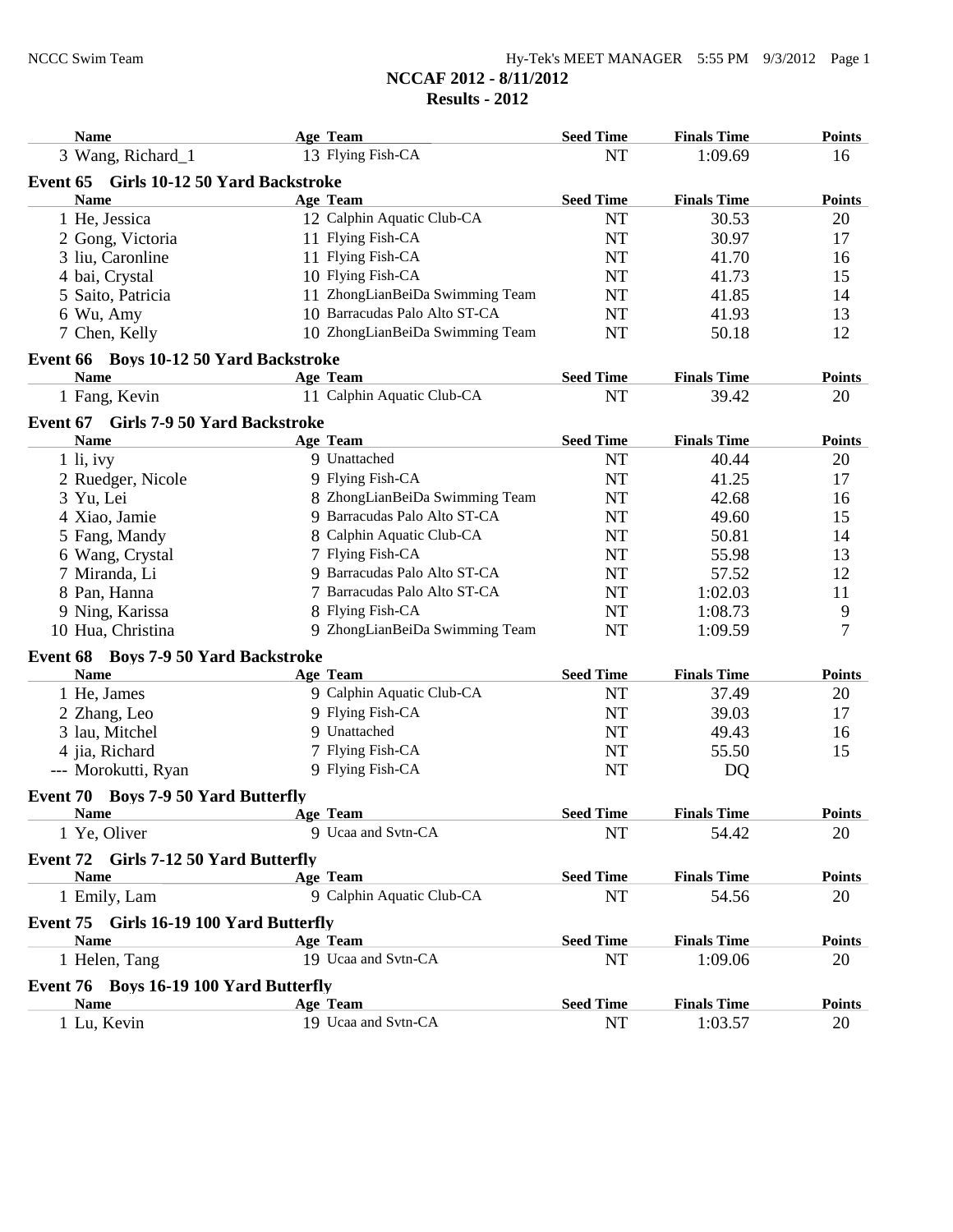| Event 78 Boys 13-15 100 Yard Butterfly          |                                 |                  |                    |               |
|-------------------------------------------------|---------------------------------|------------------|--------------------|---------------|
| <b>Name</b>                                     | Age Team                        | <b>Seed Time</b> | <b>Finals Time</b> | <b>Points</b> |
| 1 Lee, Matthew                                  | 15 Calphin Aquatic Club-CA      | <b>NT</b>        | 59.00              | 20            |
| 2 Saito, Samuel                                 | 13 ZhongLianBeiDa Swimming Team | <b>NT</b>        | 1:16.00            | 17            |
| 3 Liang, Andrew                                 | 13 Flying Fish-CA               | <b>NT</b>        | 1:23.70            | 16            |
| <b>Event 80 Boys 16-19 200 Yard IM</b>          |                                 |                  |                    |               |
| <b>Name</b>                                     | Age Team                        | <b>Seed Time</b> | <b>Finals Time</b> | <b>Points</b> |
| 1 Zhou, David                                   | 16 Calphin Aquatic Club-CA      | <b>NT</b>        | 2:14.08            | 20            |
| 2 Lu, Kevin                                     | 19 Ucaa and Svtn-CA             | NT               | 2:28.32            | 17            |
| <b>Event 81 Girls 13-15 200 Yard IM</b>         |                                 |                  |                    |               |
| <b>Name</b>                                     | Age Team                        | <b>Seed Time</b> | <b>Finals Time</b> | <b>Points</b> |
| 1 Michelle, Deng                                | 15 Ucaa and Svtn-CA             | <b>NT</b>        | 2:59.13            | 20            |
| <b>Event 82</b> Boys 13-15 200 Yard IM          |                                 |                  |                    |               |
| <b>Name</b>                                     | Age Team                        | <b>Seed Time</b> | <b>Finals Time</b> | <b>Points</b> |
| 1 Wang, Richard_1                               | 13 Flying Fish-CA               | <b>NT</b>        | 2:30.24            | 20            |
| 2 Saito, Samuel                                 | 13 ZhongLianBeiDa Swimming Team | <b>NT</b>        | 2:59.94            | 17            |
|                                                 |                                 |                  |                    |               |
| Event 83 Girls 10-12 100 Yard IM<br><b>Name</b> | <b>Age Team</b>                 | <b>Seed Time</b> | <b>Finals Time</b> | <b>Points</b> |
|                                                 | 12 Calphin Aquatic Club-CA      | <b>NT</b>        | 1:05.45            |               |
| 1 He, Jessica                                   | 11 Flying Fish-CA               |                  |                    | 20            |
| 2 Gong, Victoria                                |                                 | <b>NT</b>        | 1:05.86            | 17            |
| 3 Saito, Patricia                               | 11 ZhongLianBeiDa Swimming Team | NT               | 1:26.57            | 16            |
| 4 bai, Crystal                                  | 10 Flying Fish-CA               | <b>NT</b>        | 1:28.64            | 15            |
| 5 Zhang, Christine                              | 10 Barracudas Palo Alto ST-CA   | <b>NT</b>        | 1:38.90            | 14            |
| <b>Event 84 Boys 10-12 100 Yard IM</b>          |                                 |                  |                    |               |
| <b>Name</b>                                     | Age Team                        | <b>Seed Time</b> | <b>Finals Time</b> | <b>Points</b> |
| 1 Fang, Kevin                                   | 11 Calphin Aquatic Club-CA      | <b>NT</b>        | 1:28.33            | 20            |
| 2 Kshirsagar, Arjun                             | 11 Calphin Aquatic Club-CA      | NT               | 1:33.41            | 17            |
| 3 Karahan, Selim                                | 11 Pasa-Rinconada-CA            | NT               | 1:40.15            | 16            |
| 4 xu, David                                     | 11 Flying Fish-CA               | NT               | 1:42.63            | 15            |
| 5 jia, Charlie                                  | 10 Flying Fish-CA               | <b>NT</b>        | 1:53.75            | 14            |
| Event 85 Girls 7-9 100 Yard IM                  |                                 |                  |                    |               |
| <b>Name</b>                                     | Age Team                        | <b>Seed Time</b> | <b>Finals Time</b> | <b>Points</b> |
| $1$ li, ivy                                     | 9 Unattached                    | NT               | 1:25.35            | 20            |
| 2 Ruedger, Nicole                               | 9 Flying Fish-CA                | NT               | 1:26.03            | 17            |
| 3 Zhu, Angeline                                 | 7 Calphin Aquatic Club-CA       | $\rm{NT}$        | 1:34.10            | 16            |
| 4 Zheng, Angela                                 | 9 Flying Fish-CA                | NT               | 1:34.59            | 15            |
| 5 Xiao, Jamie                                   | 9 Barracudas Palo Alto ST-CA    | NT               | 1:40.25            | 14            |
| 6 Chen, Lulu                                    | 8 ZhongLianBeiDa Swimming Team  | NT               | 1:42.25            | 13            |
| 7 Pei, Serena                                   | 7 Unattached                    | NT               | 1:43.93            | 12            |
| 8 Fang, Mandy                                   | 8 Calphin Aquatic Club-CA       | NT               | 1:49.31            | 11            |
| 9 lam, Emily                                    | 9 Calphin Aquatic Club-CA       | NT               | 1:56.29            | 9             |
| 10 Pan, Hanna                                   | 7 Barracudas Palo Alto ST-CA    | NT               | 2:04.08            | 7             |
| 11 Wang, Crystal                                | 7 Flying Fish-CA                | NT               | 2:08.60            | 6             |
| Event 86 Boys 7-9 100 Yard IM                   |                                 |                  |                    |               |
| <b>Name</b>                                     | Age Team                        | <b>Seed Time</b> | <b>Finals Time</b> | <b>Points</b> |
| 1 He, James                                     | 9 Calphin Aquatic Club-CA       | NT               | 1:19.86            | 20            |
| 2 Zhang, Leo                                    | 9 Flying Fish-CA                | NT               | 1:21.73            | 17            |
| 3 lau, Mitchel                                  | 9 Unattached                    | NT               | 1:41.00            | 16            |
|                                                 |                                 |                  |                    |               |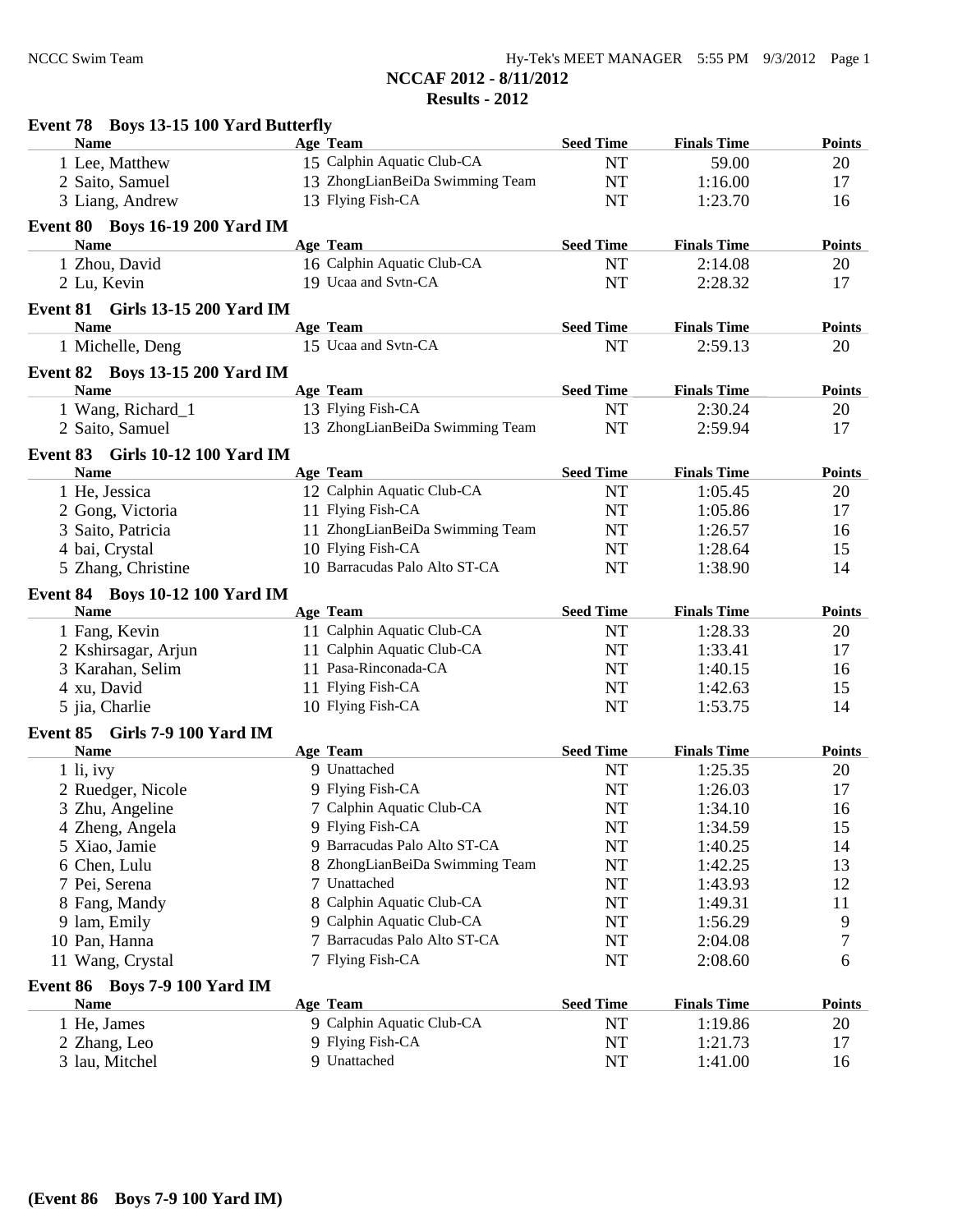| <b>Name</b>                                                | Age Team         | <b>Seed Time</b> | <b>Finals Time</b> | <b>Points</b> |
|------------------------------------------------------------|------------------|------------------|--------------------|---------------|
| 4 Morokutti, Ryan                                          | 9 Flying Fish-CA | <b>NT</b>        | 2:02.07            | 15            |
| Event 87 Girls 6 & Under 100 Yard IM                       |                  |                  |                    |               |
| <b>Name</b>                                                | Age Team         | <b>Seed Time</b> | <b>Finals Time</b> | <b>Points</b> |
| 1 Cui, Kyra                                                | 5 Unattached     | <b>NT</b>        | 2:24.81            | 20            |
| 2 Morokutti, Anna                                          | 6 Flying Fish-CA | <b>NT</b>        | 2:34.25            | 17            |
| 3 Li, Katherine                                            | 6 Flying Fish-CA | <b>NT</b>        | 2:34.87            | 16            |
| 4 Jung, Sarah                                              | 6 Flying Fish-CA | <b>NT</b>        | 2:51.51            | 15            |
| Event 89 Girls 16-19 200 Yard Freestyle Relay              |                  |                  |                    |               |
| <b>Team</b>                                                | <b>Relay</b>     | <b>Seed Time</b> | <b>Finals Time</b> | <b>Points</b> |
| 1 Ucaa and Svtn-CA                                         | A                | <b>NT</b>        | 2:00.61            | 40            |
| Event 92 Boys 13-15 200 Yard Freestyle Relay               |                  |                  |                    |               |
| <b>Team</b>                                                | Relay            | <b>Seed Time</b> | <b>Finals Time</b> | <b>Points</b> |
| 1 Flying Fish-CA                                           | $\mathbf{A}$     | <b>NT</b>        | 2:06.00            | 40            |
| Event 93 Girls 10-12 200 Yard Freestyle Relay              |                  |                  |                    |               |
| Team                                                       | Relay            | <b>Seed Time</b> | <b>Finals Time</b> | <b>Points</b> |
| 1 Barracudas Palo Alto ST-CA                               | A                | <b>NT</b>        | 2:40.53            | 40            |
| Event 94 Boys 10-12 200 Yard Freestyle Relay               |                  |                  |                    |               |
| <b>Team</b>                                                | Relay            | <b>Seed Time</b> | <b>Finals Time</b> | <b>Points</b> |
| 1 Flying Fish-CA                                           | A                | <b>NT</b>        | 2:54.97            | 40            |
| Event 95 Girls 7-9 200 Yard Freestyle Relay                |                  |                  |                    |               |
| <b>Team</b>                                                | <b>Relay</b>     | <b>Seed Time</b> | <b>Finals Time</b> | <b>Points</b> |
| 1 Flying Fish-CA                                           | B                | <b>NT</b>        | 3:22.43            | 40            |
| 2 Barracudas Palo Alto ST-CA                               | A                | <b>NT</b>        | 3:28.01            | 34            |
| 3 Flying Fish-CA                                           | A                | <b>NT</b>        | 3:33.84            | 32            |
| Event 96 Boys 7-9 200 Yard Freestyle Relay                 |                  |                  |                    |               |
| <b>Team</b>                                                | <b>Relay</b>     | <b>Seed Time</b> | <b>Finals Time</b> | <b>Points</b> |
| 1 Flying Fish-CA                                           | A                | <b>NT</b>        | 3:16.16            | 40            |
| Event 97 Girls 6 & Under 200 Yard Freestyle Relay          |                  |                  |                    |               |
| <b>Team</b>                                                | <b>Relay</b>     | <b>Seed Time</b> | <b>Finals Time</b> | <b>Points</b> |
| 1 Flying Fish-CA                                           | A                | <b>NT</b>        | 4:01.89            | 40            |
| 2 Flying Fish-CA                                           | B                | <b>NT</b>        | 5:39.38            | 34            |
| Event 99 Girls 16-19 200 Yard Medley Relay                 |                  |                  |                    |               |
| <b>Team</b>                                                | Relav            | <b>Seed Time</b> | <b>Finals Time</b> | <b>Points</b> |
| 1 Ucaa and Svtn-CA                                         | A                | NT               | 2:20.85            | 40            |
| Event 102 Boys 13-15 200 Yard Medley Relay                 |                  |                  |                    |               |
| <b>Team</b>                                                | <b>Relay</b>     | <b>Seed Time</b> | <b>Finals Time</b> | <b>Points</b> |
| 1 Flying Fish-CA                                           | A                | NT               | 2:28.57            | 40            |
|                                                            |                  |                  |                    |               |
| Event 103 Girls 10-12 200 Yard Medley Relay<br><b>Team</b> | <b>Relay</b>     | <b>Seed Time</b> | <b>Finals Time</b> | <b>Points</b> |
| 1 Flying Fish-CA                                           | A                | <b>NT</b>        | 2:41.26            | 40            |
| 2 Barracudas Palo Alto ST-CA                               | A                | <b>NT</b>        | 3:01.50            | 34            |
|                                                            |                  |                  |                    |               |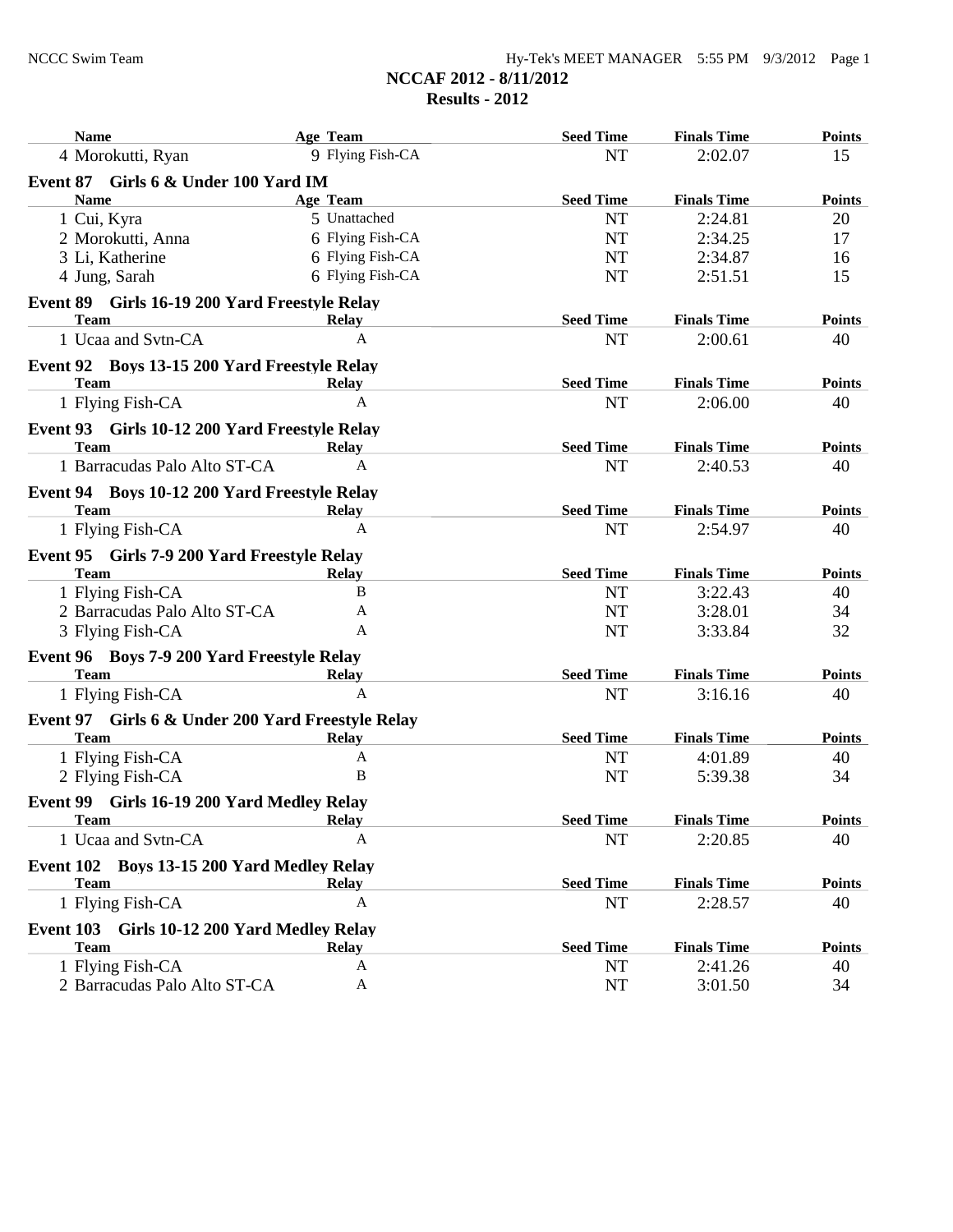**NCCAF 2012 - 8/11/2012**

**Results - 2012**

| Event 104 Boys 10-12 200 Yard Medley Relay      |                                 |                  |                    |               |
|-------------------------------------------------|---------------------------------|------------------|--------------------|---------------|
| <b>Team</b>                                     | <b>Relay</b>                    | <b>Seed Time</b> | <b>Finals Time</b> | <b>Points</b> |
| 1 Flying Fish-CA                                | A                               | <b>NT</b>        | 3:39.81            | 40            |
| Event 105 Girls 7-9 200 Yard Medley Relay       |                                 |                  |                    |               |
| <b>Team</b>                                     | <b>Relay</b>                    | <b>Seed Time</b> | <b>Finals Time</b> | <b>Points</b> |
| 1 Flying Fish-CA                                | $\mathbf{A}$                    | <b>NT</b>        | 3:31.94            | 40            |
| 2 Barracudas Palo Alto ST-CA                    | A                               | <b>NT</b>        | 3:47.48            | 34            |
| Event 106 Boys 7-9 200 Yard Medley Relay        |                                 |                  |                    |               |
| <b>Team</b>                                     | Relay                           | <b>Seed Time</b> | <b>Finals Time</b> | <b>Points</b> |
| 1 Flying Fish-CA                                | A                               | <b>NT</b>        | 3:37.22            | 40            |
| Event 107 Girls 6 & Under 200 Yard Medley Relay |                                 |                  |                    |               |
| <b>Team</b>                                     | <b>Relay</b>                    | <b>Seed Time</b> | <b>Finals Time</b> | <b>Points</b> |
| 1 Flying Fish-CA                                | $\mathbf{A}$                    | <b>NT</b>        | 4:31.01            | 40            |
| 2 Flying Fish-CA                                | B                               | <b>NT</b>        | 5:44.60            | 34            |
| Event 109 Women 20-29 50 Yard Freestyle         |                                 |                  |                    |               |
| <b>Name</b>                                     | Age Team                        | <b>Seed Time</b> | <b>Finals Time</b> | <b>Points</b> |
| 1 Li, Tao                                       | 20 ZhongLianBeiDa Swimming Team | <b>NT</b>        | 28.64              | 20            |
| 2 Shiramizu, Audrey                             | 20 ZhongLianBeiDa Swimming Team | <b>NT</b>        | 33.13              | 17            |
| Event 110 Men 20-29 50 Yard Freestyle           |                                 |                  |                    |               |
| <b>Name</b>                                     | <b>Age Team</b>                 | <b>Seed Time</b> | <b>Finals Time</b> | <b>Points</b> |
| 1 Kang, Rob                                     | 20 ZhongLianBeiDa Swimming Team | <b>NT</b>        | 29.27              | 20            |
| 2 Xu, Feng                                      | 20 Ucaa and Svtn-CA             | <b>NT</b>        | 39.30              | 17            |
| Event 111 Women 30-39 50 Yard Freestyle         |                                 |                  |                    |               |
| <b>Name</b>                                     | Age Team                        | <b>Seed Time</b> | <b>Finals Time</b> | <b>Points</b> |
| 1 Liu, Lushan                                   | 30 Ucaa and Svtn-CA             | <b>NT</b>        | 56.57              | 20            |
| 2 Lee, Amy                                      | 30 ZhongLianBeiDa Swimming Team | <b>NT</b>        | 1:06.13            | 17            |
| 3 Zhao, Fang                                    | 35 Ucaa and Svtn-CA             | <b>NT</b>        | 1:13.65            | 16            |
| Event 112 Men 30-39 50 Yard Freestyle           |                                 |                  |                    |               |
| <b>Name</b>                                     | Age Team                        | <b>Seed Time</b> | <b>Finals Time</b> | <b>Points</b> |
| 1 Guan, Frank                                   | 30 Ucaa and Svtn-CA             | <b>NT</b>        | 24.62              | 20            |
| 2 Qian, Qiang                                   | 30 Ucaa and Svtn-CA             | <b>NT</b>        | 27.38              | 17            |
| 3 Yang, Kai                                     | 30 ZhongLianBeiDa Swimming Team | <b>NT</b>        | 27.49              | 16            |
| 4 Yin, Baoxuan                                  | 30 Ucaa and Svtn-CA             | <b>NT</b>        | 31.27              | 15            |
| 5 Fan, Xiaobo                                   | 30 Ucaa and Svtn-CA             | <b>NT</b>        | 34.93              | 14            |
| 6 Huang, George                                 | 30 ZhongLianBeiDa Swimming Team | <b>NT</b>        | 35.47              | 13            |
| 7 Yang, Zhiyu                                   | 35 Ucaa and Svtn-CA             | NT               | 37.50              | 12            |
| 8 Zhou, Xiaoyi                                  | 30 Ucaa and Svtn-CA             | <b>NT</b>        | 38.34              | 11            |
| 9 Li, Weiheng                                   | 30 Ucaa and Svtn-CA             | NT               | 39.87              | 9             |
| 10 Xu, Hao                                      | 35 Ucaa and Svtn-CA             | <b>NT</b>        | 40.00              | 7             |
| 11 Xu, Roger                                    | 30 Ucaa and Svtn-CA             | <b>NT</b>        | 48.19              | 6             |
| Event 113 Women 40-49 50 Yard Freestyle         |                                 |                  |                    |               |
| <b>Name</b>                                     | <b>Age Team</b>                 | <b>Seed Time</b> | <b>Finals Time</b> | <b>Points</b> |
| 1 Zhou, Ping                                    | 40 ZhongLianBeiDa Swimming Team | <b>NT</b>        | 43.95              | 20            |
| 2 Tian, Yue                                     | 40 ZhongLianBeiDa Swimming Team | NT               | 46.66              | 17            |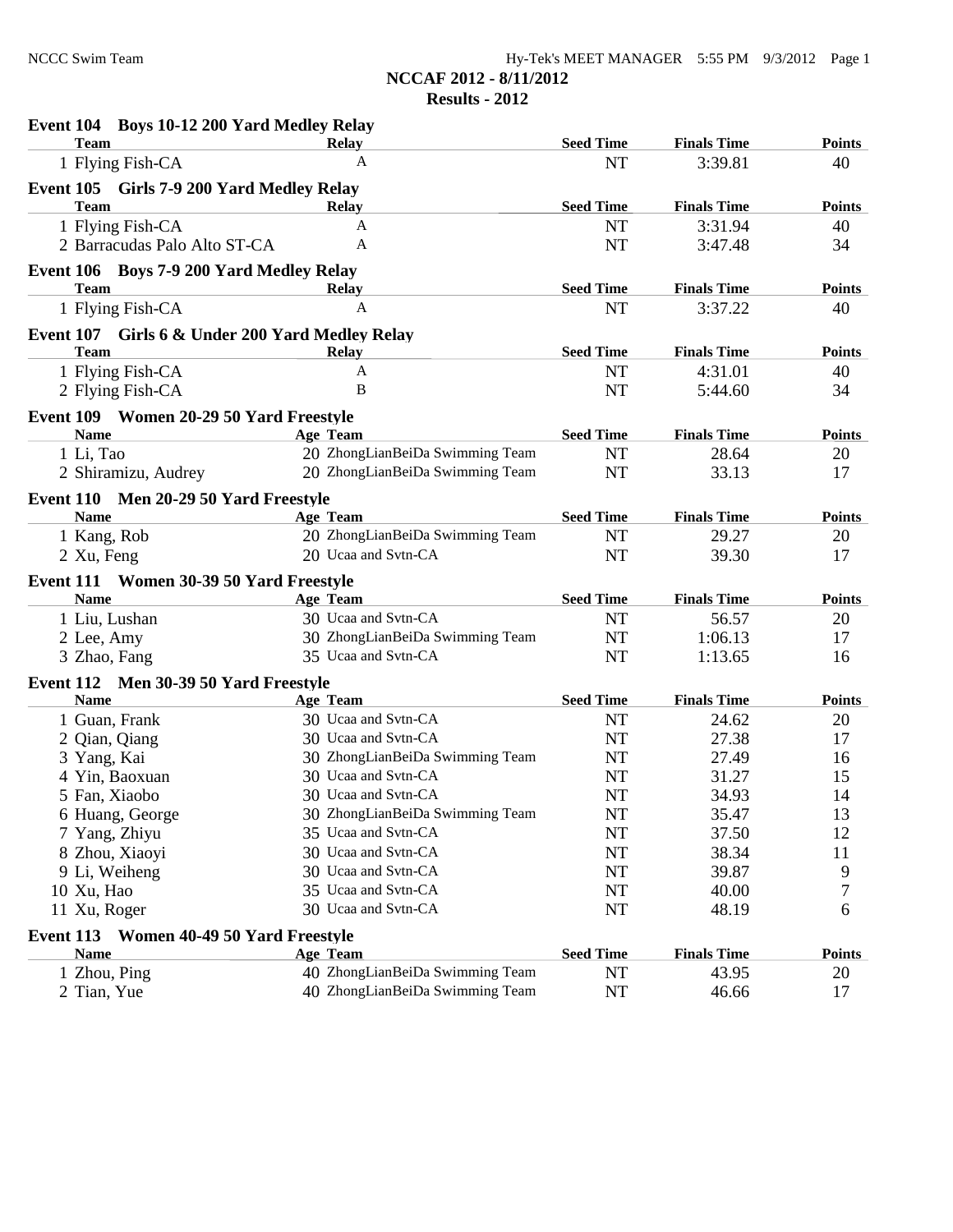# **NCCAF 2012 - 8/11/2012**

#### **Results - 2012**

#### **Event 114 Men 40-49 50 Yard Freestyle**

| <b>Name</b>                                            | <b>Age Team</b>                 | <b>Seed Time</b> | <b>Finals Time</b> | <b>Points</b> |
|--------------------------------------------------------|---------------------------------|------------------|--------------------|---------------|
| 1 Dai, Howard                                          | 40 ZhongLianBeiDa Swimming Team | <b>NT</b>        | 25.87              | 20            |
| 2 Saito, Shotaro                                       | 40 ZhongLianBeiDa Swimming Team | <b>NT</b>        | 27.68              | 17            |
| 3 Jiao, Max                                            | 40 ZhongLianBeiDa Swimming Team | <b>NT</b>        | 28.72              | 16            |
| 4 Liu, Victor Y                                        | 40 Ucaa and Svtn-CA             | <b>NT</b>        | 28.80              | 15            |
| 5 Ye, Bo                                               | 40 Ucaa and Svtn-CA             | <b>NT</b>        | 32.59              | 14            |
| 6 Jin, Tongdan                                         | 40 Ucaa and Svtn-CA             | <b>NT</b>        | 37.16              | 13            |
| 7 Jin, Wu                                              | 40 Ucaa and Svtn-CA             | <b>NT</b>        | 38.70              | 12            |
| 8 Xie, Peng                                            | 40 ZhongLianBeiDa Swimming Team | <b>NT</b>        | 39.99              | 11            |
| 9 Jin, Dongping                                        | 40 Ucaa and Svtn-CA             | <b>NT</b>        | 48.28              | 9             |
| Event 115 Women 50-59 50 Yard Freestyle                |                                 |                  |                    |               |
| <b>Name</b>                                            | Age Team                        | <b>Seed Time</b> | <b>Finals Time</b> | <b>Points</b> |
| 1 Dong, Yan                                            | 50 ZhongLianBeiDa Swimming Team | <b>NT</b>        | 45.35              | 20            |
| 2 Chan, Ning                                           | 50 ZhongLianBeiDa Swimming Team | <b>NT</b>        | 47.50              | 17            |
| 3 Shan, Yue                                            | 50 ZhongLianBeiDa Swimming Team | <b>NT</b>        | 51.94              | 16            |
| Event 116 Men 50-59 50 Yard Freestyle                  |                                 |                  |                    |               |
| <b>Name</b>                                            | Age Team                        | <b>Seed Time</b> | <b>Finals Time</b> | <b>Points</b> |
| 1 Zheng, YC                                            | 50 ZhongLianBeiDa Swimming Team | <b>NT</b>        | 27.27              | 20            |
| 2 Tang, Yuan                                           | 50 Ucaa and Svtn-CA             | <b>NT</b>        | 28.10              | 17            |
| 3 Lou, Huaqiong                                        | 50 Ucaa and Svtn-CA             | <b>NT</b>        | 30.40              | 16            |
| 4 Chan, Timothy                                        | 51 Unattached                   | <b>NT</b>        | 34.06              | 15            |
| 5 Chen, Jackson                                        | 50 ZhongLianBeiDa Swimming Team | <b>NT</b>        | 37.53              | 14            |
|                                                        |                                 |                  |                    |               |
| Event 117 Women 60-80 50 Yard Freestyle<br><b>Name</b> | <b>Age Team</b>                 | <b>Seed Time</b> | <b>Finals Time</b> | <b>Points</b> |
| 1 Yang, Jianghong                                      | 60 ZhongLianBeiDa Swimming Team | <b>NT</b>        | 48.73              | 20            |
| Event 118 Men 60-80 50 Yard Freestyle                  |                                 |                  |                    |               |
| <b>Name</b>                                            | <b>Age Team</b>                 | <b>Seed Time</b> | <b>Finals Time</b> | <b>Points</b> |
| 1 Tsang, Sam                                           | 60 ZhongLianBeiDa Swimming Team | <b>NT</b>        | 31.19              | 20            |
| 2 Zhu, Yongcheng                                       | 60 ZhongLianBeiDa Swimming Team | NT               | 37.23              | 17            |
| 3 Huang, Renrong                                       | 60 ZhongLianBeiDa Swimming Team | <b>NT</b>        | 41.38              | 16            |
|                                                        |                                 |                  |                    |               |
| Event 119 Women 20-29 50 Yard Breaststroke             |                                 |                  |                    |               |
| <b>Name</b>                                            | Age Team                        | <b>Seed Time</b> | <b>Finals Time</b> | <b>Points</b> |
| 1 Fu, Summer                                           | 20 ZhongLianBeiDa Swimming Team | <b>NT</b>        | 56.28              | 20            |
| Event 120 Men 20-29 50 Yard Breaststroke               |                                 |                  |                    |               |
| <u>Name</u>                                            | Age Team                        | <b>Seed Time</b> | <b>Finals Time</b> | <b>Points</b> |
| 1 Kang, Rob                                            | 20 ZhongLianBeiDa Swimming Team | NT               | 38.78              | 20            |
| 2 Gao, Hui                                             | 20 ZhongLianBeiDa Swimming Team | NT               | 38.91              | 17            |
| 3 Xu, Feng                                             | 20 Ucaa and Svtn-CA             | NT               | 44.75              | 16            |
| 4 Peng, Senlin                                         | 20 Ucaa and Svtn-CA             | NT               | 58.37              | 15            |
| Event 121 Women 30-39 50 Yard Breaststroke             |                                 |                  |                    |               |
| <b>Name</b>                                            | Age Team                        | <b>Seed Time</b> | <b>Finals Time</b> | <b>Points</b> |
| 1 Xie, Manjing                                         | 30 Ucaa and Svtn-CA             | NT               | 51.27              | 20            |
|                                                        |                                 |                  |                    |               |
| 2 Zhao, Fang                                           | 35 Ucaa and Svtn-CA             | NT               | 1:01.78            | 17            |
| 3 Liu, Lushan                                          | 30 Ucaa and Svtn-CA             | NT<br>NT         | 1:12.20            | 16            |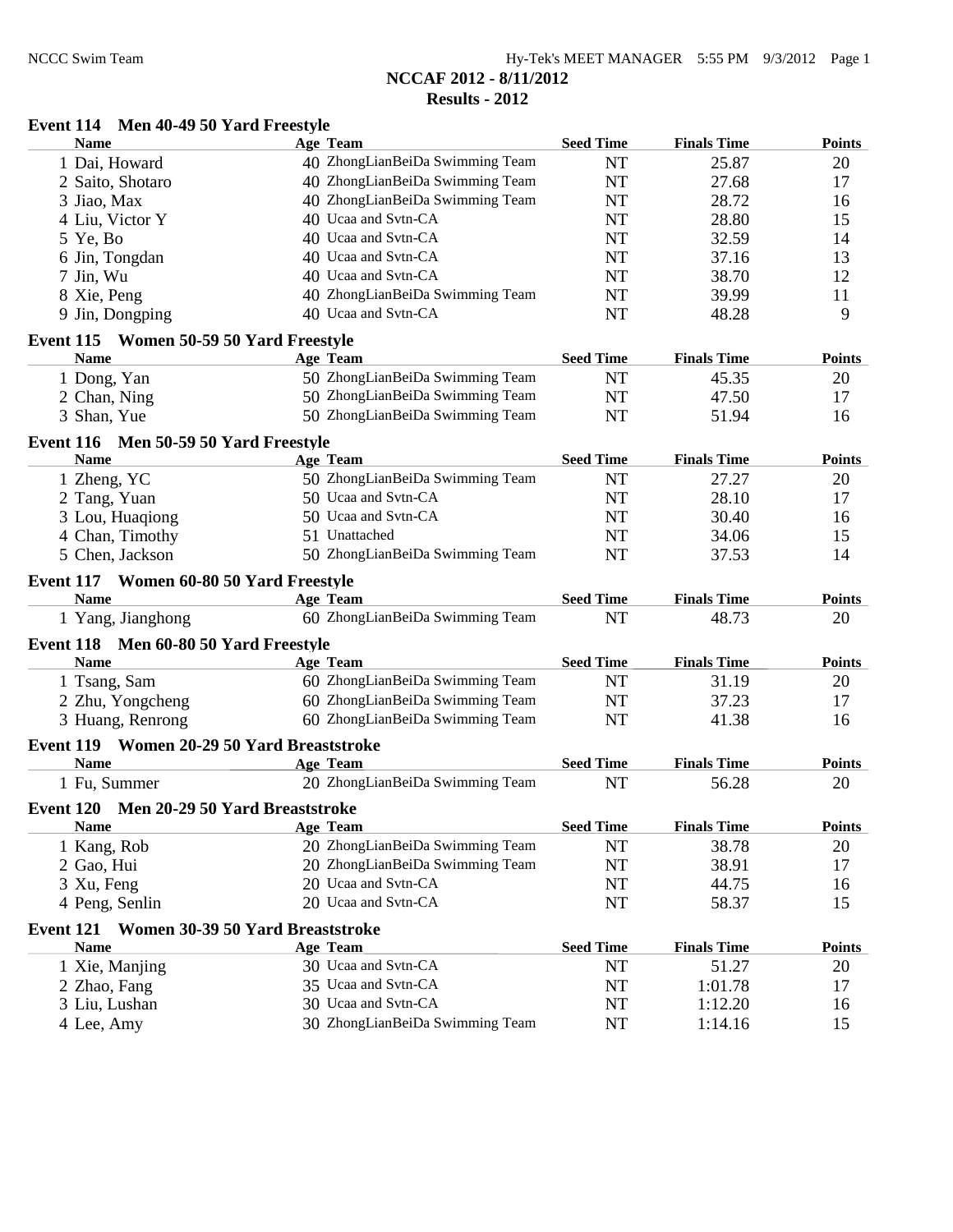#### **Event 122 Men 30-39 50 Yard Breaststroke**

| <b>Name</b>                              | <b>Age Team</b>                         | <b>Seed Time</b> | <b>Finals Time</b> | <b>Points</b> |
|------------------------------------------|-----------------------------------------|------------------|--------------------|---------------|
| 1 Guan, Frank                            | 30 Ucaa and Svtn-CA                     | <b>NT</b>        | 29.81              | 20            |
| 2 Hu, Brian                              | 30 ZhongLianBeiDa Swimming Team         | <b>NT</b>        | 34.94              | 17            |
| 3 Zhang, Pei                             | 30 Ucaa and Svtn-CA                     | <b>NT</b>        | 36.24              | 16            |
| 4 Fan, Xiaobo                            | 30 Ucaa and Svtn-CA                     | <b>NT</b>        | 37.83              | 15            |
| 5 Hua, Haifeng                           | 30 ZhongLianBeiDa Swimming Team         | <b>NT</b>        | 39.25              | 14            |
| 6 Huang, George                          | 30 ZhongLianBeiDa Swimming Team         | <b>NT</b>        | 39.80              | 13            |
| 7 Zhou, Xiaoyi                           | 30 Ucaa and Svtn-CA                     | <b>NT</b>        | 41.23              | 12            |
| 8 Xu, Hao                                | 35 Ucaa and Svtn-CA                     | <b>NT</b>        | 41.50              | 11            |
| Event 123                                | Women 40-49 50 Yard Breaststroke        |                  |                    |               |
| <b>Name</b>                              | Age Team                                | <b>Seed Time</b> | <b>Finals Time</b> | <b>Points</b> |
| 1 Zhou, Ping                             | 40 ZhongLianBeiDa Swimming Team         | <b>NT</b>        | 50.07              | 20            |
| 2 Pan, Connie                            | 40 ZhongLianBeiDa Swimming Team         | <b>NT</b>        | 58.91              | 17            |
|                                          |                                         |                  |                    |               |
| Event 124 Men 40-49 50 Yard Breaststroke |                                         |                  |                    |               |
| <b>Name</b>                              | Age Team                                | <b>Seed Time</b> | <b>Finals Time</b> | <b>Points</b> |
| 1 Zhao, Kai                              | 40 ZhongLianBeiDa Swimming Team         | <b>NT</b>        | 35.32              | 20            |
| 2 Jiao, Max                              | 40 ZhongLianBeiDa Swimming Team         | <b>NT</b>        | 35.69              | 17            |
| 3 Huang, Jiantao                         | 40 Ucaa and Svtn-CA                     | <b>NT</b>        | 39.58              | 16            |
| 4 Xiong, Gang                            | 40 Ucaa and Svtn-CA                     | NT               | 40.35              | 15            |
| 5 Jin, Tongdan                           | 40 Ucaa and Svtn-CA                     | NT               | 44.10              | 14            |
| 6 Jin, Wu                                | 40 Ucaa and Svtn-CA                     | <b>NT</b>        | 44.19              | 13            |
| 7 Liu, Sean                              | 40 ZhongLianBeiDa Swimming Team         | <b>NT</b>        | 45.09              | 12            |
| 8 Xie, Peng                              | 40 ZhongLianBeiDa Swimming Team         | NT               | 47.72              | 11            |
| 9 Jin, Dongping                          | 40 Ucaa and Svtn-CA                     | <b>NT</b>        | 51.06              | 9             |
| --- Zhang, Eugene                        | 40 Ucaa and Svtn-CA                     | <b>NT</b>        | DQ                 |               |
| Event 125                                | <b>Women 50-59 50 Yard Breaststroke</b> |                  |                    |               |
| <b>Name</b>                              | <b>Age Team</b>                         | <b>Seed Time</b> | <b>Finals Time</b> | <b>Points</b> |
| 1 Dong, Yan                              | 50 ZhongLianBeiDa Swimming Team         | <b>NT</b>        | 52.62              | 20            |
| 2 Zhu, Cathy                             | 50 ZhongLianBeiDa Swimming Team         | NT               | 55.22              | 17            |
| 3 Shan, Yue                              | 50 ZhongLianBeiDa Swimming Team         | <b>NT</b>        | 55.77              | 16            |
| 4 Chan, Ning                             | 50 ZhongLianBeiDa Swimming Team         | <b>NT</b>        | 58.93              | 15            |
| Event 126 Men 50-59 50 Yard Breaststroke |                                         |                  |                    |               |
| <b>Name</b>                              | <b>Age Team</b>                         | <b>Seed Time</b> | <b>Finals Time</b> | <b>Points</b> |
| 1 Xu, Jiaming                            | 50 Ucaa and Svtn-CA                     | <b>NT</b>        | 36.18              | 20            |
| 2 Xing, Geoffrey                         | 50 ZhongLianBeiDa Swimming Team         | <b>NT</b>        | 36.37              | 17            |
|                                          | 50 ZhongLianBeiDa Swimming Team         | $\rm{NT}$        |                    |               |
| 3 Zheng, YC                              | 50 ZhongLianBeiDa Swimming Team         |                  | 40.66              | 16            |
| 4 Yu, Dajun                              | 51 Unattached                           | NT               | 44.78<br>49.75     | 15<br>14      |
| 5 Chan, Timothy                          |                                         | NT               |                    |               |
| Event 127                                | Women 60-80 50 Yard Breaststroke        |                  |                    |               |
| <b>Name</b>                              | Age Team                                | <b>Seed Time</b> | <b>Finals Time</b> | <b>Points</b> |
| 1 Jiang, Julia                           | 60 United Chinese Alumni Assn-CA        | NT               | 48.60              | 20            |
| 2 Yang, Jianghong                        | 60 ZhongLianBeiDa Swimming Team         | NT               | 58.07              | 17            |
| Event 128 Men 60-80 50 Yard Breaststroke |                                         |                  |                    |               |
| <b>Name</b>                              | <b>Age Team</b>                         | <b>Seed Time</b> | <b>Finals Time</b> | <b>Points</b> |
| 1 Huang, Renrong                         | 60 ZhongLianBeiDa Swimming Team         | <b>NT</b>        | 41.41              | 20            |
| 2 Ye, Juduo                              | 60 ZhongLianBeiDa Swimming Team         | NT               | 50.28              | 17            |
| 3 Luo, Tian-En                           | 60 ZhongLianBeiDa Swimming Team         | NT               | 1:20.63            | 16            |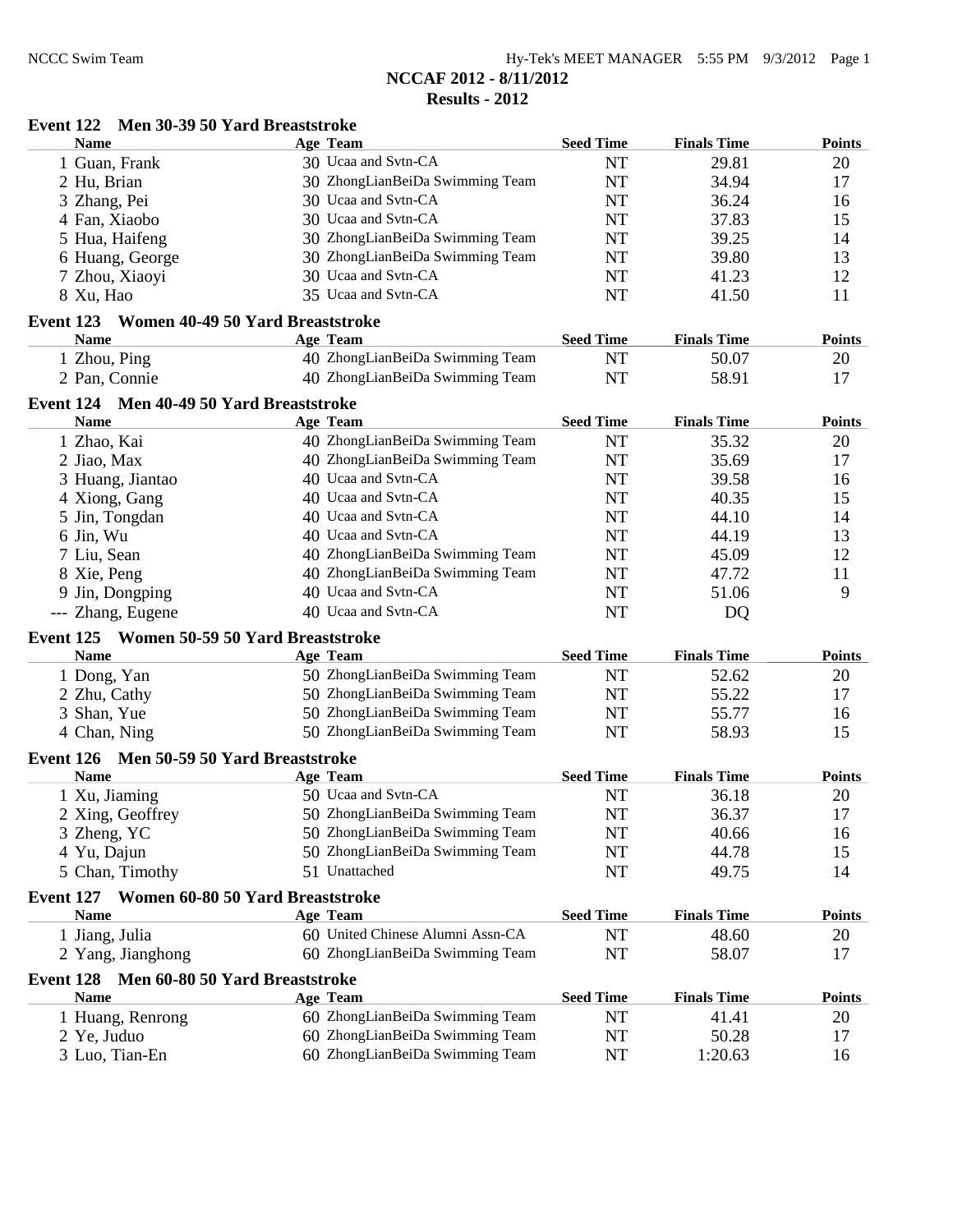**NCCAF 2012 - 8/11/2012**

**Results - 2012**

| Event 129 Women 20-29 50 Yard Backstroke |                                 |                  |                    |               |
|------------------------------------------|---------------------------------|------------------|--------------------|---------------|
| <b>Name</b>                              | Age Team                        | <b>Seed Time</b> | <b>Finals Time</b> | <b>Points</b> |
| 1 Li, Tao                                | 20 ZhongLianBeiDa Swimming Team | <b>NT</b>        | 33.69              | 20            |
| 2 Shiramizu, Audrey                      | 20 ZhongLianBeiDa Swimming Team | <b>NT</b>        | 38.96              | 17            |
| 3 Fu, Summer                             | 20 ZhongLianBeiDa Swimming Team | <b>NT</b>        | 1:20.03            | 16            |
| Event 130 Men 20-29 50 Yard Backstroke   |                                 |                  |                    |               |
| <b>Name</b>                              | Age Team                        | <b>Seed Time</b> | <b>Finals Time</b> | <b>Points</b> |
| 1 Chen, Andrew                           | 20 ZhongLianBeiDa Swimming Team | <b>NT</b>        | 33.22              | 20            |
| Event 131 Women 30-39 50 Yard Backstroke |                                 |                  |                    |               |
| <b>Name</b>                              | Age Team                        | <b>Seed Time</b> | <b>Finals Time</b> | <b>Points</b> |
| 1 Liu, Lushan                            | 30 Ucaa and Svtn-CA             | <b>NT</b>        | 1:14.16            | 20            |
| Event 132 Men 30-39 50 Yard Backstroke   |                                 |                  |                    |               |
| <b>Name</b>                              | Age Team                        | <b>Seed Time</b> | <b>Finals Time</b> | <b>Points</b> |
| 1 Qian, Qiang                            | 30 Ucaa and Svtn-CA             | <b>NT</b>        | 35.72              | 20            |
| 2 Hu, Brian                              | 30 ZhongLianBeiDa Swimming Team | <b>NT</b>        | 41.18              | 17            |
| 3 Xu, Hao                                | 35 Ucaa and Svtn-CA             | <b>NT</b>        | 1:05.94            | 16            |
| Event 133 Women 40-49 50 Yard Backstroke |                                 |                  |                    |               |
| <b>Name</b>                              | Age Team                        | <b>Seed Time</b> | <b>Finals Time</b> | <b>Points</b> |
| 1 Pan, Connie                            | 40 ZhongLianBeiDa Swimming Team | <b>NT</b>        | 48.43              | 20            |
| 2 Bo, Zhao                               | 40 ZhongLianBeiDa Swimming Team | <b>NT</b>        | 55.44              | 17            |
| Event 134 Men 40-49 50 Yard Backstroke   |                                 |                  |                    |               |
| <b>Name</b>                              | Age Team                        | <b>Seed Time</b> | <b>Finals Time</b> | <b>Points</b> |
| 1 Dai, Howard                            | 40 ZhongLianBeiDa Swimming Team | <b>NT</b>        | 31.81              | 20            |
| 2 Jiao, Max                              | 40 ZhongLianBeiDa Swimming Team | <b>NT</b>        | 38.00              | 17            |
| 3 Zhang, Yi                              | 40 Ucaa and Svtn-CA             | NT               | 41.63              | 16            |
| 4 Li, Robyn                              | 40 Ucaa and Svtn-CA             | <b>NT</b>        | 56.48              | 15            |
| Event 135 Women 50-59 50 Yard Backstroke |                                 |                  |                    |               |
| <b>Name</b>                              | Age Team                        | <b>Seed Time</b> | <b>Finals Time</b> | <b>Points</b> |
| 1 Yang, Jianghong2                       | 50 ZhongLianBeiDa Swimming Team | <b>NT</b>        | 1:06.35            | 20            |
| Event 136 Men 50-59 50 Yard Backstroke   |                                 |                  |                    |               |
| <b>Name</b>                              | <b>Age Team</b>                 | <b>Seed Time</b> | <b>Finals Time</b> | <b>Points</b> |
| 1 Xu, Jianzhong                          | 50 Ucaa and Svtn-CA             | <b>NT</b>        | 40.59              | 20            |
| 2 Ge, Andy                               | 50 ZhongLianBeiDa Swimming Team | <b>NT</b>        | 40.83              | 17            |
| 3 Gong, Peter                            | 50 ZhongLianBeiDa Swimming Team | <b>NT</b>        | 44.10              | 16            |
| Event 137 Women 20-29 50 Yard Butterfly  |                                 |                  |                    |               |
| <b>Name</b>                              | <b>Age Team</b>                 | <b>Seed Time</b> | <b>Finals Time</b> | <b>Points</b> |
| 1 Li, Tao                                | 20 ZhongLianBeiDa Swimming Team | <b>NT</b>        | 28.37              | 20            |
| Event 138<br>Men 20-29 50 Yard Butterfly |                                 |                  |                    |               |
| <b>Name</b>                              | <b>Age Team</b>                 | <b>Seed Time</b> | <b>Finals Time</b> | <b>Points</b> |
| 1 Chen, Andrew                           | 20 ZhongLianBeiDa Swimming Team | NT               | 33.75              | 20            |
| 2 Gao, Hui                               | 20 ZhongLianBeiDa Swimming Team | NT               | 37.73              | 17            |
| Event 140<br>Men 30-39 50 Yard Butterfly |                                 |                  |                    |               |
| <b>Name</b>                              | <b>Age Team</b>                 | <b>Seed Time</b> | <b>Finals Time</b> | <b>Points</b> |
| 1 Matsumura, Naoki                       | 30 Ucaa and Svtn-CA             | NT               | 26.83              | 20            |
| 2 Guan, Frank                            | 30 Ucaa and Svtn-CA             | NT               | 26.85              | 17            |
| 3 Yin, Baoxuan                           | 30 Ucaa and Svtn-CA             | NT               | 33.43              | 16            |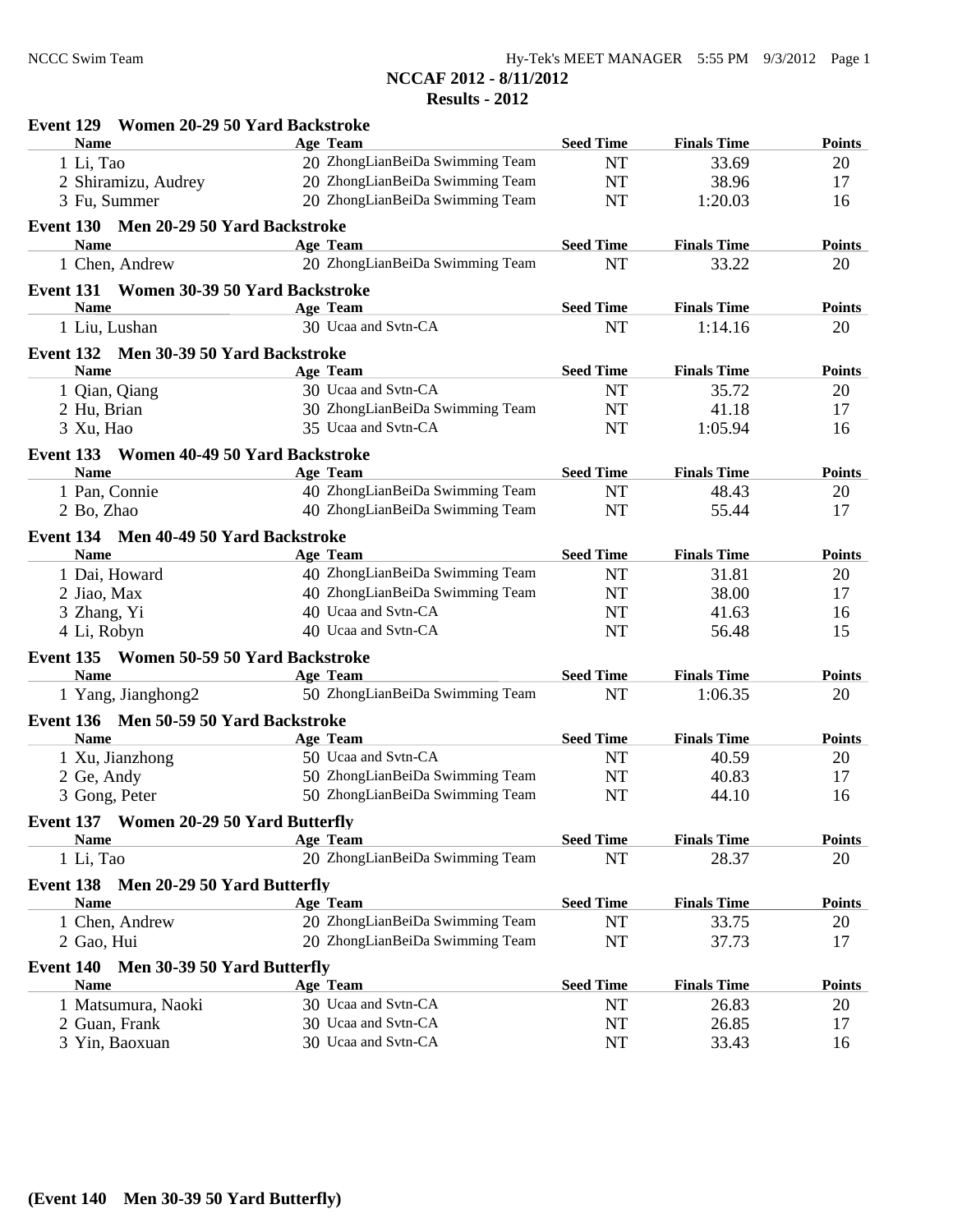| Name                                                 | Age Team                        | <b>Seed Time</b> | <b>Finals Time</b> | <b>Points</b> |
|------------------------------------------------------|---------------------------------|------------------|--------------------|---------------|
| 4 Liu, Yazhou                                        | 30 Ucaa and Svtn-CA             | <b>NT</b>        | 33.47              | 15            |
| 5 Zhao, Howard                                       | 30 ZhongLianBeiDa Swimming Team | <b>NT</b>        | 34.46              | 14            |
| 6 Zhang, Pei                                         | 30 Ucaa and Svtn-CA             | NT               | 34.63              | 13            |
| 7 Shu, Chang                                         | 30 Ucaa and Svtn-CA             | NT               | 41.44              | 12            |
| 8 Xu, Hao                                            | 35 Ucaa and Svtn-CA             | NT               | 45.43              | 11            |
| 9 Huang, George                                      | 30 ZhongLianBeiDa Swimming Team | <b>NT</b>        | 49.47              | 9             |
| Event 141 Women 40-49 50 Yard Butterfly              |                                 |                  |                    |               |
| <b>Name</b>                                          | Age Team                        | <b>Seed Time</b> | <b>Finals Time</b> | <b>Points</b> |
| 1 Such, Carole                                       | 40 Ucaa and Svtn-CA             | <b>NT</b>        | 36.44              | 20            |
| 2 Tian, Yue                                          | 40 ZhongLianBeiDa Swimming Team | <b>NT</b>        | 54.12              | 17            |
| Event 142 Men 40-49 50 Yard Butterfly                |                                 |                  |                    |               |
| <b>Name</b>                                          | Age Team                        | <b>Seed Time</b> | <b>Finals Time</b> | <b>Points</b> |
| 1 Saito, Shotaro                                     | 40 ZhongLianBeiDa Swimming Team | <b>NT</b>        | 29.72              | 20            |
| 2 Zhao, Kai                                          | 40 ZhongLianBeiDa Swimming Team | <b>NT</b>        | 32.63              | 17            |
| 3 Liu, Victor Y                                      | 40 Ucaa and Svtn-CA             | <b>NT</b>        | 33.62              | 16            |
| 4 Yuan, Ke                                           | 40 Ucaa and Svtn-CA             | NT               | 34.63              | 15            |
| 5 Wang, Tao                                          | 40 Ucaa and Svtn-CA             | <b>NT</b>        | 38.16              | 14            |
| 6 Li, Robyn                                          | 40 Ucaa and Svtn-CA             | <b>NT</b>        | 51.40              | 13            |
|                                                      |                                 |                  |                    |               |
| Event 144 Men 50-80 50 Yard Butterfly<br><b>Name</b> | Age Team                        | <b>Seed Time</b> | <b>Finals Time</b> | <b>Points</b> |
| 1 Lou, Huaqiong                                      | 50 Ucaa and Svtn-CA             | <b>NT</b>        | 31.32              | 20            |
| 2 Xing, Geoffrey                                     | 50 ZhongLianBeiDa Swimming Team | <b>NT</b>        | 33.44              | 17            |
| 3 Xu, Jianzhong                                      | 50 Ucaa and Svtn-CA             | <b>NT</b>        | 37.06              | 16            |
| 4 Li, Jianhuang                                      | 60 ZhongLianBeiDa Swimming Team | <b>NT</b>        | 46.78              | 15            |
| 5 Ye, Juduo                                          | 60 ZhongLianBeiDa Swimming Team | <b>NT</b>        | 47.50              | 14            |
| Event 145 Women 20-29 100 Yard Freestyle             |                                 |                  |                    |               |
| <b>Name</b>                                          | Age Team                        | <b>Seed Time</b> | <b>Finals Time</b> | <b>Points</b> |
| 1 Shiramizu, Audrey                                  | 20 ZhongLianBeiDa Swimming Team | <b>NT</b>        | 1:15.36            | 20            |
| 2 Fu, Summer                                         | 20 ZhongLianBeiDa Swimming Team | <b>NT</b>        | 2:08.83            | 17            |
|                                                      |                                 |                  |                    |               |
| Event 146 Men 20-29 100 Yard Freestyle               | Age Team                        | <b>Seed Time</b> | <b>Finals Time</b> | <b>Points</b> |
| <b>Name</b>                                          | 20 Ucaa and Svtn-CA             | <b>NT</b>        | 1:33.16            |               |
| 1 Xu, Feng                                           |                                 |                  |                    | 20            |
| Event 147 Women 30-39 100 Yard Freestyle             |                                 |                  |                    |               |
| Name Age Team                                        |                                 | <b>Seed Time</b> | <b>Finals Time</b> | <b>Points</b> |
| 1 Liu, Lushan                                        | 30 Ucaa and Svtn-CA             | <b>NT</b>        | 2:19.00            | 20            |
| Event 148<br>Men 30-39 100 Yard Freestyle            |                                 |                  |                    |               |
| <b>Name</b>                                          | <b>Age Team</b>                 | <b>Seed Time</b> | <b>Finals Time</b> | <b>Points</b> |
| 1 Guan, Frank                                        | 30 Ucaa and Svtn-CA             | <b>NT</b>        | 57.66              | 20            |
| 2 Zhang, Pei                                         | 30 Ucaa and Svtn-CA             | NT               | 1:04.46            | 17            |
| 3 Zhao, Howard                                       | 30 ZhongLianBeiDa Swimming Team | NT               | 1:12.84            | 16            |
| 4 Huang, George                                      | 30 ZhongLianBeiDa Swimming Team | NT               | 1:21.57            | 15            |
| 5 Li, Weiheng                                        | 30 Ucaa and Svtn-CA             | NT               | 1:28.28            | 14            |
| 6 Yang, Zhiyu                                        | 35 Ucaa and Svtn-CA             | NT               | 1:31.81            | 13            |
| Event 149 Women 40-49 100 Yard Freestyle             |                                 |                  |                    |               |
| <b>Name</b>                                          | <b>Age Team</b>                 | <b>Seed Time</b> | <b>Finals Time</b> | <b>Points</b> |
| 1 Such, Carole                                       | 40 Ucaa and Svtn-CA             | <b>NT</b>        | 1:11.38            | 20            |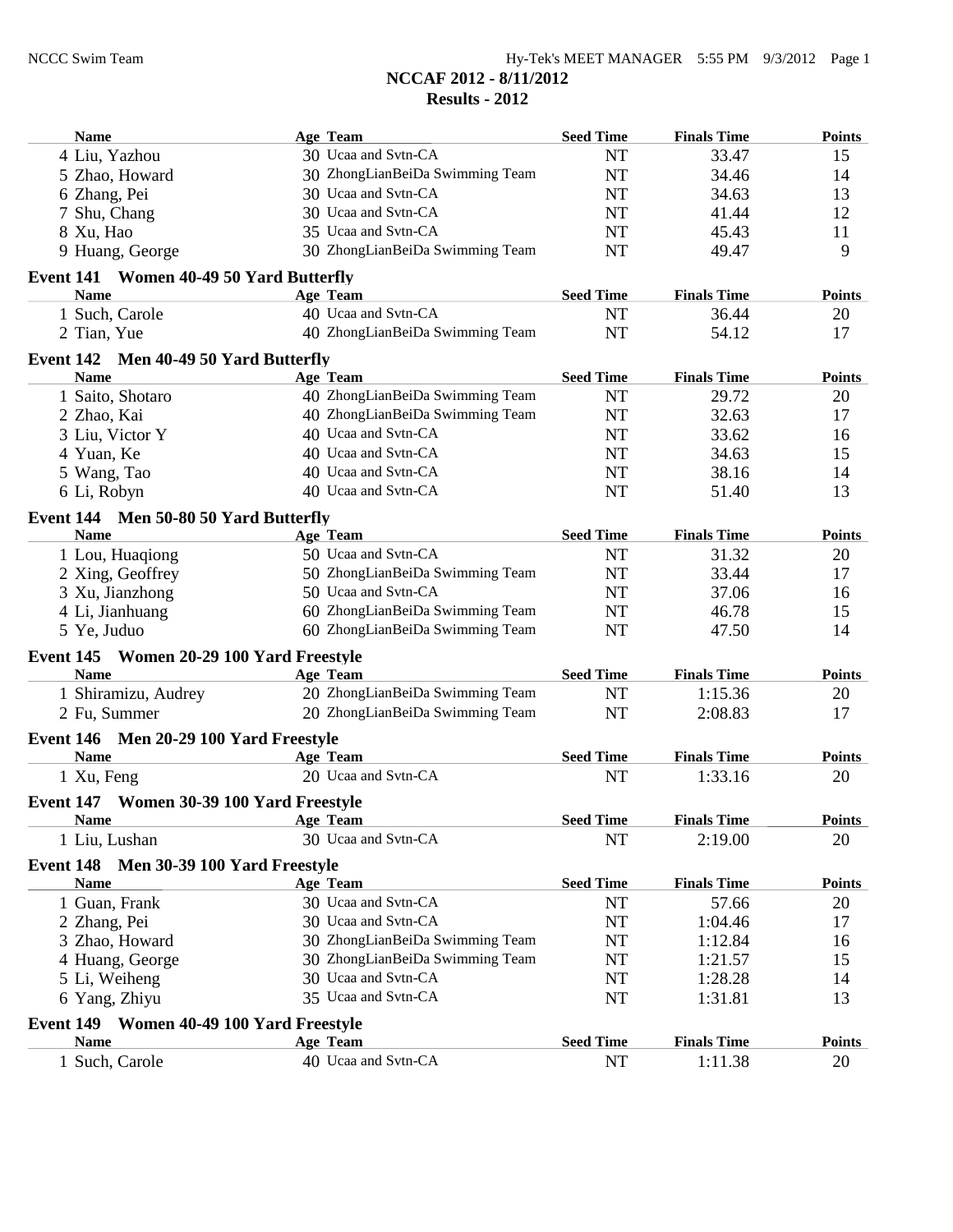| Event 150 Men 40-49 100 Yard Freestyle                     |                                 |                  |                    |               |
|------------------------------------------------------------|---------------------------------|------------------|--------------------|---------------|
| <b>Name</b>                                                | <b>Age Team</b>                 | <b>Seed Time</b> | <b>Finals Time</b> | <b>Points</b> |
| 1 Jiao, Max                                                | 40 ZhongLianBeiDa Swimming Team | <b>NT</b>        | 1:05.88            | 20            |
| 2 Liu, Victor Y                                            | 40 Ucaa and Svtn-CA             | <b>NT</b>        | 1:08.75            | 17            |
| $3$ Ye, Bo                                                 | 40 Ucaa and Svtn-CA             | <b>NT</b>        | 1:13.82            | 16            |
| 4 Gu, Qiang                                                | 40 Ucaa and Svtn-CA             | <b>NT</b>        | 1:22.32            | 15            |
| 5 Yu, Bin                                                  | 40 Ucaa and Svtn-CA             | <b>NT</b>        | 1:29.86            | 14            |
| 6 Chen, Ke                                                 | 46 Ucaa and Svtn-CA             | <b>NT</b>        | 1:41.03            | 13            |
| 7 Zhang, Eugene                                            | 40 Ucaa and Svtn-CA             | <b>NT</b>        | 1:41.44            | 12            |
| Event 151 Women 50-59 100 Yard Freestyle                   |                                 |                  |                    |               |
| <b>Name</b>                                                | Age Team                        | <b>Seed Time</b> | <b>Finals Time</b> | <b>Points</b> |
| 1 Dong, Yan                                                | 50 ZhongLianBeiDa Swimming Team | <b>NT</b>        | 1:33.45            | 20            |
| 2 Chan, Ning                                               | 50 ZhongLianBeiDa Swimming Team | <b>NT</b>        | 1:46.22            | 17            |
| Event 152 Men 50-59 100 Yard Freestyle                     |                                 |                  |                    |               |
| <b>Name</b>                                                | Age Team                        | <b>Seed Time</b> | <b>Finals Time</b> | <b>Points</b> |
| 1 Tang, Yuan                                               | 50 Ucaa and Svtn-CA             | <b>NT</b>        | 1:05.60            | 20            |
| 2 Chan, Timothy                                            | 51 Unattached                   | <b>NT</b>        | 1:12.19            | 17            |
| 3 Gong, Peter                                              | 50 ZhongLianBeiDa Swimming Team | <b>NT</b>        | 1:21.81            | 16            |
| Event 154 Men 60-80 100 Yard Freestyle                     |                                 |                  |                    |               |
| <b>Name</b>                                                | Age Team                        | <b>Seed Time</b> | <b>Finals Time</b> | <b>Points</b> |
| 1 Li, Ning                                                 | 60 ZhongLianBeiDa Swimming Team | <b>NT</b>        | 1:23.88            | 20            |
| 2 Zhu, Yongcheng                                           | 60 ZhongLianBeiDa Swimming Team | <b>NT</b>        | 1:25.22            | 17            |
|                                                            |                                 |                  |                    |               |
| Event 155 Women 20-29 100 Yard Breaststroke<br><b>Name</b> | Age Team                        | <b>Seed Time</b> | <b>Finals Time</b> | <b>Points</b> |
| 1 Fu, Summer                                               | 20 ZhongLianBeiDa Swimming Team | <b>NT</b>        | 2:08.90            | 20            |
|                                                            |                                 |                  |                    |               |
| Event 156 Men 20-29 100 Yard Breaststroke                  |                                 |                  |                    |               |
| <b>Name</b>                                                | Age Team                        | <b>Seed Time</b> | <b>Finals Time</b> | <b>Points</b> |
| 1 Gao, Hui                                                 | 20 ZhongLianBeiDa Swimming Team | <b>NT</b>        | 1:30.88            | 20            |
| 2 Xu, Feng                                                 | 20 Ucaa and Svtn-CA             | <b>NT</b>        | 1:39.68            | 17            |
| Event 157 Women 30-39 100 Yard Breaststroke                |                                 |                  |                    |               |
| <b>Name</b>                                                | Age Team                        | <b>Seed Time</b> | <b>Finals Time</b> | <b>Points</b> |
| 1 Xie, Manjing                                             | 30 Ucaa and Svtn-CA             | <b>NT</b>        | 1:52.74            | 20            |
| Event 158 Men 30-39 100 Yard Breaststroke                  |                                 |                  |                    |               |
| <b>Name</b>                                                | Age Team                        | <b>Seed Time</b> | <b>Finals Time</b> | <b>Points</b> |
| 1 Guan, Frank                                              | 30 Ucaa and Svtn-CA             | NT               | 1:07.90            | 20            |
| 2 Hu, Brian                                                | 30 ZhongLianBeiDa Swimming Team | NT               | 1:20.10            | 17            |
| 3 Zhang, Pei                                               | 30 Ucaa and Svtn-CA             | NT               | 1:25.00            | 16            |
| 4 Zhou, Xiaoyi                                             | 30 Ucaa and Svtn-CA             | NT               | 1:28.09            | 15            |
| 5 Huang, George                                            | 30 ZhongLianBeiDa Swimming Team | NT               | 1:36.34            | 14            |
| Event 159 Women 40-49 100 Yard Breaststroke                |                                 |                  |                    |               |
| <b>Name</b>                                                | Age Team                        | <b>Seed Time</b> | <b>Finals Time</b> | <b>Points</b> |
| 1 Bo, Zhao                                                 | 40 ZhongLianBeiDa Swimming Team | <b>NT</b>        | 1:57.97            | 20            |
| Event 160<br>Men 40-49 100 Yard Breaststroke               |                                 |                  |                    |               |
| <b>Name</b>                                                | Age Team                        | <b>Seed Time</b> | <b>Finals Time</b> | <b>Points</b> |
| 1 Liu, Victor Y                                            | 40 Ucaa and Svtn-CA             | NT               | 1:28.54            | 20            |
| 2 Huang, Jiantao                                           | 40 Ucaa and Svtn-CA             | NT               | 1:29.19            | 17            |
|                                                            |                                 |                  |                    |               |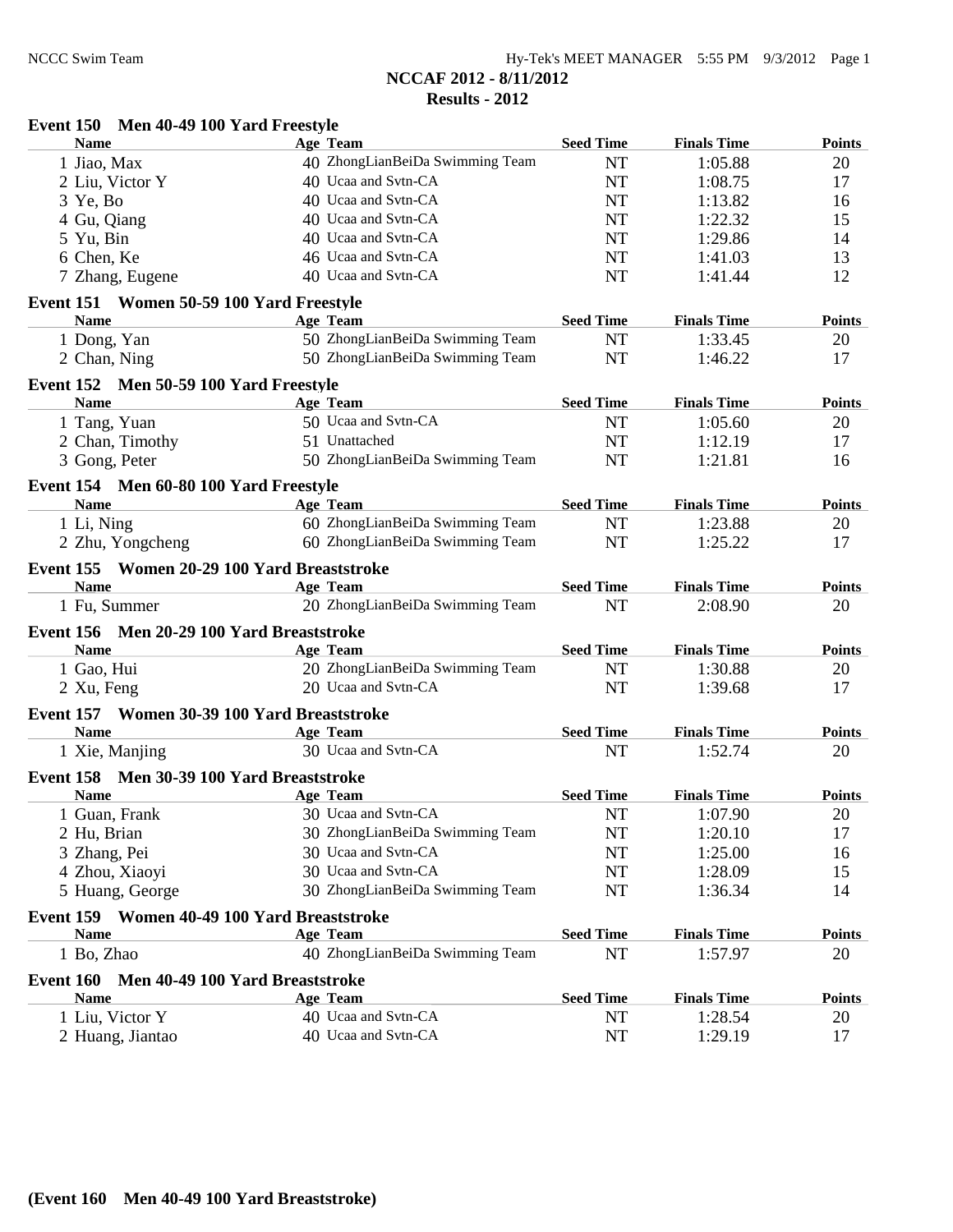| <b>Name</b>                                 | Age Team                        | <b>Seed Time</b> | <b>Finals Time</b> | <b>Points</b> |
|---------------------------------------------|---------------------------------|------------------|--------------------|---------------|
| 3 Xiong, Gang                               | 40 Ucaa and Svtn-CA             | <b>NT</b>        | 1:29.34            | 16            |
| 4 Zhang, Eugene                             | 40 Ucaa and Svtn-CA             | <b>NT</b>        | 1:34.06            | 15            |
| 5 Liu, Sean                                 | 40 ZhongLianBeiDa Swimming Team | NT               | 1:42.65            | 14            |
| 6 Chen, Ke                                  | 46 Ucaa and Svtn-CA             | <b>NT</b>        | 2:02.06            | 13            |
| Event 161 Women 50-59 100 Yard Breaststroke |                                 |                  |                    |               |
| <b>Name</b>                                 | Age Team                        | <b>Seed Time</b> | <b>Finals Time</b> | <b>Points</b> |
| 1 Zhu, Cathy                                | 50 ZhongLianBeiDa Swimming Team | <b>NT</b>        | 1:53.94            | 20            |
| 2 Dong, Yan                                 | 50 ZhongLianBeiDa Swimming Team | <b>NT</b>        | 1:55.32            | 17            |
| Event 162 Men 50-59 100 Yard Breaststroke   |                                 |                  |                    |               |
| <b>Name</b>                                 | Age Team                        | <b>Seed Time</b> | <b>Finals Time</b> | <b>Points</b> |
| 1 Xu, Jiaming                               | 50 Ucaa and Svtn-CA             | <b>NT</b>        | 1:20.28            | 20            |
| 2 Xing, Geoffrey                            | 50 ZhongLianBeiDa Swimming Team | <b>NT</b>        | 1:20.53            | 17            |
| 3 Yu, Dajun                                 | 50 ZhongLianBeiDa Swimming Team | <b>NT</b>        | 1:43.34            | 16            |
| 4 Chan, Timothy                             | 51 Unattached                   | <b>NT</b>        | 1:51.16            | 15            |
| Event 164 Men 60-80 100 Yard Breaststroke   |                                 |                  |                    |               |
| <b>Name</b>                                 | Age Team                        | <b>Seed Time</b> | <b>Finals Time</b> | <b>Points</b> |
| 1 Li, Jianhuang                             | 60 ZhongLianBeiDa Swimming Team | <b>NT</b>        | 1:41.82            | 20            |
| 2 Li, Ning                                  | 60 ZhongLianBeiDa Swimming Team | <b>NT</b>        | 1:43.67            | 17            |
| Event 165 Women 20-29 100 Yard Backstroke   |                                 |                  |                    |               |
| <b>Name</b>                                 | <b>Age Team</b>                 | <b>Seed Time</b> | <b>Finals Time</b> | <b>Points</b> |
| 1 Shiramizu, Audrey                         | 20 ZhongLianBeiDa Swimming Team | <b>NT</b>        | 1:27.47            | 20            |
| Event 168 Men 30-39 100 Yard Backstroke     |                                 |                  |                    |               |
| <b>Name</b>                                 | <b>Example 2</b> Age Team       | <b>Seed Time</b> | <b>Finals Time</b> | <b>Points</b> |
| 1 Qian, Qiang                               | 30 Ucaa and Svtn-CA             | <b>NT</b>        | 1:15.07            | 20            |
| Event 169 Women 40-49 100 Yard Backstroke   |                                 |                  |                    |               |
| <b>Name</b>                                 | Age Team                        | <b>Seed Time</b> | <b>Finals Time</b> | <b>Points</b> |
| 1 Such, Carole                              | 40 Ucaa and Svtn-CA             | <b>NT</b>        | 1:28.31            | 20            |
| Event 170 Men 40-49 100 Yard Backstroke     |                                 |                  |                    |               |
| <b>Name</b>                                 | Age Team                        | <b>Seed Time</b> | <b>Finals Time</b> | <b>Points</b> |
| 1 Jiao, Max                                 | 40 ZhongLianBeiDa Swimming Team | NT               | 1:26.70            | 20            |
| 2 Zhang, Yi                                 | 40 Ucaa and Svtn-CA             | <b>NT</b>        | 1:31.74            | 17            |
| 3 Yuan, Ke                                  | 40 Ucaa and Svtn-CA             | <b>NT</b>        | 1:53.03            | 16            |
| Event 172 Men 50-59 100 Yard Backstroke     |                                 |                  |                    |               |
| <b>Name</b>                                 | Age Team                        | <b>Seed Time</b> | <b>Finals Time</b> | <b>Points</b> |
| 1 Xu, Jianzhong                             | 50 Ucaa and Svtn-CA             | <b>NT</b>        | 1:31.98            | 20            |
| 2 Ge, Andy                                  | 50 ZhongLianBeiDa Swimming Team | <b>NT</b>        | 1:39.97            | 17            |
| Event 173 Women 20-29 100 Yard Butterfly    |                                 |                  |                    |               |
| <b>Name</b>                                 | <b>Age Team</b>                 | <b>Seed Time</b> | <b>Finals Time</b> | <b>Points</b> |
| 1 Li, Tao                                   | 20 ZhongLianBeiDa Swimming Team | <b>NT</b>        | 1:03.07            | 20            |
| Event 176 Men 30-39 100 Yard Butterfly      |                                 |                  |                    |               |
| <b>Name</b>                                 | <b>Age Team</b>                 | <b>Seed Time</b> | <b>Finals Time</b> | <b>Points</b> |
| 1 Matsumura, Naoki                          | 30 Ucaa and Svtn-CA             | NT               | 1:00.42            | 20            |
| 2 Guan, Frank                               | 30 Ucaa and Svtn-CA             | NT               | 1:03.15            | 17            |
| 3 Liu, Yazhou                               | 30 Ucaa and Svtn-CA             | NT               | 1:24.03            | 16            |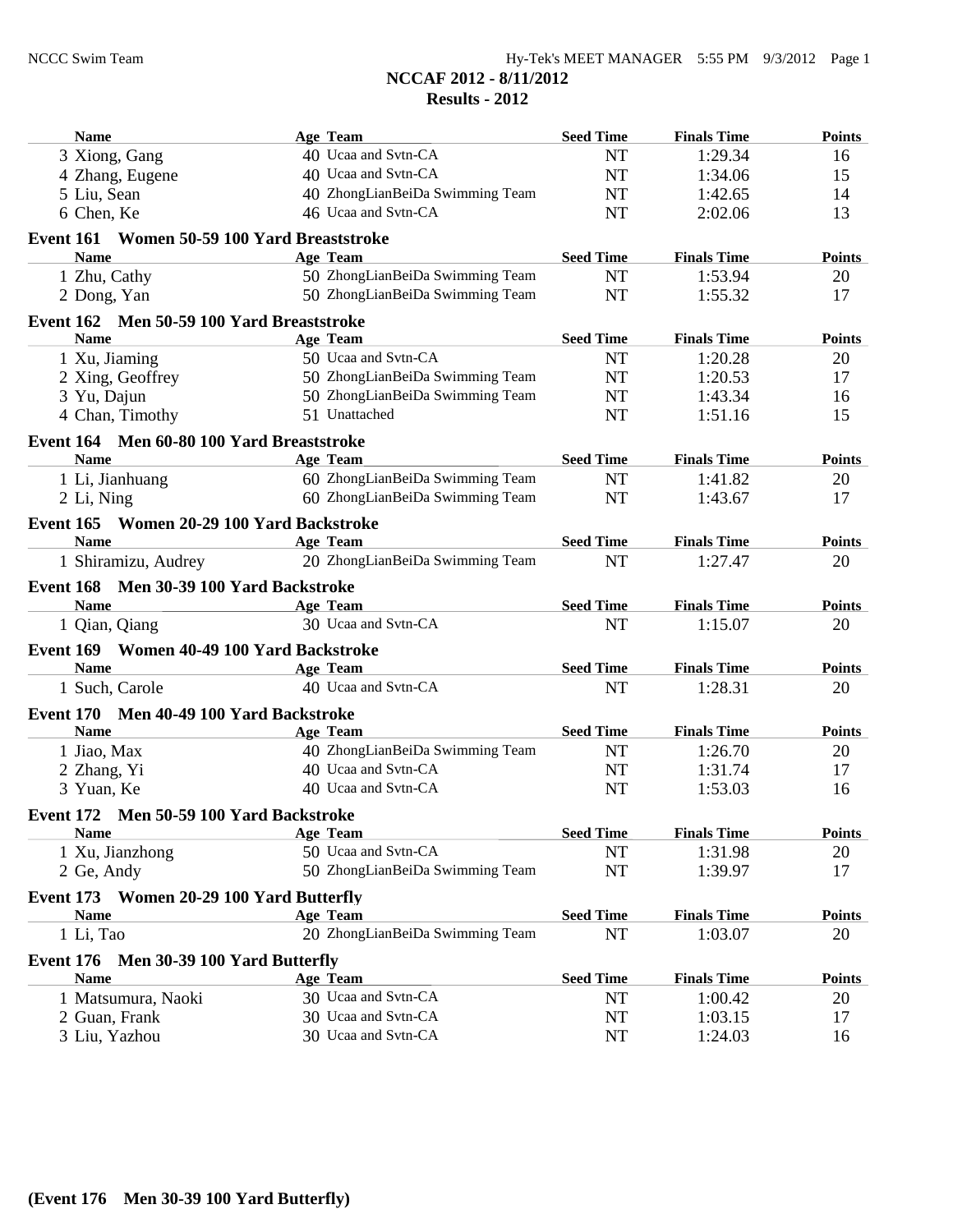| <b>Name</b>                                    | Age Team                           | <b>Seed Time</b> | <b>Finals Time</b> | <b>Points</b> |
|------------------------------------------------|------------------------------------|------------------|--------------------|---------------|
| 4 Huang, George                                | 30 ZhongLianBeiDa Swimming Team    | <b>NT</b>        | 1:52.79            | 15            |
| <b>Event 177 Women 60-80 100 Yard IM</b>       |                                    |                  |                    |               |
| <b>Name</b>                                    | Age Team                           | <b>Seed Time</b> | <b>Finals Time</b> | <b>Points</b> |
| 1 Jiang, Julia                                 | 60 United Chinese Alumni Assn-CA   | <b>NT</b>        | 1:57.68            | 20            |
| 2 Yang, Jianghong                              | 60 ZhongLianBeiDa Swimming Team    | <b>NT</b>        | 2:29.05            | 17            |
|                                                |                                    |                  |                    |               |
| Event 178 Men 60-80 100 Yard IM<br><b>Name</b> | Age Team                           | <b>Seed Time</b> | <b>Finals Time</b> | <b>Points</b> |
| 1 Li, Jianhuang                                | 60 ZhongLianBeiDa Swimming Team    | <b>NT</b>        | 1:54.66            | 20            |
|                                                |                                    |                  |                    |               |
| Event 180 Men 50-59 100 Yard IM                |                                    |                  |                    |               |
| <b>Name</b>                                    | Age Team                           | <b>Seed Time</b> | <b>Finals Time</b> | <b>Points</b> |
| 1 Tang, Yuan                                   | 50 Ucaa and Svtn-CA                | <b>NT</b>        | 1:16.28            | 20            |
| 2 Xing, Geoffrey                               | 50 ZhongLianBeiDa Swimming Team    | NT               | 1:18.91            | 17            |
| 3 Gong, Peter                                  | 50 ZhongLianBeiDa Swimming Team    | <b>NT</b>        | 1:39.85            | 16            |
| <b>Event 181 Women 40-49 100 Yard IM</b>       |                                    |                  |                    |               |
| <b>Name</b>                                    | Age Team                           | <b>Seed Time</b> | <b>Finals Time</b> | <b>Points</b> |
| 1 Such, Carole                                 | 40 Ucaa and Svtn-CA                | NT               | 1:23.19            | 20            |
| 2 Tian, Yue                                    | 40 ZhongLianBeiDa Swimming Team    | <b>NT</b>        | 2:00.44            | 17            |
| Event 182 Men 40-49 100 Yard IM                |                                    |                  |                    |               |
| <b>Name</b>                                    | Age Team                           | <b>Seed Time</b> | <b>Finals Time</b> | <b>Points</b> |
| 1 Dai, Howard                                  | 40 ZhongLianBeiDa Swimming Team    | <b>NT</b>        | 1:13.47            | 20            |
| 2 Saito, Shotaro                               | 40 ZhongLianBeiDa Swimming Team    | <b>NT</b>        | 1:14.15            | 17            |
| 3 Liu, Victor Y                                | 40 Ucaa and Svtn-CA                | <b>NT</b>        | 1:24.21            | 16            |
| 4 Wang, Tao                                    | 40 Ucaa and Svtn-CA                | NT               | 1:37.66            | 15            |
| 5 Gu, Qiang                                    | 40 Ucaa and Svtn-CA                | <b>NT</b>        | 1:38.66            | 14            |
| Event 184 Men 30-39 200 Yard IM                |                                    |                  |                    |               |
| <b>Name</b>                                    | Age Team                           | <b>Seed Time</b> | <b>Finals Time</b> | <b>Points</b> |
| 1 Guan, Frank                                  | 30 Ucaa and Svtn-CA                | <b>NT</b>        | 2:37.19            | 20            |
| 2 Huang, George                                | 30 ZhongLianBeiDa Swimming Team    | <b>NT</b>        | 3:47.06            | 17            |
| 3 Xu, Hao                                      | 35 Ucaa and Svtn-CA                | <b>NT</b>        | 4:17.62            | 16            |
| Event 185 Women 20-29 200 Yard IM              |                                    |                  |                    |               |
| <b>Name</b>                                    | Age Team                           | <b>Seed Time</b> | <b>Finals Time</b> | <b>Points</b> |
| 1 Li, Tao                                      | 20 ZhongLianBeiDa Swimming Team    | <b>NT</b>        | 2:24.42            | 20            |
|                                                |                                    |                  |                    |               |
| Event 188 Men 60-80 200 Yard Freestyle Relay   |                                    |                  |                    |               |
| <b>Team</b>                                    | <b>Relay</b>                       | <b>Seed Time</b> | <b>Finals Time</b> | <b>Points</b> |
| 1 ZhongLianBeiDa                               | A                                  | NT               | 2:41.97            | 40            |
| 2 ZhongLianBeiDa                               | $\mathbf B$                        | NT               | 2:51.77            | 34            |
| Event 189 Women 50-59 200 Yard Freestyle Relay |                                    |                  |                    |               |
| <b>Team</b>                                    | <b>Relay</b>                       | <b>Seed Time</b> | <b>Finals Time</b> | <b>Points</b> |
| 1 ZhongLianBeiDa                               | A                                  | NT               | 3:09.59            | 40            |
| Event 190                                      | Men 50-59 200 Yard Freestyle Relay |                  |                    |               |
| <b>Team</b>                                    | <b>Relay</b>                       | <b>Seed Time</b> | <b>Finals Time</b> | <b>Points</b> |
| 1 Ucaa and Svtn-CA                             | A                                  | <b>NT</b>        | 2:03.77            | 40            |
| 2 ZhongLianBeiDa                               | A                                  | NT               | 2:16.89            | 34            |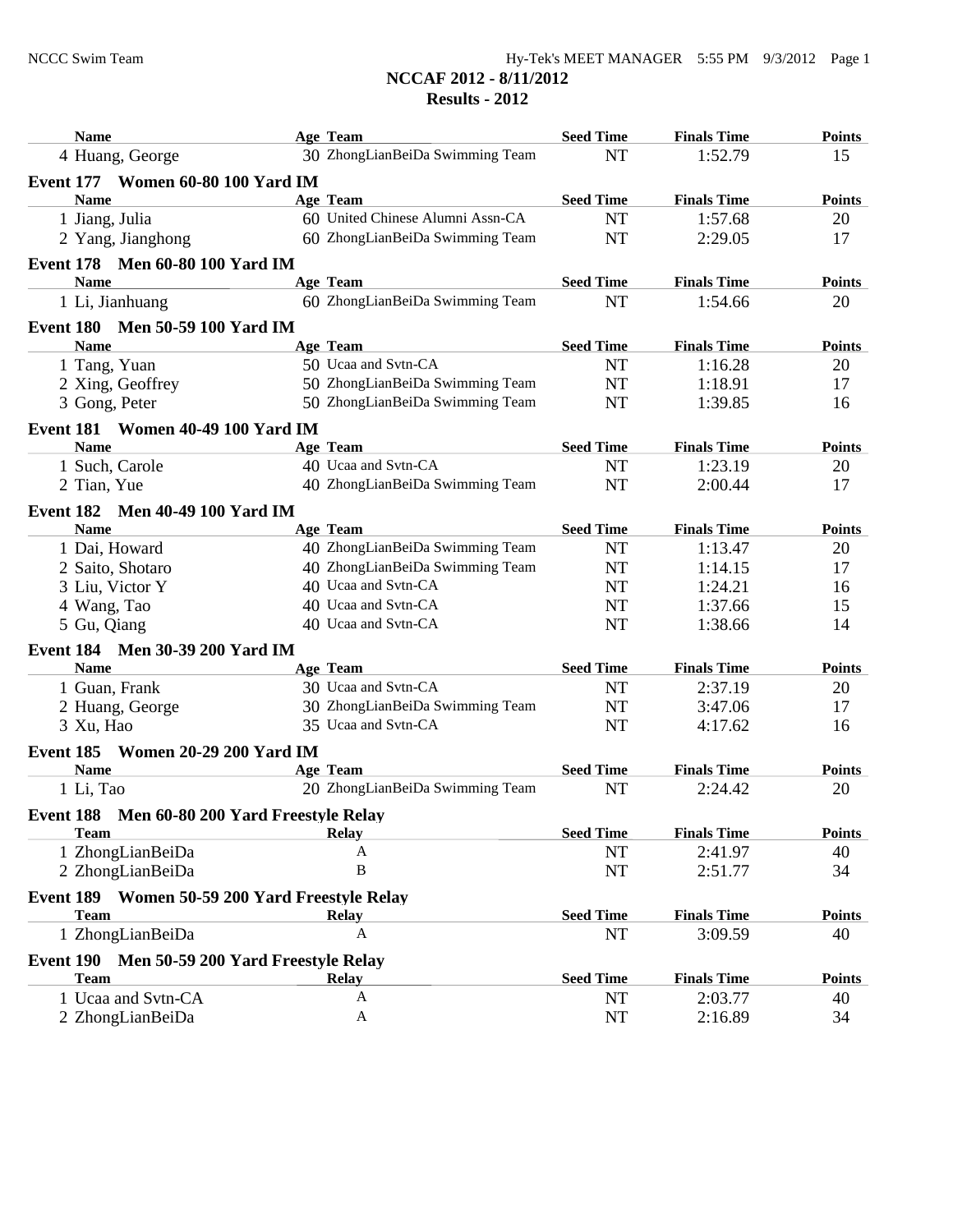**NCCAF 2012 - 8/11/2012**

**Results - 2012**

| Event 191 Women 40-49 200 Yard Freestyle Relay              |                           |                               |                               |                     |
|-------------------------------------------------------------|---------------------------|-------------------------------|-------------------------------|---------------------|
| <b>Team</b>                                                 | <b>Relay</b><br>A         | <b>Seed Time</b>              | <b>Finals Time</b>            | <b>Points</b>       |
| 1 ZhongLianBeiDa                                            |                           | <b>NT</b>                     | 3:19.13                       | 40                  |
| Event 192 Men 40-49 200 Yard Freestyle Relay                |                           |                               |                               |                     |
| <b>Team</b>                                                 | <b>Relay</b>              | <b>Seed Time</b>              | <b>Finals Time</b>            | <b>Points</b>       |
| 1 ZhongLianBeiDa                                            | A<br>A                    | <b>NT</b>                     | 1:51.13                       | 40                  |
| 2 Ucaa and Svtn-CA<br>3 Ucaa and Svtn-CA                    | $\mathcal{C}$             | <b>NT</b><br><b>NT</b>        | 2:23.93<br>2:28.74            | 34<br>32            |
| 4 Ucaa and Svtn-CA                                          | B                         | <b>NT</b>                     | 2:33.29                       | 30                  |
|                                                             |                           |                               |                               |                     |
| Event 194 Men 30-39 200 Yard Freestyle Relay<br><b>Team</b> |                           | <b>Seed Time</b>              | <b>Finals Time</b>            |                     |
| 1 Ucaa and Svtn-CA                                          | <b>Relay</b><br>B         | <b>NT</b>                     | 1:55.66                       | <b>Points</b><br>40 |
|                                                             | A                         | <b>NT</b>                     | 2:03.34                       | 34                  |
| 2 ZhongLianBeiDa<br>3 Ucaa and Svtn-CA                      | A                         | <b>NT</b>                     |                               |                     |
| 4 Ucaa and Svtn-CA                                          | $\mathcal{C}$             | <b>NT</b>                     | 2:11.74<br>3:00.33            | 32<br>30            |
|                                                             |                           |                               |                               |                     |
| Event 195 Women 20-29 200 Yard Freestyle Relay              |                           |                               |                               |                     |
| <b>Team</b>                                                 | <b>Relay</b>              | <b>Seed Time</b>              | <b>Finals Time</b>            | <b>Points</b>       |
| 1 ZhongLianBeiDa                                            | $\, {\bf B}$              | NT                            | 3:05.10                       | 40                  |
| 2 ZhongLianBeiDa                                            | $\mathbf{A}$              | <b>NT</b>                     | 3:36.60                       | 34                  |
| Event 196 Men 20-29 200 Yard Freestyle Relay                |                           |                               |                               |                     |
| <b>Team</b>                                                 | <b>Relay</b>              | <b>Seed Time</b>              | <b>Finals Time</b>            | <b>Points</b>       |
| 1 ZhongLianBeiDa                                            | $\mathbf{A}$              | <b>NT</b>                     | 1:29.07                       | 40                  |
| Event 198 Men 60-65 200 Yard Medley Relay                   |                           |                               |                               |                     |
| <b>Team</b>                                                 | <b>Relay</b>              | <b>Seed Time</b>              | <b>Finals Time</b>            | <b>Points</b>       |
| 1 ZhongLianBeiDa                                            | $\mathbf{A}$              | <b>NT</b>                     | 2:37.30                       | 40                  |
| 2 ZhongLianBeiDa                                            | B                         | <b>NT</b>                     | 3:01.60                       | 34                  |
| Event 199 Women 50-59 200 Yard Medley Relay                 |                           |                               |                               |                     |
| <b>Team</b>                                                 | Relay                     | <b>Seed Time</b>              | <b>Finals Time</b>            | <b>Points</b>       |
| 1 ZhongLianBeiDa                                            | A                         | <b>NT</b>                     | 3:38.10                       | 40                  |
| <b>Event 200</b>                                            |                           |                               |                               |                     |
| Men 50-59 200 Yard Medley Relay<br><b>Team</b>              | <b>Relay</b>              | <b>Seed Time</b>              | <b>Finals Time</b>            | <b>Points</b>       |
| 1 Ucaa and Svtn-CA                                          | $\bf{B}$                  | <b>NT</b>                     | 2:17.18                       | 40                  |
| 2 ZhongLianBeiDa                                            | $\mathbf{A}$              | NT                            | 2:38.80                       | 34                  |
|                                                             |                           |                               |                               |                     |
| Event 201 Women 40-49 200 Yard Medley Relay                 |                           |                               |                               |                     |
| <b>Team</b>                                                 | <b>Relay</b><br>A         | <b>Seed Time</b><br><b>NT</b> | <b>Finals Time</b><br>3:36.50 | <b>Points</b><br>40 |
| 1 ZhongLianBeiDa<br>2 Ucaa and Svtn-CA                      | $\mathbf{A}$              | NT                            | 3:39.00                       | 34                  |
|                                                             |                           |                               |                               |                     |
| Event 202<br>Men 40-49 200 Yard Medley Relay                |                           |                               |                               |                     |
| <b>Team</b>                                                 | <b>Relay</b>              | <b>Seed Time</b>              | <b>Finals Time</b>            | <b>Points</b>       |
| 1 ZhongLianBeiDa                                            | A                         | <b>NT</b>                     | 2:08.80                       | 40                  |
| 2 Ucaa and Svtn-CA                                          | $\mathsf{C}$              | NT                            | 2:27.28                       | 34                  |
| 3 Ucaa and Svtn-CA                                          | A                         | NT                            | 2:28.56                       | 32                  |
| 4 Ucaa and Svtn-CA                                          | $\, {\bf B}$              | NT                            | 2:48.22                       | 30                  |
| Event 203<br>Women 30-39 200 Yard Medley Relay              |                           |                               |                               |                     |
| <b>Team</b>                                                 | <b>Relay</b>              | <b>Seed Time</b>              | <b>Finals Time</b>            | <b>Points</b>       |
| 1 Ucaa and Svtn-CA                                          | $\boldsymbol{\mathsf{A}}$ | <b>NT</b>                     | 3:59.34                       | 40                  |